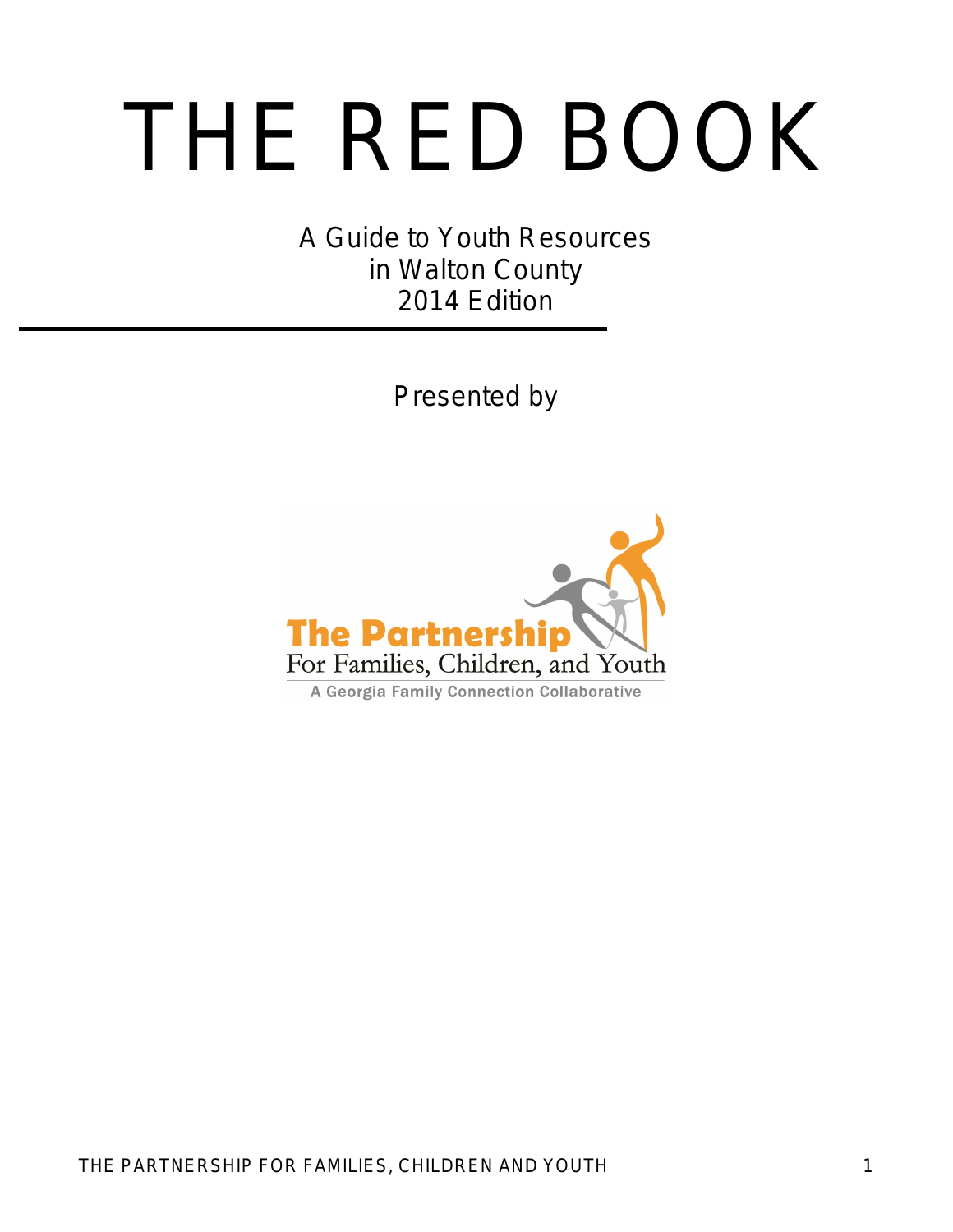For the most current and up to date information, including a list of local elected officials, please visit www.WaltonYouthCan.org/RedBook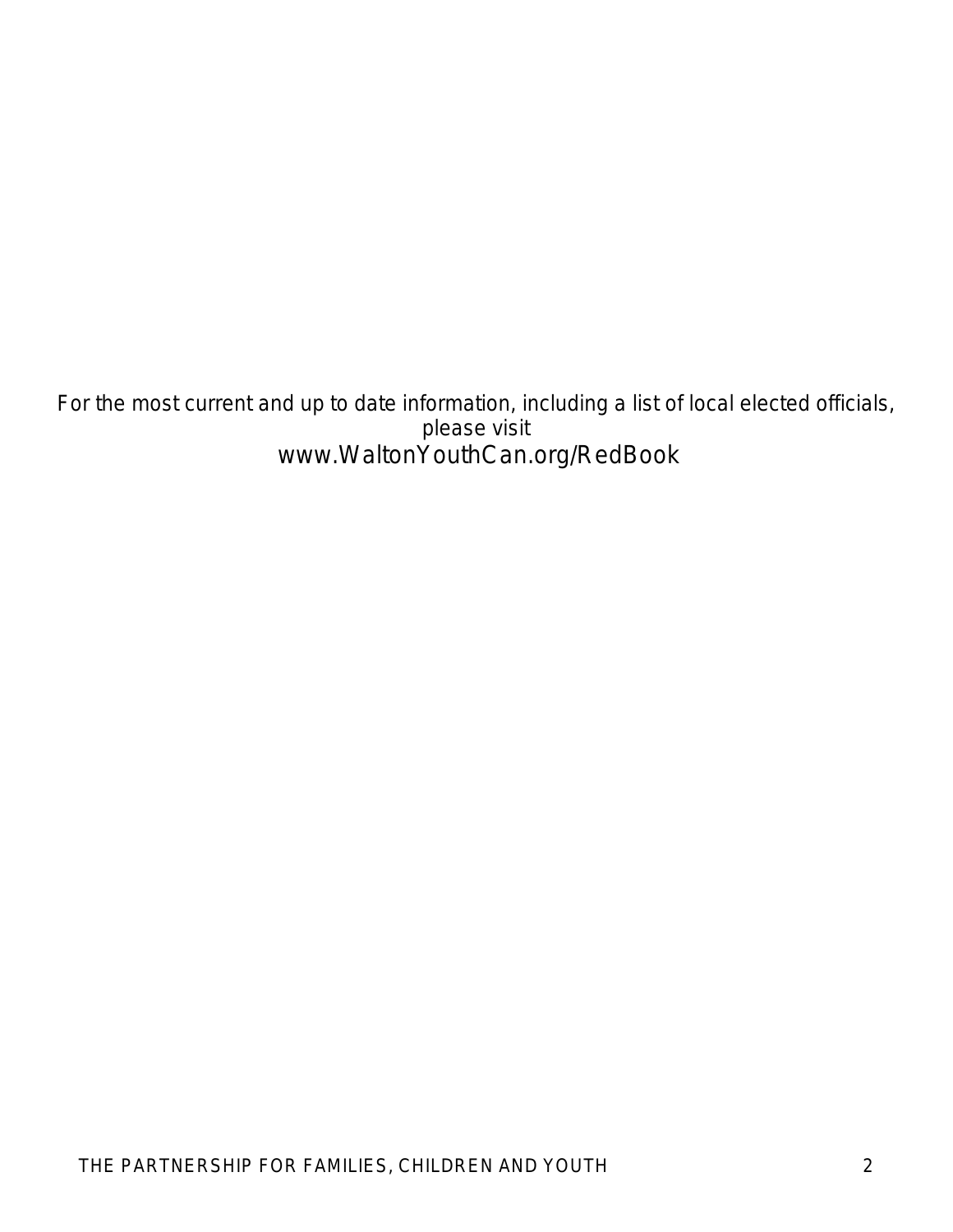# **Walton County Youth Resource Guide 2014 Edition**

# Table of Contents:

#### **I. Drugs, Alcohol, and Tobacco Use and Abuse**

- 1. Education and Information
- 2. Drug Testing
- 3. Substance Abuse Programs for Youth and Adults
- 4. Residential Treatment Facilities
- 5. Reporting Illegal Drug Activity
- 6. Alcohol Laws
- 7. Tobacco Laws

#### **II. Healthy Sexual Decision Making**

- 1. Education and Information
- 2. Sexually Transmitted Infection Testing and Treatment
- 3. Family Planning Resources
- 4. Reporting Statutory Rape or Sexual Abuse
- 5. Teens, Sex, and the Law

#### **III. Teen Pregnancy**

- 1. Education and Information
- 2. Pregnancy Testing
- 3. Help
- 4. Prenatal Care

#### **IV. Misbehavior and Misconduct**

- 1. Helpful Definitions
- 2. Reporting Misbehavior and Misconduct
- 3. CHINS/Truancy and Compulsory School Attendance
- 4. Running Away from Home
- 5. Ungovernable/Unruly Youth

#### **V. Mental Health Concerns**

- 1. Counseling Services
- 2. Domestic Violence

#### **VI. Health Concerns**

- 1. Obesity
- 2. Sport Physicals
- 3. Immunizations
- 4. Acute Care
- 5. Other Medical Care
- 6. Dentist
- 7. Nutrition
- 8. Disabilities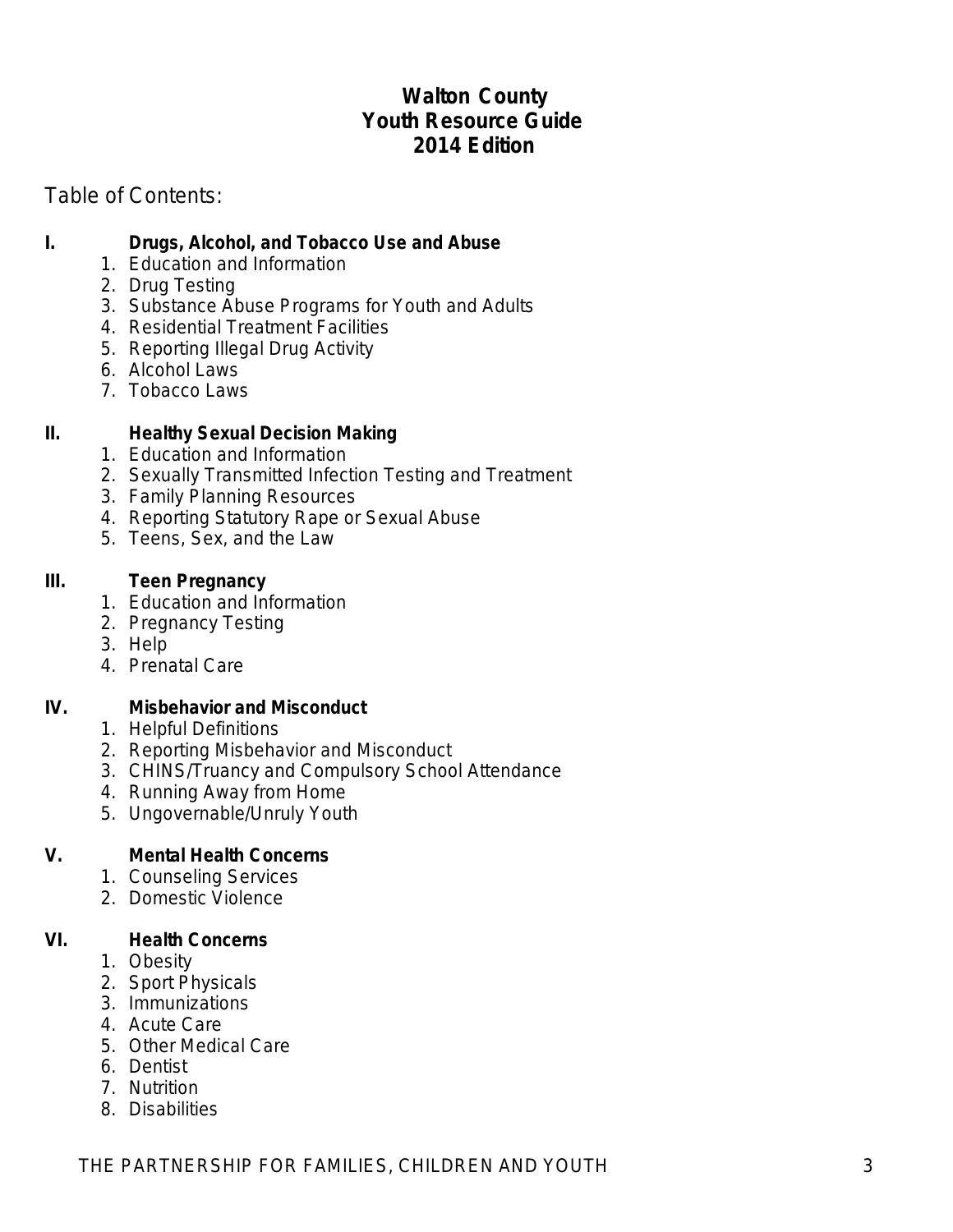#### **VII. Teen Driving**

- 1. Education
- 2. Services
- 3. Driving Laws
- 4. Where to get a Permit and License

#### **VIII. After School Programs**

- 1. Mentoring
- 2. Tutoring
- 3. Youth Clubs & Organizations

### **IX. Parenting and Family Help**

- 1. Education and Information
- 2. Programs

#### **X. Abuse**

- 1. Could you be a victim of abuse?
- 2. Help for Victims of Abuse
- 3. Education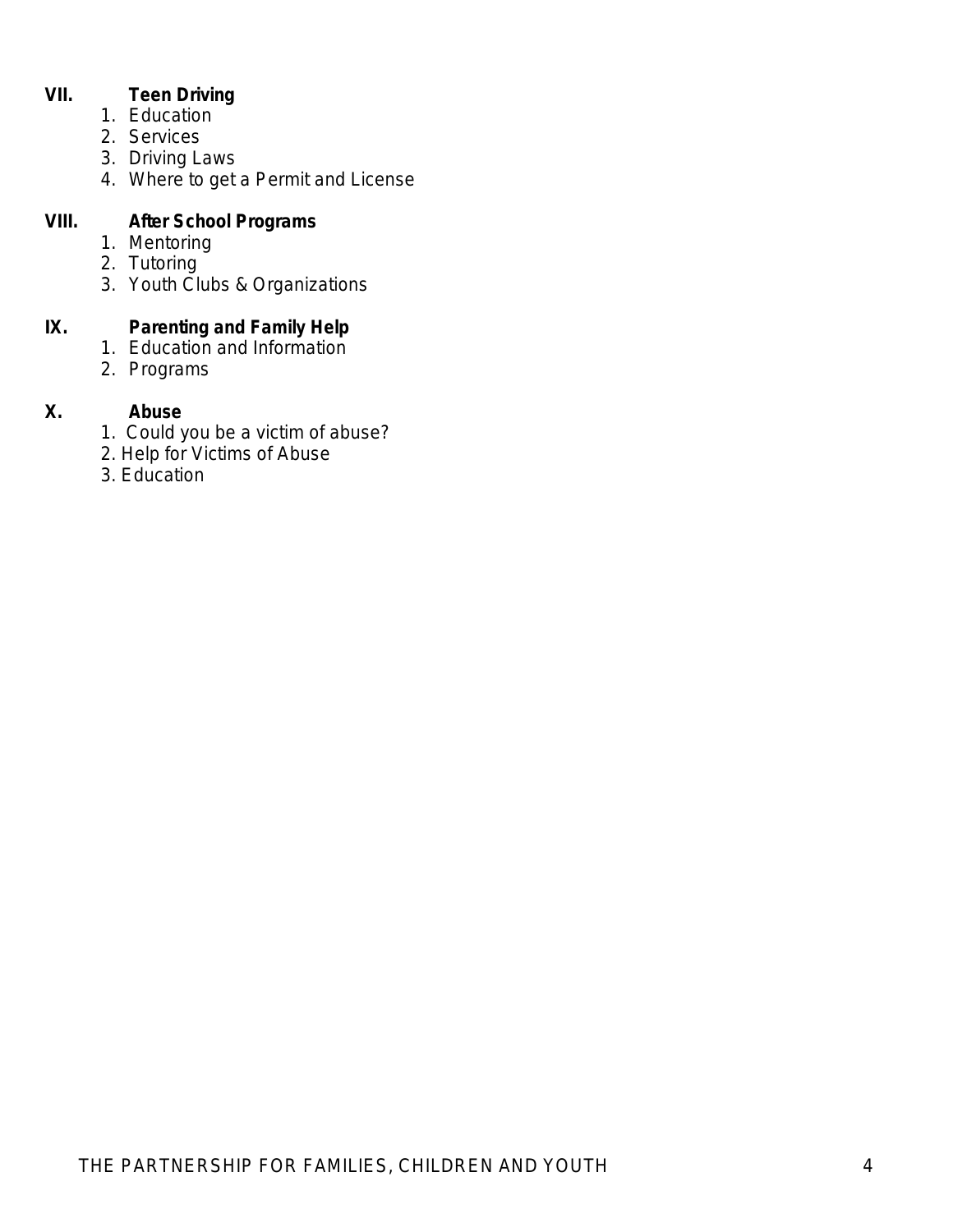# **I. Drugs, Alcohol and Tobacco Use and Abuse**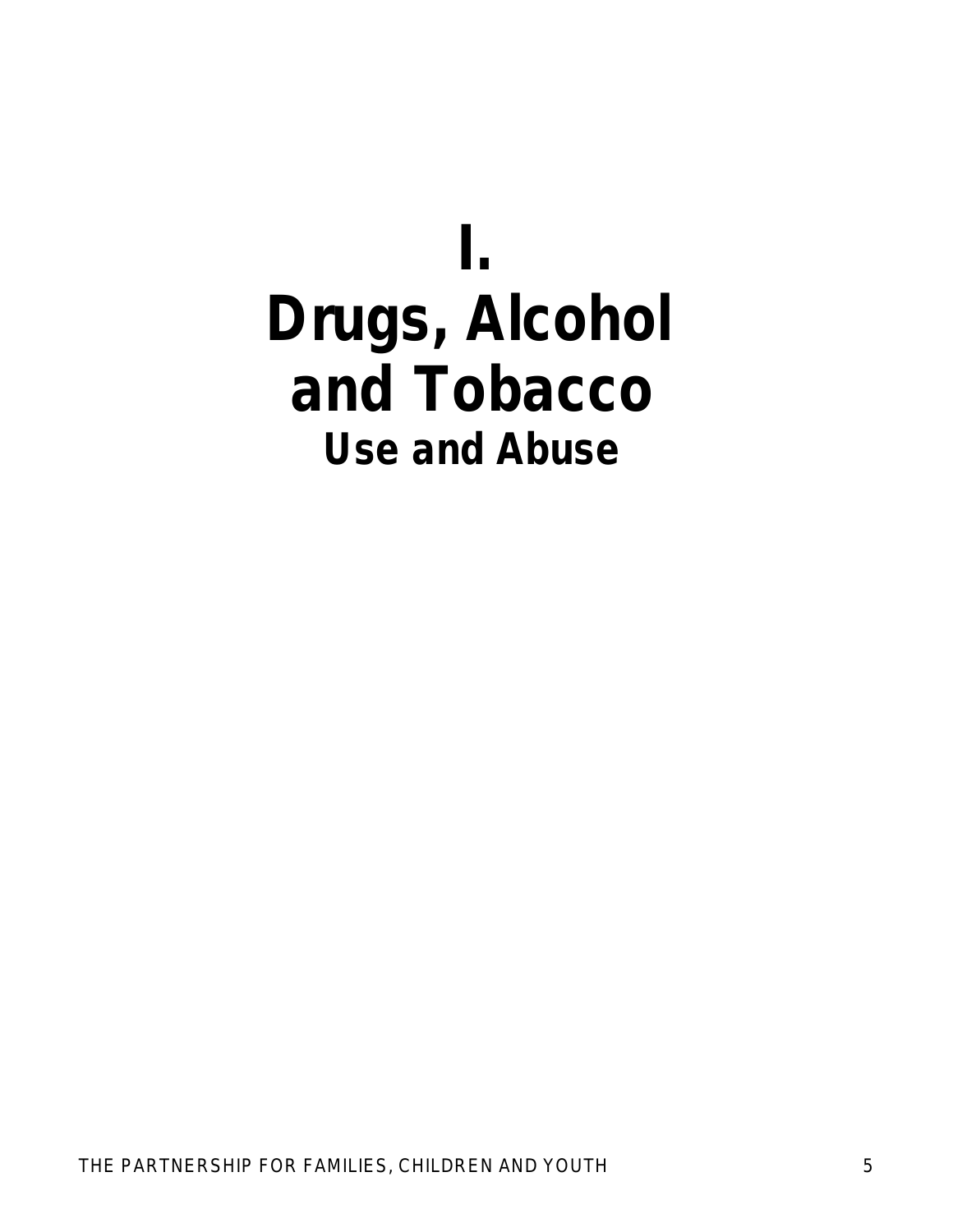# **Education and Information**

- Prime For Life Program The Partnership for Families, Children & Youth P.O. Box 670 Monroe, GA 30655
	- Phone: 770-882-6800 (Amy Hunnewell Coordinator)

*Prime for Life classes are intended for youth who have experimented or have started to use drugs or alcohol on a regular basis. The goal of this program is education and prevention of alcohol use and abuse. The classes are held at the Walton Co. Sheriff's Office. Call The Partnership for class schedule. Referral Method: Mandated by School, Court, DJJ or parent referral.*

Cost: \$60

- Drug and Alcohol Education Class The Partnership for Families, Children & Youth P.O. Box 670 Monroe, GA 30655
	- Phone: 770-882-6800 (Amy Hunnewell- Youth Development Director) *Interactive, classroom-based curriculum delivered to middle school and high school students in 1-2 classroom visits by a trained expert. Topics covered include addiction, tobacco, alcohol, designer drugs and other illegal drugs.*
- Adolescent Center for Education and Services (ACES) 1404 S. Madison Ave. Monroe, GA 30655 Phone: 770-207-4151 *Educational library open to the public that includes Pamphlets, Brochures, Videos, and*

*Curriculum for lending on topics ranging from effects and consequences of specific drugs to avoiding peer pressure.*

Cost: Free

• Youth Investigations / DARE Division (School Resource officers) Walton County Sheriff's Office 1425 South Madison Avenue Monroe, GA 30655 Phone: 770-266-1514 Capt. Darren Vinson

> CHAMPS Program (Choosing Healthy Activities & Methods Promoting Safety ) *This is designed to educate 5th grade students with the guidance, skills and knowledge to*  be safe, healthy, and happy in preparation for a successful life. The CHAMPS program *includes 20 topics instructors choose from which include alcohol, bullying, marijuana, gangs, peer pressure, internet safety as well as choices and consequences.*

ADAP Program (Alcohol and Drug Awareness Program) *This program is taught by certified Peace Officers at the Walton County Sheriffs Office once a month. The ADAP program is the state of Georgia's Official program that all teens must pass in order to receive a driver's license. Call in order to enroll and get class schedule.*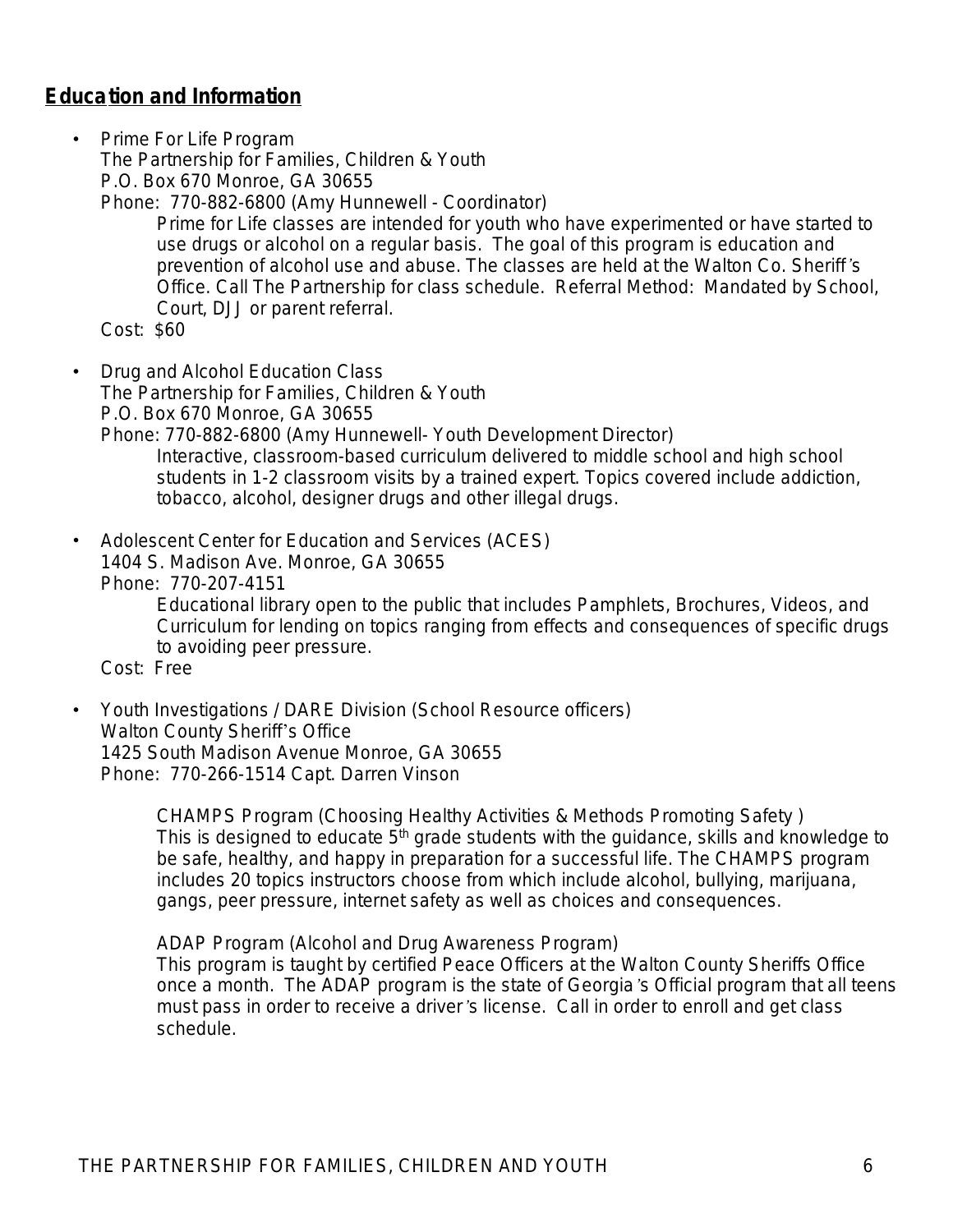# **Education and Information continued**

| $\bullet$ | <b>Walton County Public Libraries</b><br>Drug education kits: pamphlets, brochures, videos, and curriculum<br>Topics: psychological concerns, tobacco, drugs, alcohol and drugs.<br>Available for check-out by general public with a library card. |                                                                                                                                                            |
|-----------|----------------------------------------------------------------------------------------------------------------------------------------------------------------------------------------------------------------------------------------------------|------------------------------------------------------------------------------------------------------------------------------------------------------------|
|           | Cost: Free                                                                                                                                                                                                                                         |                                                                                                                                                            |
|           | Locations:<br>O'Kelly Memorial Library<br>363 Conyers Road, Loganville, GA 30052<br>Circle, GA 30025<br>Phone: 770-466-2895<br>Mon-Thurs 10-7, Fri 10-6, Sat 10-5, Sun 2-6<br>10-4, Sun 2-6                                                        | W.H. Stanton Memorial Library<br>1045 West Hightower Trail, Social<br>Phone: 770-464-2444<br>M/W/F 10-6, Tues/Thurs 10-8, Sat                              |
|           | Monroe-Walton County<br>217 W Spring St. Monroe, GA 30655<br>Loganville, GA 30052<br>Phone: 770-267-4630<br>Mon-Thurs 10-8, Fri 10-6, Sat 10-4, Sun 2-6                                                                                            | Library Walnut Grove Library<br>1000 Walnut Grove Parkway,<br>Phone: 678-342-9758<br>Mon closed, Tues/Wed 10-6, Thurs 10-8,<br>Fri 10-6, Sat 10-4, Sun 2-6 |

• Georgia Access and Crisis Line Phone: 1-800-715-4225 Internet: www.mygcal.com

*Statewide toll free for any individual in Georgia seeking mental health, addiction, and crisis services.*

# **Drug Testing**

• Department of Juvenile Justice (DJJ) 226 Alcovy St. Building G, Monroe, GA 30655 Phone: 770-207-4192

*Drug tests are administered by juvenile probation officers to juveniles who are currently on probation or on commitment status. The drug tests are administered on a random basis or upon the request of the legal parent(s)/custodian(s)/guardian(s).*

#### • Clean Play Inc.

P.O. Box 726 Monroe, GA 30655

Phone: 770-906-3303 Website: [www.cleanplay.org](http://www.cleanplay.org)

*Private Company dedicated to assisting parents in their efforts to keep students safe from drug abuse and successful in academic and athletic pursuits through randomized drug testing and testing on demand. Student Accountability Program is designed to help students who test positive get back on the right track through education and motivational coaching. Crisis Consulting and Intervention are also provided to clients.*

Cost: Based on Monthly Program Selection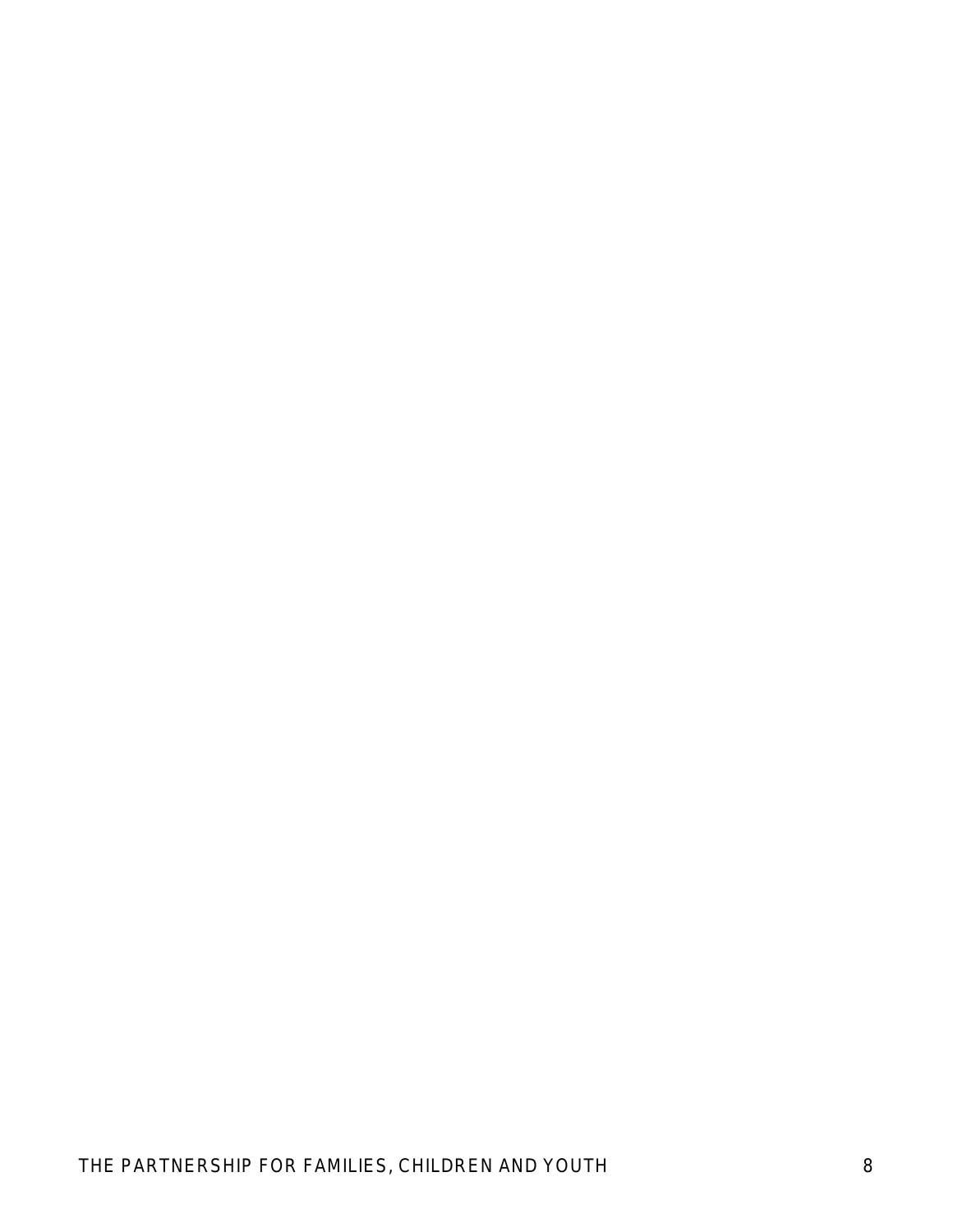## **Substance Abuse Programs:**

• NA (Narcotics Anonymous)

Monroe New Miracles located at First Christian Church of Monroe, 206 S Hammond Dr., Monroe, GA 30605

*This program is for youth and adults who have an addiction problem. No appointment necessary. Meetings are on Tuesdays and Fridays starting at 8:00 pm.* Cost: Free

• Celebrate Recovery Faith Baptist Church<br>1789 Hwy 11 NW, Monroe, GA 30656 **First Baptist Loganville**, GA 1789 Hwy 11 NW, Monroe, GA 30656 30052 Phone: 770-267-6603<br>Meetings Wednesday nights at 7:00pm Meetings Tuesday evenings. Call for *Meetings Wednesday nights at 7:00pm information.*

• Reformers Unanimous International Addiction Program Corinth Baptist Church Victory Baptist Church 3156 Langley Rd., Loganville, GA 88 Brand Road, Loganville, GA 30052<br>Phone: 770-554-3482<br>Phone: 678-294-4769 Phone: 770-554-3482 Contact: Dan Mosley Contact: Wayne Sosebee *This program is an addiction recovery program that uses a spiritual approach to develop lifelong sobriety. Meetings are from 7-9 PM every Friday at the locations listed above.*

#### *\*The following programs are available outside of Walton County*

- GRN Community Service Board, Newton Mental Health Center 8201 Hazelbrand Rd Covington, GA 30014 Phone and Hot Line: 770-962-5544 Website: [www.grncsb.com](http://www.grncsb.com) *Outpatient substance abuse treatment for adolescents* Cost: Self pay, Medicaid, Medicare, Insurance, Sliding fee scale is available based on income.
- Atlanta Family Counseling Center

190 Cameden Hill Rd., Suite A., Lawrenceville, GA 30045 Phone: 770-513-8988 Website: [www.atlantafamilycounselingcenter.com](http://www.atlantafamilycounselingcenter.com) *Drug screening, clinical evaluations, outpatient group counseling on adolescent drug and alcohol use and adolescent violence, intensive outpatient program.* Cost: \$60 initial evaluation \$25 per group session. Payment type accepted: Self pay, Private Insurance and sliding fee scale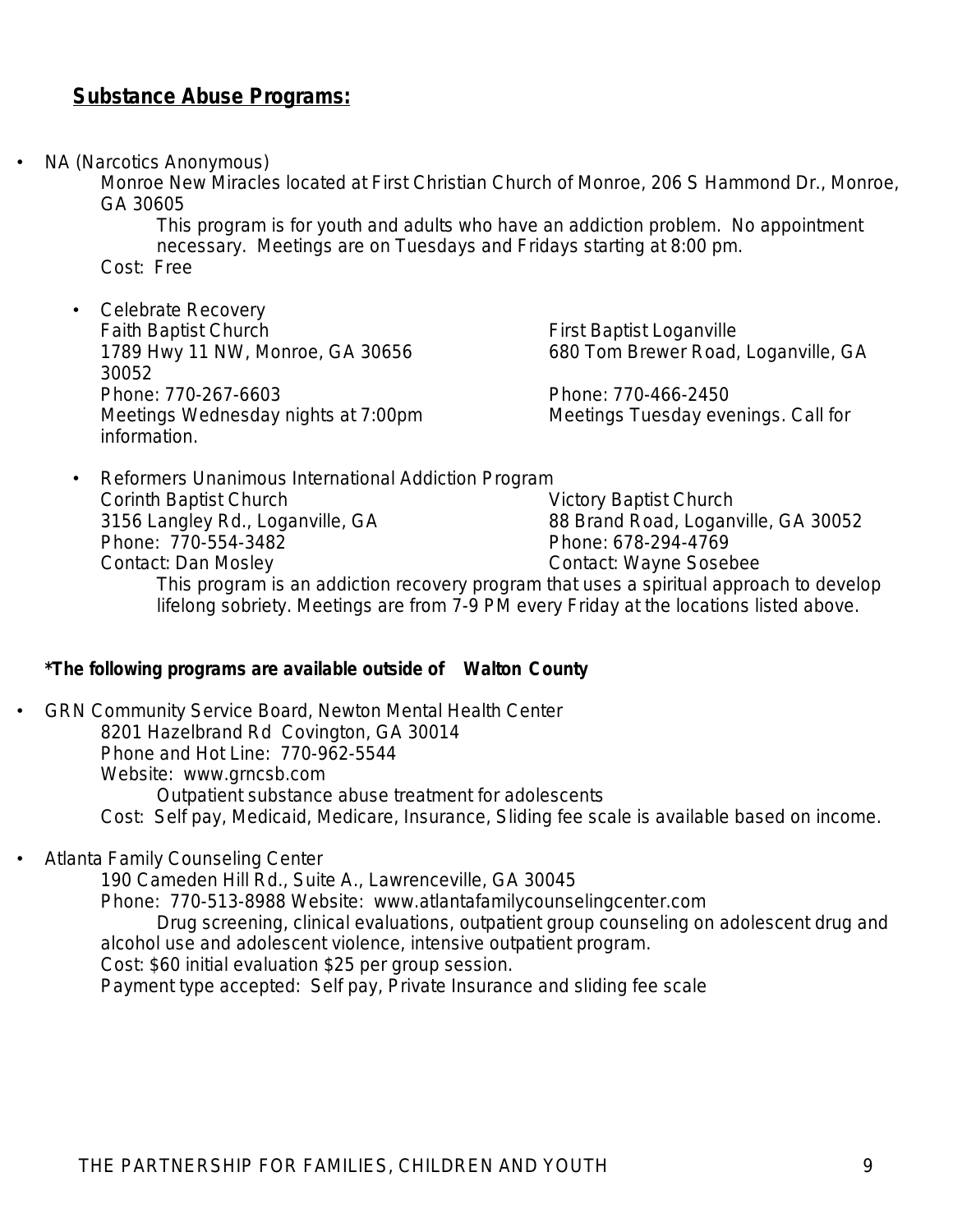# **Residential Treatment facilities**

\*These facilities provide care for adolescents and are within a 50 mile radius of Monroe. For a more complete list you can also look online at [www.findtreatment.samhsa.gov](http://www.findtreatment.samhsa.gov)

• Summit Ridge Center for Psychiatry and Addiction Medicine 250 Scenic Hwy. Lawrenceville, GA 30045

Phone: 678-442-5858 (24 hour info line) *Substance Abuse Treatment and Detoxification. Hospital inpatient, outpatient, partial* 

*hospitalization and day treatment for adolescents; parent and teen support; and family and group therapy.* 

Cost: Self-pay, Medicare and Insurance accepted

- Peachford Behavioral Health Systems 2151 Peachford Rd. Atlanta, GA 30338 Phone: 770-455-3200 Website: [www.peachfordhospital.com](http://www.peachfordhospital.com) *Substance Abuse Treatment and Detoxification for adolescents. Hospitalization, Outpatient, Partial Hospitalization and day treatment* Cost: Self-payment, Medicare, private health insurance
- Recovery Outfitters, Inc.

1300 Peachtree Parkway, Cumming, GA 30041

Phone: 678-947-6550 (Option 3) Toll Free Admissions and Help Line: 866-947-6550 Website: http://www.recoveryoutfitters.org/

*Licensed residential treatment center offering treatment for young men ages 15-28. Work through primary residential treatment, long term goal realization, development of goal achievement plan, and through a learning and healing process to a point where they can realistically expect to live sober and fulfilling lives.*

Cost: Private insurance accepted.

- Laurelwood Chemical Dependency Treatment 200 Wisteria Dr, Gainesville, GA 30501 Phone: 770-219-3800 Website: [www.nghs.com](http://www.nghs.com) *Substance Abuse Treatment and Detoxification for adolescents ages 12 and up. Hospitalization, Outpatient, Partial Hospitalization and Day Treatment* Cost: Free assessment; Self-pay, Medicaid, Medicare, Private insurance accepted.
- Ridgeview Institute Adult and Adolescent Addiction Medicine Services

3995 South Cobb Dr. Smyrna, GA 30080

Phone: 770-434-4567 Website: [www.ridgeviewinstitute.com](http://www.ridgeviewinstitute.com) *Substance Abuse Treatment, Detoxification and Half-way house for adolescents. Outpatient, Partial Hospitalization, Day Treatment, Residential Short-term 30 days or more.* Cost: Self-pay, Medicare, Private insurance; Free Alateen support groups

• Hartmann Adolescent Center

119 Powers Ferry Rd. Marietta, GA 30060

Phone: 770-422-0202 Website: [www.cobbcsb.com](http://www.cobbcsb.com)

*Substance Abuse Treatment Services. Residential Long Term Treatment (more than 30 days)*

Cost: Self-pay sliding pay scale, Medicaid, Peachcare, Private insurance.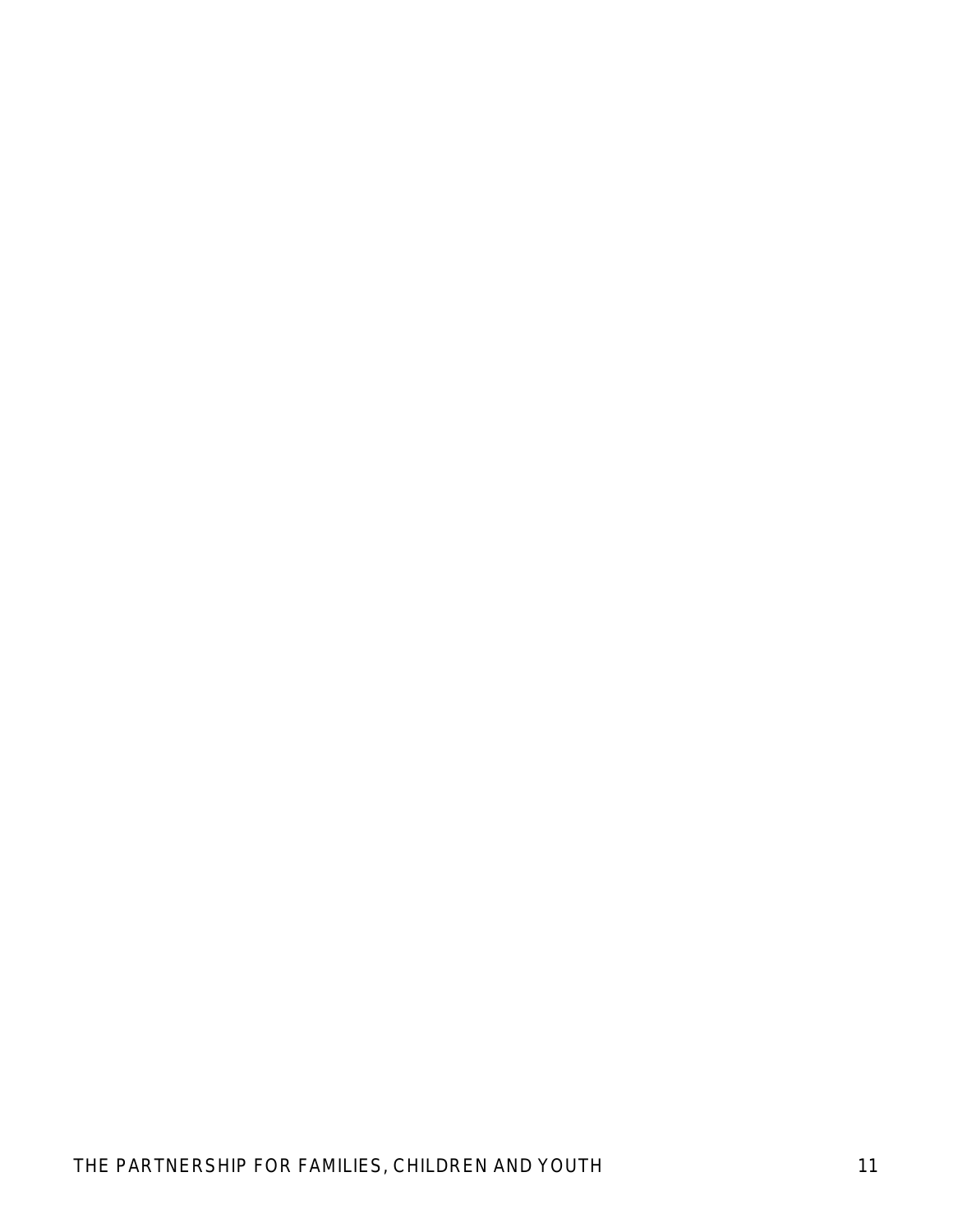# **Reporting Illegal Drug Activity**

• Walton County Sheriff's Office

1425 S. Madison Ave. Monroe, GA 30655

Phone: 770-267-6557 Website: www.waltonsheriff.com *To report illegal drug activity you can call the sheriff's office and ask to speak with Criminal* Investigations Unit or visit their website and click on reporting drug activity and fill out the *confidential reporting form. To report drug activity in the schools a student or parent may contact the School Resource Officer for their students school.*

- Monroe Police Department 116 S. Broad St. Monroe, GA 30655 Phone: 770-267-7576 FAX: 770-267-8386
	- Loganville Police Department West Walton Government Center 605 Tom Brewer Rd Loganville, GA 30052 Emergency: 911, 770-466-6679 Non-Emergency: 770-466-8087
	- Social Circle Department of Public Safety 138 E. Hightower Trail, Social Circle, GA 30025 Phone: 770-464-2366 8:00am – 5:00pm, after hours call 911 Anonymous tip line: 770-464-6936
	- Narcotics and Gang Awareness and Suppression Team Anonymous Tip Line: 770-266-1687

### **Alcohol Laws**

§ 3-3-23. Furnishing to, purchase of, or possession by persons under 21 years of age of alcoholic *beverages; use of false identification; proper identification; dispensing, serving, selling, or handling by persons under 21 years of age in the course of employment; seller's actions upon receiving false identification; immunity for seeking medical assistance for alcohol related*  overdose

(a) Except as otherwise authorized by law:

 (1) No person knowingly, directly or through another person, shall furnish, cause to be *furnished, or permit any person in such person's employ to furnish any alcoholic beverage to any person under 21 years of age;*

 (2) No person under 21 years of age shall purchase, attempt to purchase, or knowingly *possess any alcoholic beverage;*

 (3) No person under 21 years of age shall misrepresent such person's age in any manner *whatever for the purpose of obtaining illegally any alcoholic beverage;*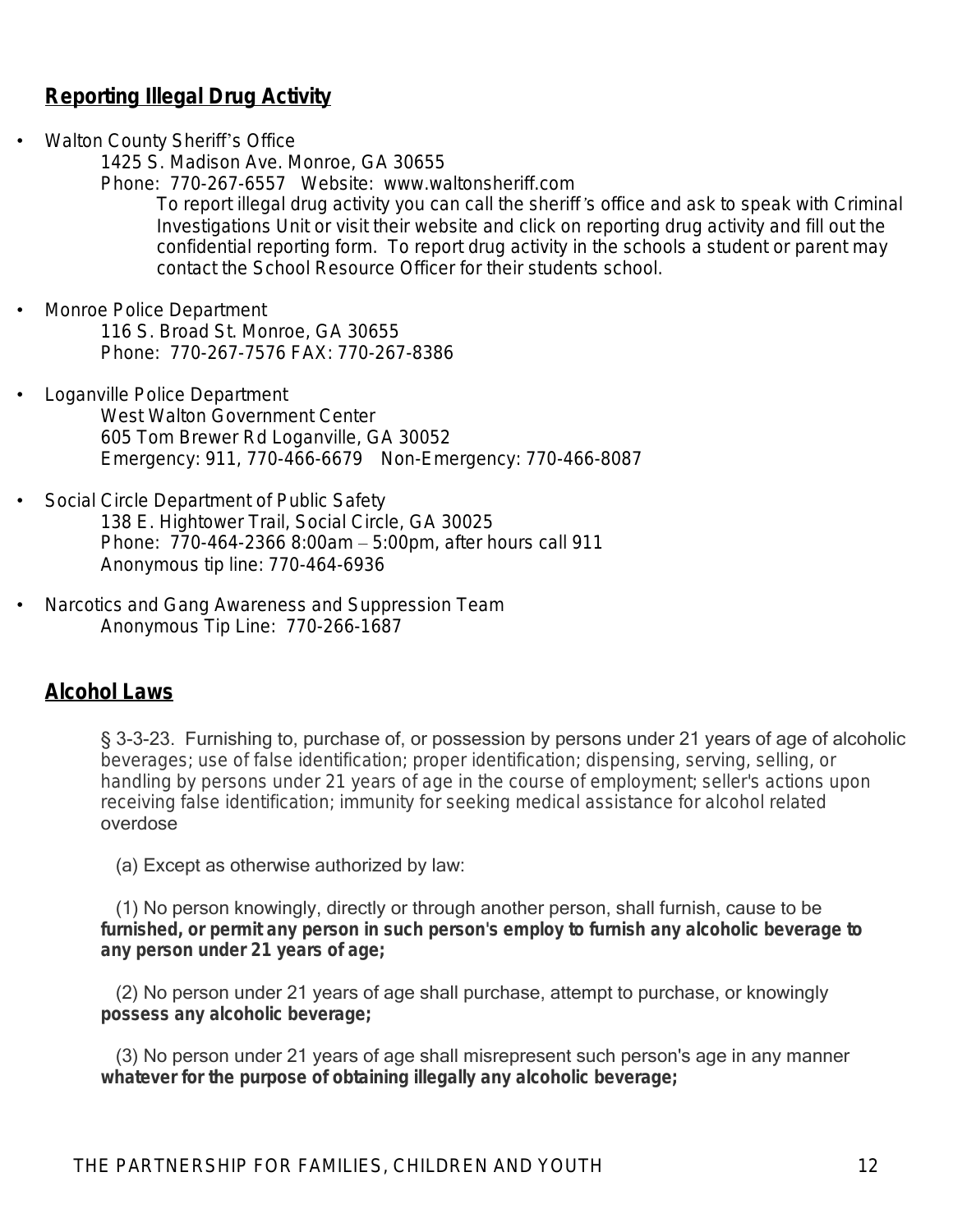(4) No person knowingly or intentionally shall act as an agent to purchase or acquire any *alcoholic beverage for or on behalf of a person under 21 years of age; or*

# **Alcohol Laws continued**

 (5) No person under 21 years of age shall misrepresent his or her identity or use any false **identification for the purpose of purchasing or obtaining any alcoholic beverage.** (b) The prohibitions contained in paragraphs (1), (2), and (4) of subsection (a) of this Code **section shall not apply with respect to the sale, purchase, or possession of alcoholic beverages for consumption:**

 (1) For medical purposes pursuant to a prescription of a physician duly authorized to **practice medicine in this state; or**

(2) At a religious ceremony.

(c) The prohibitions contained in paragraphs (1), (2), and (4) of subsection (a) of this Code section shall not apply with respect to the possession of alcoholic beverages for consumption by a person under 21 years of age when the parent or guardian of the person under 21 years of age gives the alcoholic beverage to the person and when possession is in the home of the parent or guardian and such parent or guardian is present.

(d) The prohibition contained in paragraph (1) of subsection (a) of this Code section shall not apply with respect to sale of alcoholic beverages by a person when such person has been furnished with proper identification showing that the person to whom the alcoholic beverage is sold is 21 years of age or older. For purposes of this subsection, the term "proper identification" means any document issued by a governmental agency containing a description of the person, such person's photograph, or both, and giving such person's date of birth and includes, without being limited to, a passport, military identification card, driver's license, or an identification card authorized under Code Sections 40-5-100 through 40-5-104. "Proper identification" shall not include a birth certificate and shall not include any traffic citation and complaint form.

(e) If such conduct is not otherwise prohibited pursuant to Code Section 3-3-24, nothing contained in this Code section shall be construed to prohibit any person under 21 years of age from:

 (1) Dispensing, serving, selling, or handling alcoholic beverages as a part of employment in any licensed establishment;

 (2) Being employed in any establishment in which alcoholic beverages are distilled or manufactured; or

 (3) Taking orders for and having possession of alcoholic beverages as a part of employment in a licensed establishment.

(f) Testimony by any person under 21 years of age, when given in an administrative or judicial proceeding against another person for violation of any provision of this Code section, shall not be used in any administrative or judicial proceedings brought against such testifying person under 21 years of age.

(g) Nothing in this Code section shall be construed to modify, amend, or supersede Chapter 11 of Title 15.

THE PARTNERSHIP FOR FAMILIES, CHILDREN AND YOUTH 13 (h) In any case where a reasonable or prudent person could reasonably be in doubt as to whether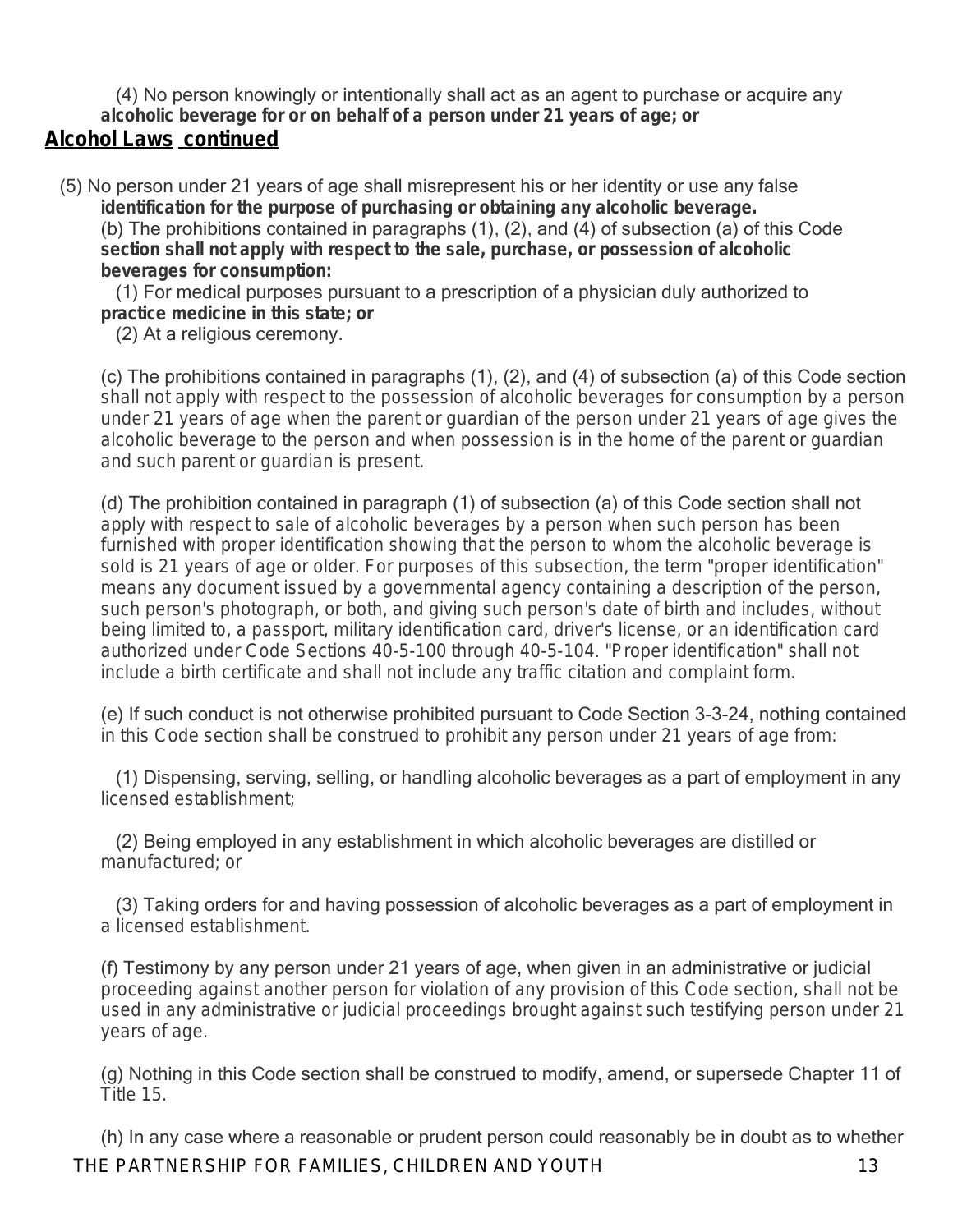or not the person to whom an alcoholic beverage is to be sold or otherwise furnished is actually 21 years of age or older, it shall be the duty of the person selling or otherwise furnishing such alcoholic beverage to request to see and to be furnished with proper identification as provided for in subsection (d) of this Code section in order to verify the age of such person; and the failure to make such request and verification in any case where the person to whom the alcoholic beverage is sold or otherwise furnished is less than 21 years of age may be considered by the trier of fact in determining whether the person selling or otherwise furnishing such alcoholic beverage did so knowingly.

### **Alcohol Laws continued**

(i) Any retailer or retail consumption dealer, or any person acting on behalf of such retailer or retail consumption dealer, who upon requesting proper identification from a person attempting to purchase alcoholic beverages from such retailer or retail consumption dealer pursuant to subsection (h) of this Code section is tendered a driver's license which indicates that such driver's license is falsified, is not the driver's license of the person presenting it, or that such person is under the age of 21 years, the person to whom said license is tendered shall be authorized to either write down the name, address, and license number or to seize and retain such driver's license and in either event shall immediately thereafter summon a law enforcement officer who shall be authorized to seize the license either at the scene or at such time as the license can be located. The procedures and rules connected with the retention of such license by the officer shall be the same as those provided for the acceptance of a driver's license as bail on arrest for traffic offenses pursuant to Code Section 17-6-11.

#### (j) (1) As used in this subsection, the term:

 (A) "Alcohol related overdose" means an acute condition, including, but not limited to, extreme physical illness, decreased level of consciousness, respiratory depression, coma, mania, or death, resulting from the consumption or use of alcohol or that a layperson would reasonably believe to be resulting from the consumption or use of alcohol for which medical assistance is required.

 (B) "Medical assistance" means aid provided to a person believed to be experiencing an alcohol related overdose by a health care professional licensed, registered, or certified under the laws of this state who, acting within his or her lawful scope of practice, may provide diagnosis, treatment, or emergency services relative to such overdose.

 (C) "Seeks medical assistance" means accesses or assists in accessing the 9-1-1 system or otherwise contacts or assists in contacting law enforcement or a poison control center or provides care to a person experiencing or believed to be experiencing an alcohol related overdose while awaiting the arrival of medical assistance to aid such person.

 (2) **Any person who in good faith seeks medical assistance for someone who is experiencing an alcohol related overdose shall not be arrested, charged, or prosecuted for a violation of paragraphs (2) through (5) of subsection (a) of this Code section if the evidence for the arrest, charge, or prosecution of such violation resulted from seeking such medical assistance. Any person who is experiencing an alcohol related overdose and, in good faith, seeks medical assistance for himself or herself or is the subject of such a request shall not be arrested, charged, or prosecuted for a violation of paragraphs (2) through (5) of subsection (a) of this Code section if the evidence for the arrest, charge, or prosecution of such violation resulted from seeking such medical assistance.** Any such person shall also not be subject to: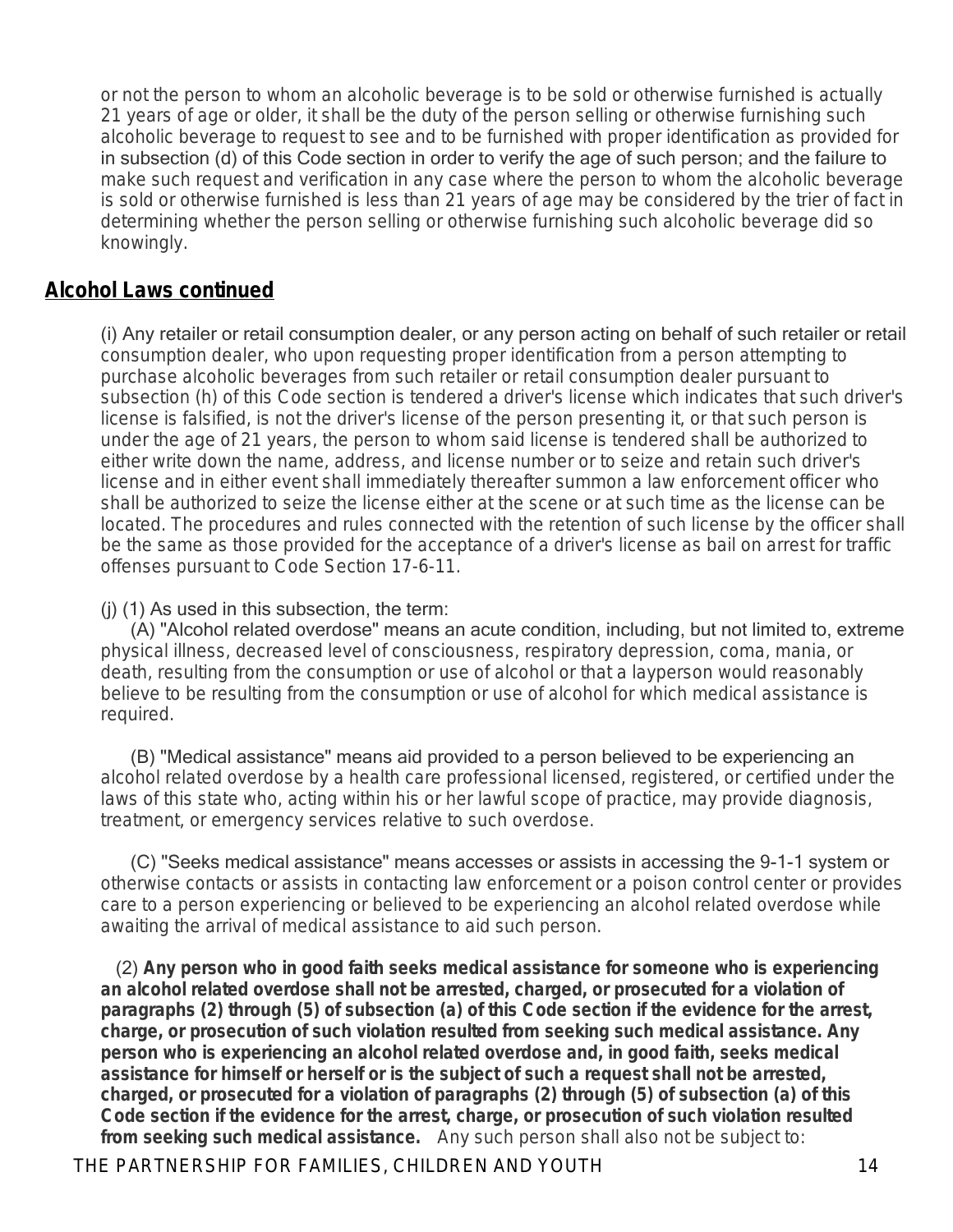(A) Penalties for a violation of a permanent or temporary protective order or restraining order; or

 (B) Sanctions for a violation of a condition of pretrial release, condition of probation, or condition of parole based on a violation of paragraphs (2) through (5) of subsection (a) of this Code section.

 (3) Nothing in this subsection shall be construed to limit the admissibility of any evidence in connection with the investigation or prosecution of a crime with regard to a defendant who does not qualify for the protections of paragraph (2) of this subsection or with regard to other crimes committed by a person who otherwise qualifies for protection pursuant to paragraph (2) of this subsection. Nothing in this subsection shall be construed to limit any seizure of evidence or contraband otherwise permitted by law. Nothing herein shall be construed to limit or abridge the authority of a law enforcement officer to detain or take into custody a person in the course of an investigation or to effectuate an arrest for any offense except as provided in paragraph (2) of this subsection.

# **Tobacco Laws**

§ 16-12-171. Prohibited acts

(a) (1) It shall be unlawful for any person knowingly to:

 (A) Sell or barter, directly or indirectly, any cigarettes, tobacco products, tobacco related objects, **alternative nicotine products, or vapor products to a minor;**

 (B) Purchase any cigarettes, tobacco products, tobacco related objects, alternative nicotine **products, or vapor products for any minor unless the minor for whom the purchase is made is the child of the purchaser; or**

 (C) Advise, counsel, or compel any minor to smoke, inhale, chew, or use cigarettes, tobacco **products, tobacco related objects, alternative nicotine products, or vapor products.**

 (2) (A) The prohibition contained in paragraph (1) of this subsection shall not apply with respect to sale of cigarettes, tobacco products, tobacco related objects, alternative nicotine products, or vapor products by a person when such person has been furnished with proper identification showing that the person to whom the cigarettes, tobacco products, tobacco related objects, alternative nicotine products, or vapor products are sold is 18 years of age or older.

 (B) In any case where a reasonable or prudent person could reasonably be in doubt as to whether or not the person to whom cigarettes, tobacco products, tobacco related objects, alternative nicotine products, or vapor products are to be sold or otherwise furnished is actually 18 years of age or older, it shall be the duty of the person selling or otherwise furnishing such cigarettes, tobacco products, tobacco related objects, alternative nicotine products, or vapor products to request to see and to be furnished with proper identification as provided for in subsection (b) of this Code section in order to verify the age of such person. The failure to make such request and verification in any case where the person to whom the cigarettes, tobacco products, tobacco related objects, alternative nicotine products, or vapor products are sold or otherwise furnished is less than 18 years of age may be considered by the trier of fact in determining whether the person selling or otherwise furnishing such cigarettes, tobacco products, tobacco related objects, alternative nicotine products, or vapor products did so knowingly.

(3) Any person who violates this subsection shall be guilty of a misdemeanor.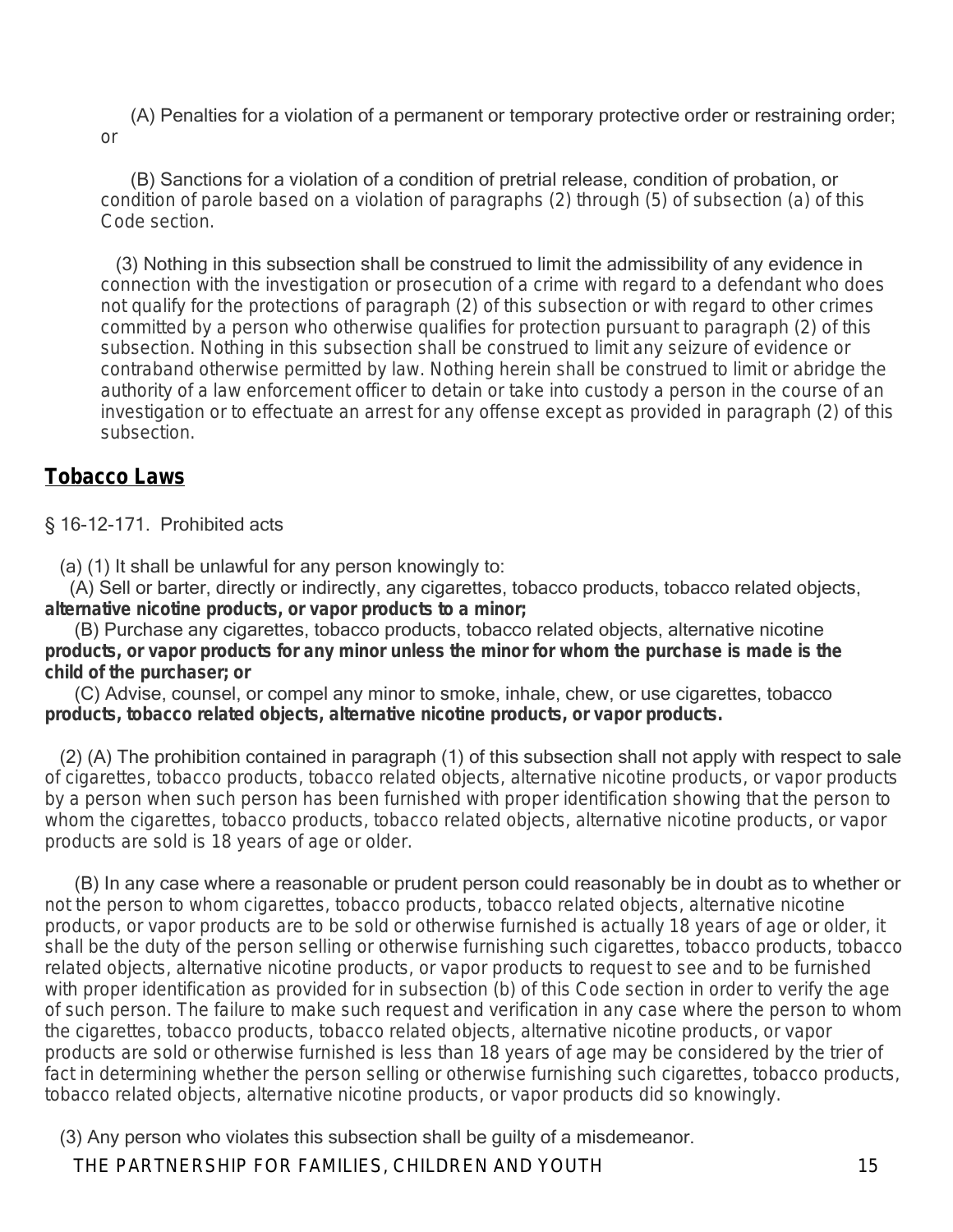(b) (1) It shall be unlawful for any minor to:

 (A) Purchase, attempt to purchase, or possess for personal use any cigarettes, tobacco products, **tobacco related objects, alternative nicotine products, or vapor products. This subparagraph shall not apply to possession of cigarettes, tobacco products, tobacco related objects, alternative nicotine products, or vapor products by a minor when a parent or guardian of such minor gives the cigarettes, tobacco products, tobacco related objects, alternative nicotine products, or vapor products to the minor and possession is in the home of the parent or guardian and such parent or guardian is present; or**

 (B) Misrepresent such minor's identity or age or use any false identification for the purpose of **purchasing or procuring any cigarettes, tobacco products, tobacco related objects, alternative nicotine products, or vapor products.**

 (2) A minor who commits an offense provided for in paragraph (1) of this subsection may be **punished as follows:**

(A) By requiring the performance of community service not exceeding 20 hours;

 (B) By requiring attendance at a publicly or privately sponsored lecture or discussion on the **health hazards of smoking or tobacco use, provided such lecture or discussion is offered without charge to the minor; or**

 (C) By a combination of the punishments described in subparagraphs (A) and (B) of this **paragraph.**

# **II. Healthy Sexual Decision Making**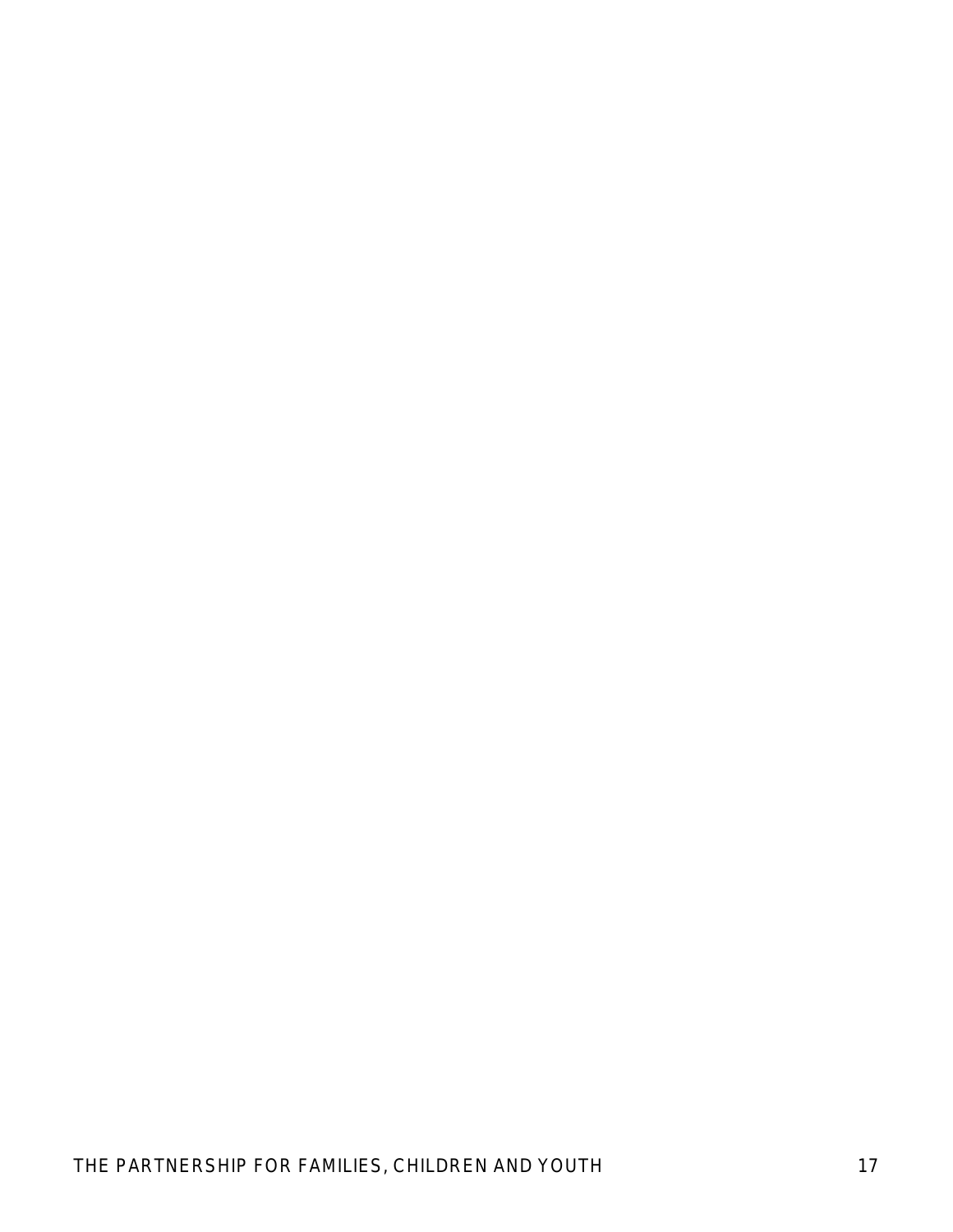# **Education and Information**

- Adolescent Center for Education and Services (ACES) 1404 S. Madison Ave. Monroe, GA 30655 Phone: 770-207-4151 Free and confidential text line for teen health questions: 470-214-8823
- Sex Education Curriculum The Partnership for Families, Children & Youth P.O. Box 670 Monroe, GA 30655 Phone: 770-882-6800 (Amy Hunnewell- Youth Development Director) *Abstinence-based sex education curriculum delivered to middle and high school students. Trained facilitators walk students through concepts of peer, media and parental influence, dispel myths about sex and provide*

*students with factual information about sex.*

• Pregnancy Resource Centers of Walton Loganville Clinic **Monroe Clinic** Monroe Clinic 3060 Highway 81 South, Loganville, GA 30052 700B Breedlove Drive, Monroe, GA 30655

Phone: 770-466-3900 Phone: 678-635-8564

Website: www.waltonpregnancy.com

*Trained peer counselors take questions and concerns about STIs/STDs and related issues. All services are free and confidential.* 

Cost: Free

• Impact Walton

The Pregnancy Resource Centers of Walton Email: [impactwalton@monroeaccess.net](mailto:impactwalton@monroeaccess.net) Phone: 678-635-8565

> *A community services focused on the sexual and reproductive health of Walton County teens by using medically cited, informative presentations to prompt healthy discussions about sexually transmitted disease and fetal development. Impact Walton desires to empower teens to make positive, informed decisions and promote healthier communities through education and outreach.*

#### • AIDS Athens

424 Spring Street, Monroe, GA 30655

Phone: 706-549-3730, Fax: 706-549-2730

*Serves to address the needs of individuals infected and affected by HIV/AIDS through support services and through preventing the spread of the disease through education and outreach. Enhances and enriches the quality of life for those living with HIV/AIDS as well as their friends, families and partners.* 

• Teen Sexual Health Board

*A collaborative community effort aimed at promoting healthy teen sexual behaviors by empowering individuals through education, awareness and communication in Walton County. Meets monthly at The Partnership for Families, Children and Youth and participates in community outreach. For information, contact Lauren Welty (welty.lauren@gmail.com).*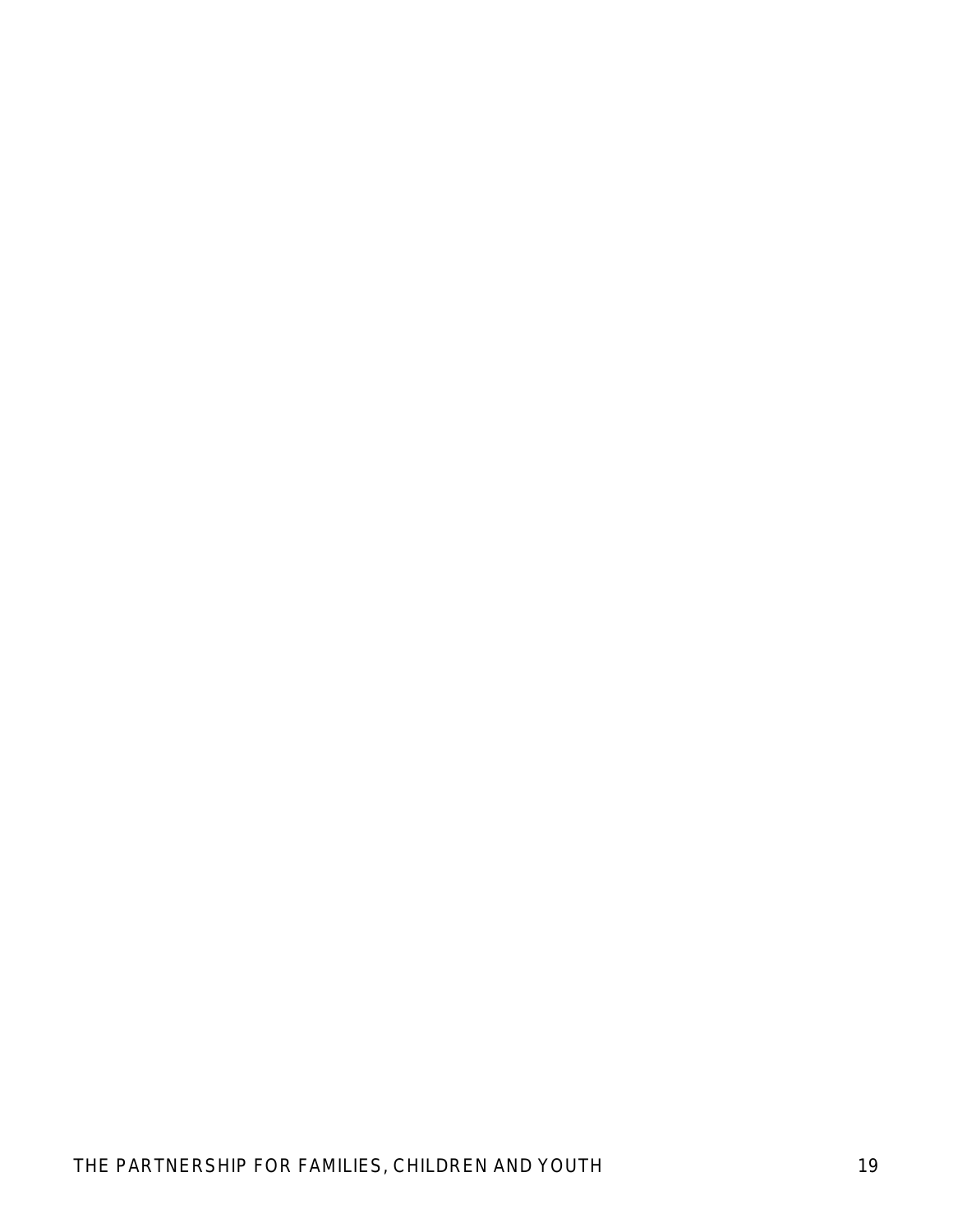# **Sexually Transmitted Infection (STI) Testing and Treatment**

- Adolescent Center for Education and Services (ACES) 1404 S. Madison Ave. Monroe, GA 30655 Phone: 770-207-4151 Helpline: 1-800-4PD-HELP *ACES has an R.N. on staff that performs STI testing and treatment.* Cost: Fee for service
- Walton County Health Department 1404 S. Madison Ave. Monroe, GA 30655 Phone: 770-207-4125 Helpline: *1-800-473-HELP The Health Department has a certified nursing staff that are able to perform STI testing and treatment.*
- West Walton Health Center

605 Tom Brewer Rd., Suite 200, Loganville, GA 30052 Phone: 770-466-1789 Helpline*: 1-800-473-HELP The Health Department has a certified nursing staff that are able to perform STI testing and treatment*

## **Family Planning Resources**

• Adolescent Center for Education and Services (ACES) 1404 S. Madison Ave. Monroe, GA 30655 Phone: 770-207-4151 Helpline: 1-800-4PD-HELP Free and confidential text line for teen health questions: 470-214-8823 *Provides family planning resources to youth 11-19 years of age and under including oral contraceptives (combined pill and mini pill), Depo-Provera, IUD (Mirena and Paraguard), Nexplanon, condoms, and other barrier methods* Cost: All family planning for youth are sliding scale fee.

#### • **Walton County Health Department**

1404 S. Madison Ave. Monroe, GA 30655

Phone: 770-207-4125 Helpline: 1-800-4PD-HELP

*Provides family planning resources including: Oral contraceptives, Depo-Provera Injections, IUD, condoms and other barrier methods.* 

Cost: Sliding scale based on income

#### • West Walton Clinic

605 Tom Brewer Rd Loganville, GA 30052

Phone: 770-466-1789 Helpline: *1-800-473-HELP*

- West Walton Clinic provides family planning resources to adults and youth including: Oral *contraceptives, Depo-Provera Injections, IUD, condoms and other barrier methods.*
- Cost: Sliding scale based on income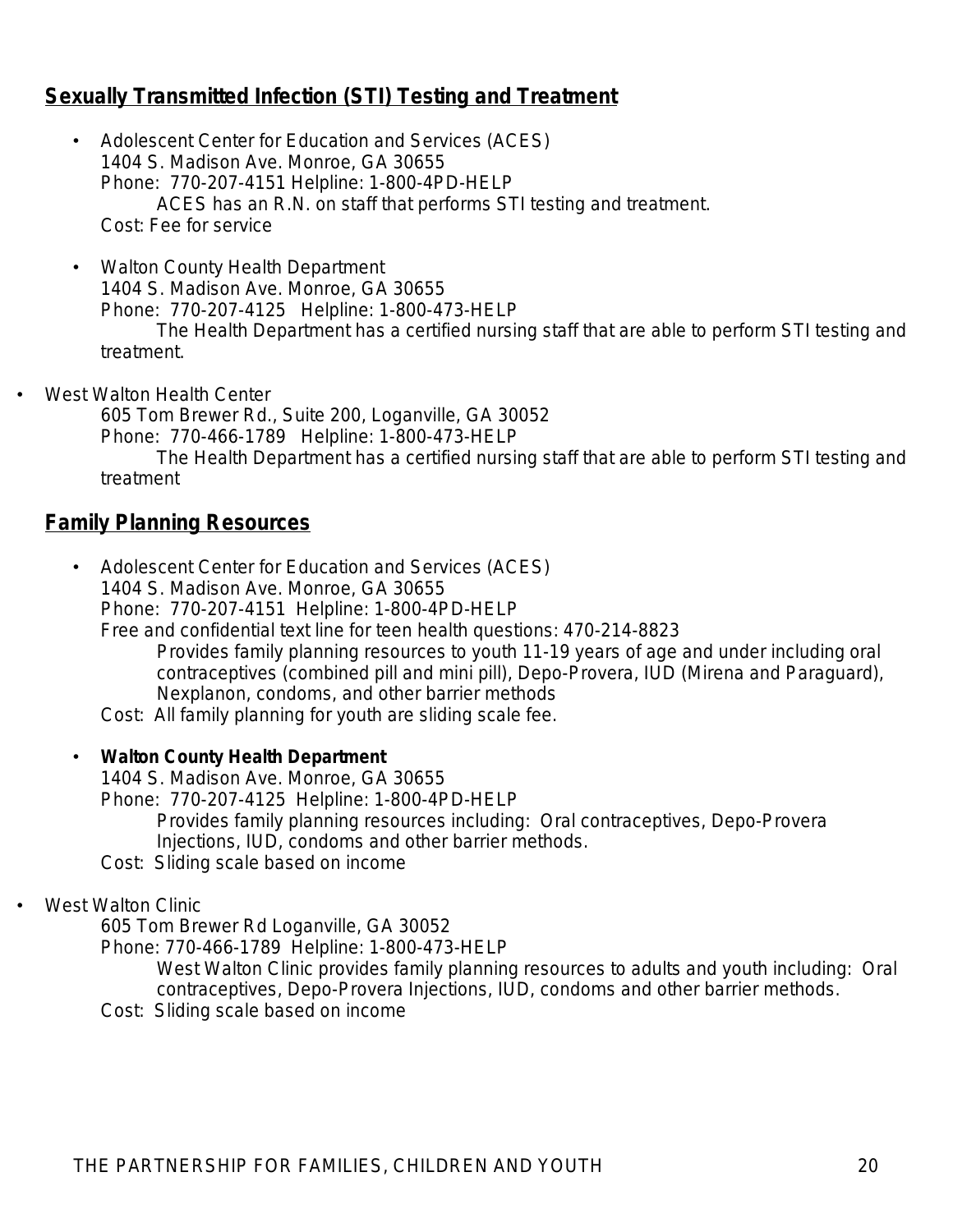# Reporting Statutory Rape or Sexual abuse

\*Statutory Rape is defined in O.C.G.A 16-6-3 of the laws of the State of Georgia as an act of engaging in sexual intercourse with any person under the age of 16 years who is not his/her spouse. It does not matter if both parties are willing and the sex is consensual. Both Male and female can be charged with Statutory Rape. Depending upon age difference the charge can range from a Misdemeanor to a Felony charge

- Walton County Department of Family and Children Services (DFCS) 300 Georgia Avenue, Suite 100, Monroe, GA 30655 Phone: 770-207-4176 Reporting Child Abuse 24/7: 1-855-GACHILD / 1-855-422-4453
- Walton County Sheriff's Office 1425 S. Madison Ave. Monroe, GA 30655 Phone: 770-267-6557 *Ask to speak with the Criminal Investigations Division (CID). You may also speak with any of the School Resource Officers at your student*'*s school.*
- Monroe Police Department 116 S. Broad St. Monroe, GA 30655 Phone: 770-267-7576 FAX: 770-267-8386
- Loganville Police Department West Walton Government Center 605 Tom Brewer Rd Loganville, GA 30052 Emergency: 911, 770-466-6679 Non-Emergency: 770-466-8087
- Social Circle Department of Public Safety 138 E. Hightower Trail, Social Circle, GA 30025 Phone: 770-464-2366 8:00am – 5:00pm, after hours call 911
	- Dial 911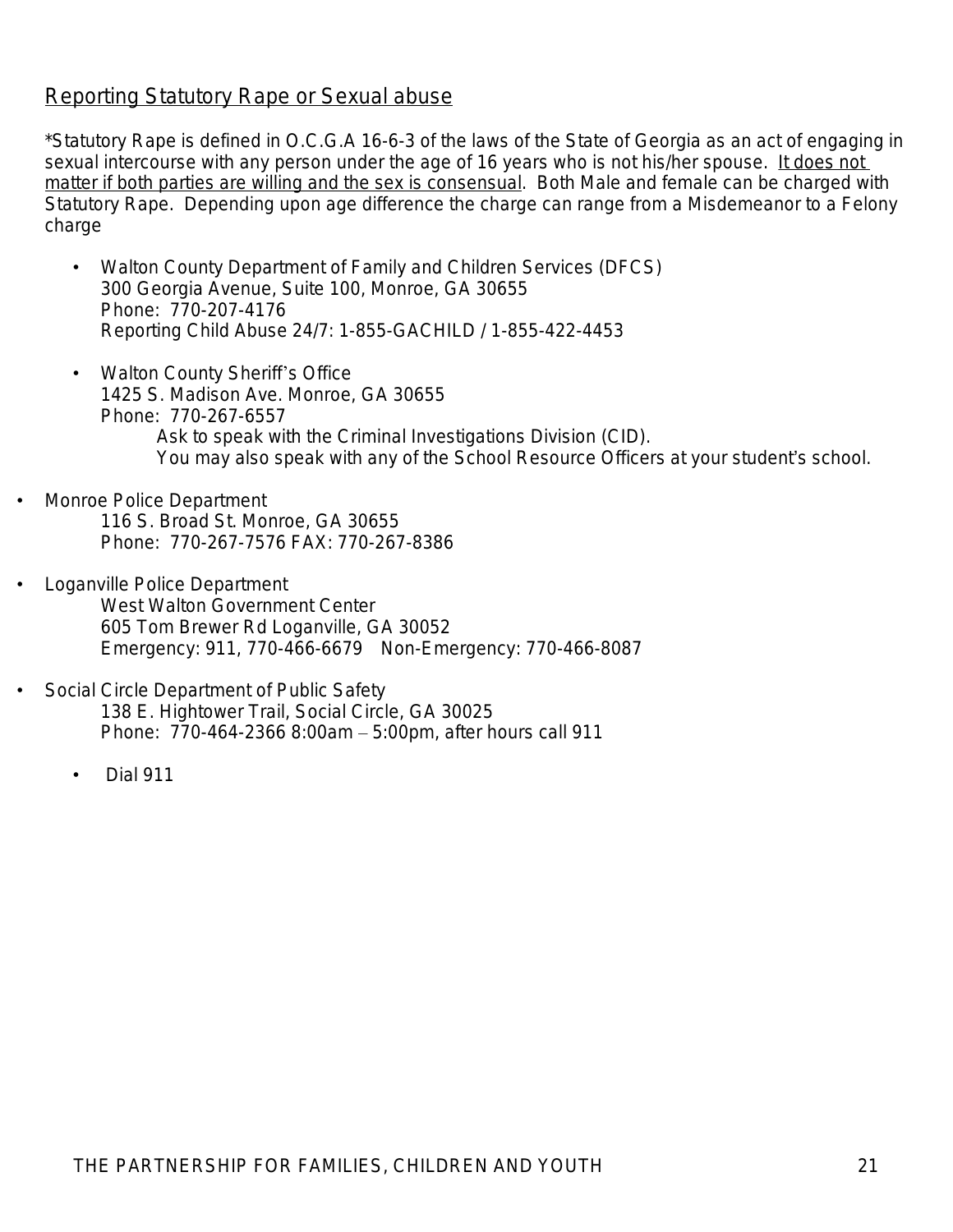# Teens, Sex, and the Law

For more information, visit [www.children.ga.gov](http://www.children.ga.gov)

#### **Hooking Up**

- o In Georgia, the age of consent is 16. That means that both partners must be at least 16 to do anything physically intimate or sexually arousing – from "messing around," to having oral sex or intercourse.
- o Believing that your partner is 16 doesn't count no matter how old they act or look.
- o In some cases, the penalties for having oral sex with someone under 16 can be more severe than the penalties for having intercourse.
- **o Sexting**
- **o** Taking nude or inappropriate pictures or movies of yourself or others and showing or sending them to friends on their cell phones or posting them online can be a serious crime.
- **o** Sending explicit emails, text messages, or voicemails to a person under 18 is illegal and you may be prosecuted. OCGA§§ 16-12-100,100.1.
- **o** If you're texting a boyfriend or girlfriend living in another state or chatting on a social networking site, other states may have even stricter laws.
- **o** Consider this…
	- When the teen is under 16 or if the photos are extremely explicit and are distributed, the District Attorney can charge offenders with a felony carrying a significant prison sentence of up to 20 years. OCGA§§ 16-12-100,100.2.

### **What Is The Legal Charge?**

- o **Child molestation:** Doing any "immoral or indecent act" to or in the presence of (or with) any child under the age of 16 years with the intent to arouse or satisfy the sexual desires of either partner. Fondling, petting, rubbing, fooling around, etc. could all technically fall into this category. A first offense carries a sentence of at least five years in prison and publication of your picture on the Internet and years of restrictions as a sex offender.
- o **Sodomy** is any act involving the sex organs of one person and the mouth or anus of another. OCGA§ 16-12-2. Oral sex is sodomy.
- o **Aggravated child molestation** is child molestation that results in physical injury to the victim or that involves an act of sodomy. Any act of oral sex with a person under the age of 16 could be charged as aggravated child molestation. A person 13 years or older charged with aggravated child molestation will be charged as an adult in superior court and will face a prison sentence of 25 years minimum without parole.
- o **Aggravated sodomy** is sodomy that involves force or coercion or involves a victim less than 10 years old. Is the victim too drunk or drugged to really know what is going on? If so, a prosecutor could charge someone who takes advantage of that person with aggravated sodomy. A person 13 years or older charged with aggravated sodomy will be charged as an adult in superior court and will face a prison sentence of 25 years minimum without parole.
- o **Statutory rape** : Having intercourse with any person under the age of 16 years (unless you're married) is a felony that carries prison time. OCGA§ 16-12-3. A person who is 21 and commits this crime will be sentenced to at least 10 years in prison.
- o **Felony:** a crime punishable by death, by imprisonment for life, or by imprisonment for more than 12 months. O.C.G.A. § 16-1-3
- o **Misdemeanor:** any crime other than a felony. O.C.G.A. § 16-1-3
- **Romeo and Juliet Provision**
	- **o** The Romeo and Juliet Provision does not make underage sexual activity "legal" but rather lowers the charge from a felony to a misdemeanor. A misdemeanor can still carry jail time, probation, or a fi ne. For example, if one of the partners is at least 14 but less than 16, and the other person is 18 or younger, then the Romeo and Juliette provision may apply.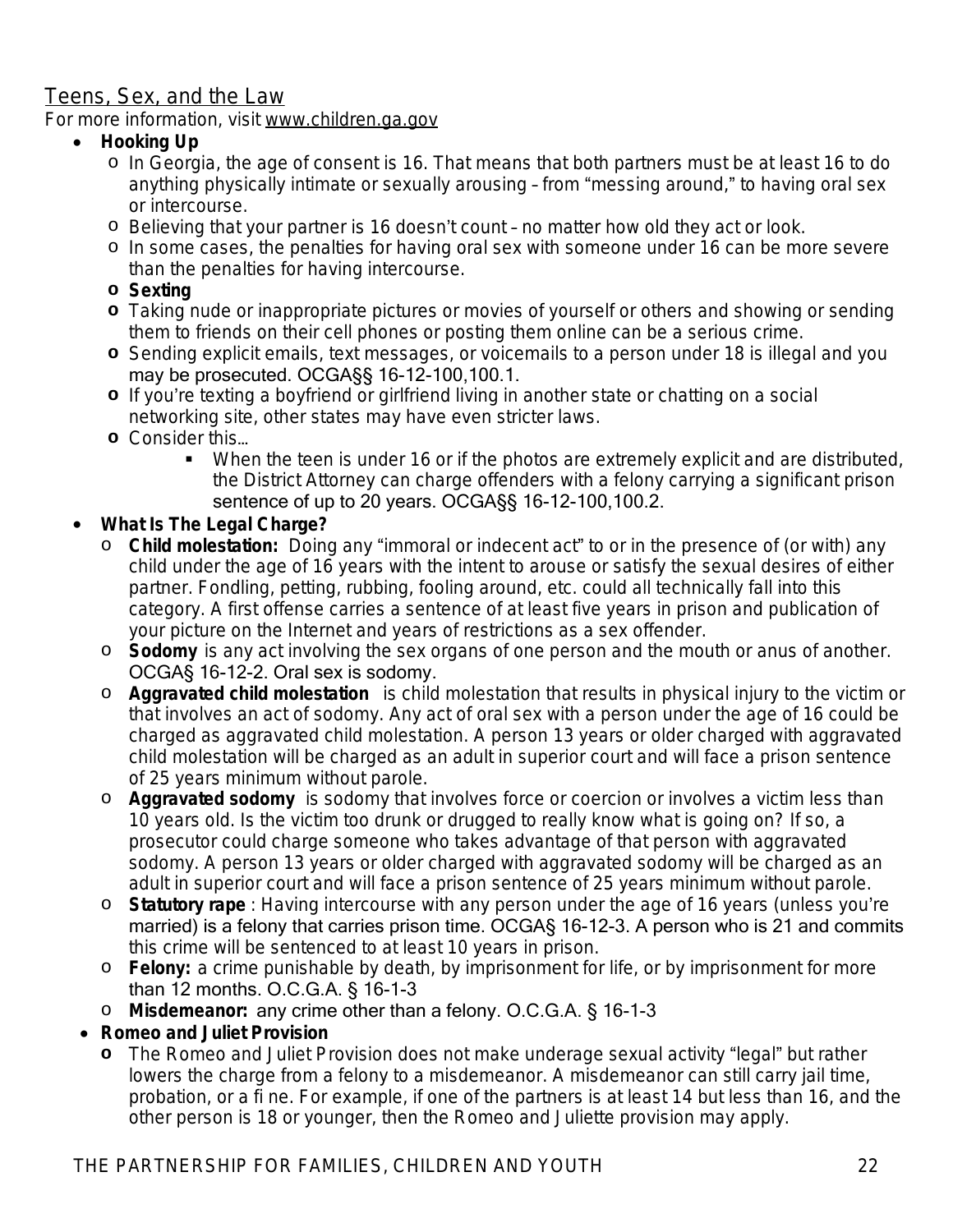**o** In the "real world", a person under 18 is not likely to be charged with a crime for kissing or fooling around with his or her 15-year-old girlfriend or boyfriend. However, the younger one of the participants is and the greater the age difference between the younger and the older person, the more likely it is that someone may consider the contact to deserve criminal prosecution.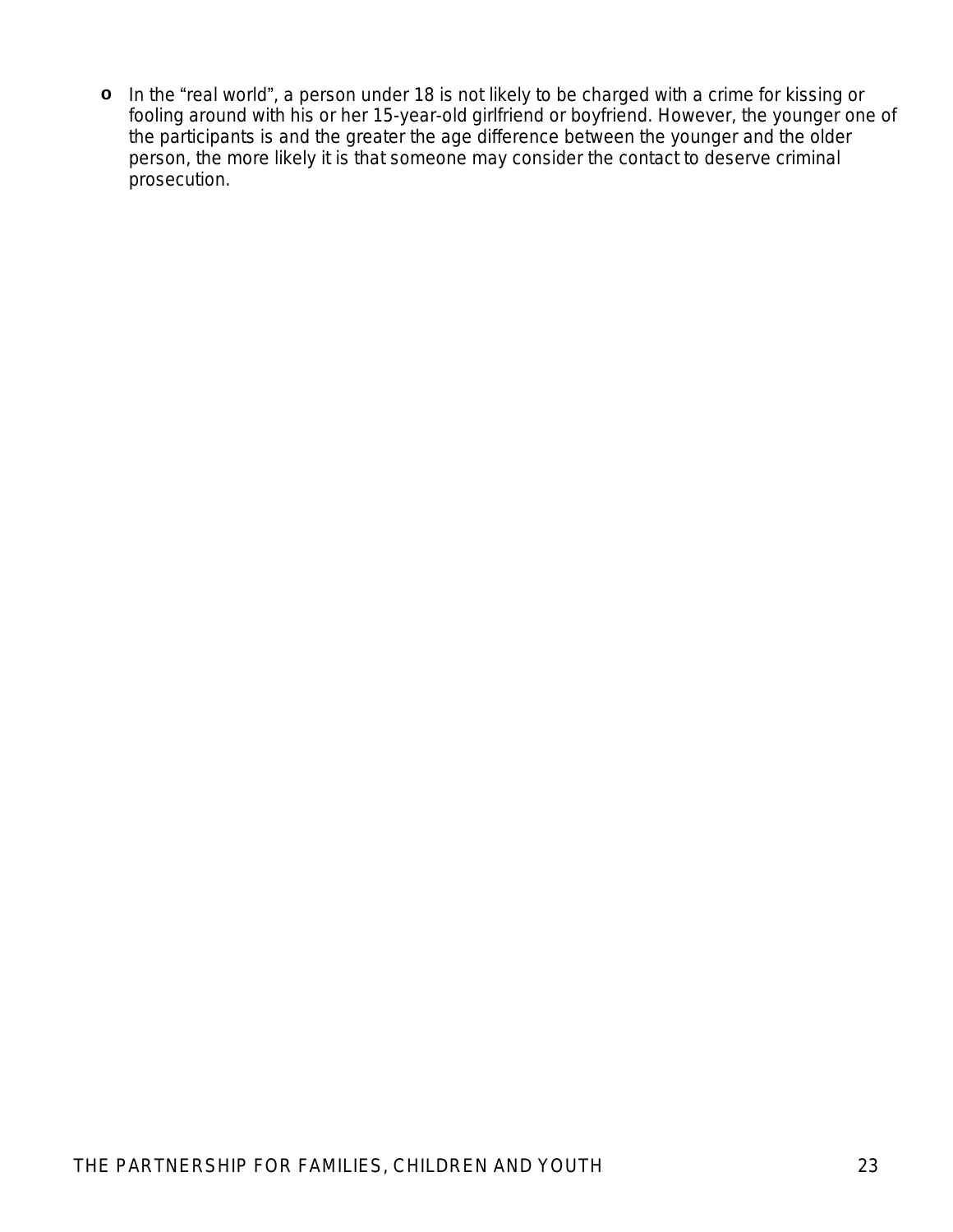# **III. Teen Pregnancy**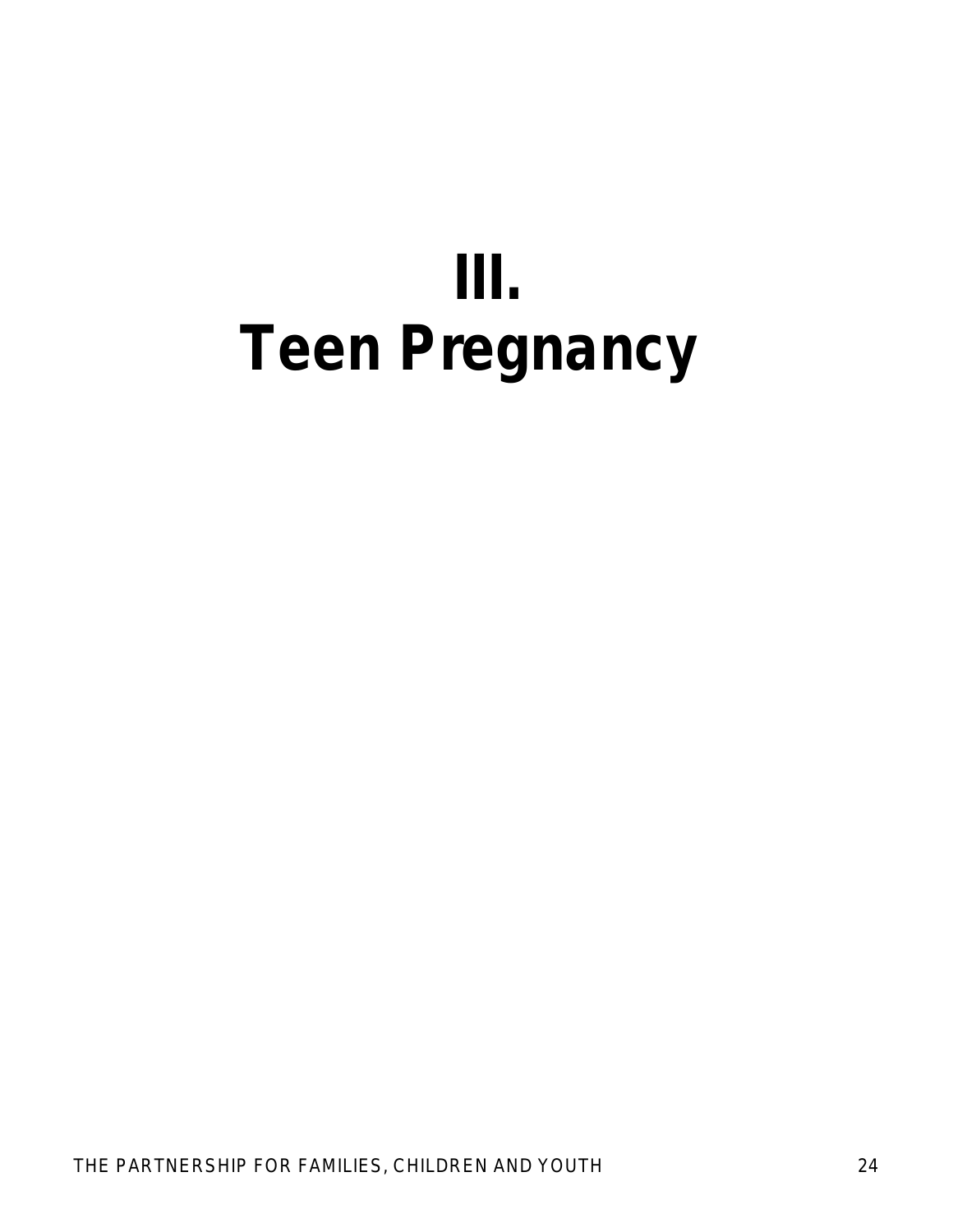# **Education and Information**

• Adolescent Center for Education and Services (ACES) 1404 S. Madison Ave. Monroe, GA 30655 Phone: 770-207-4151 Helpline: 1-800-473-HELP Free and confidential text line for teen health questions: 470-214-8823 *Educational library open to the public that includes Pamphlets, Brochures, Videos, and Curriculum for lending on topics ranging from Pregnancy to Breastfeeding.* Cost: Free

• TeenAge MomS (TAMS) Walton County Extension Office 100 N Broad Street Monroe, GA 30655

Phone: 770-267-1324 (Contact: Molly Kimler)

*EFNEP provides an in-home nutritional counseling program with eligible expectant mothers and a school based nutritional program for expectant teen moms or TAMS. The in-home program focuses on appropriate nutritional habits for an expectant mom and her*  developing fetus. The program also covers appropriate feeding for the baby once it is born. The TAMS program for Teenage Moms focuses on correct nutritional habits for the *expectant mom and her developing baby. The TAMS program also incorporates other topics related to being a teen mom. For information on the in-home program contact Molly Kimler for qualifications. To enroll in the TAMS program contact the school counseling office at your school or Molly Kimler.*

Cost: Free

• Teen Sexual Health Board

*A collaborative community effort aimed at promoting healthy teen sexual behaviors by empowering individuals through education, awareness and communication in Walton County. Meets monthly at The Partnership for Families, Children and Youth and participates in community outreach. For information, contact Lauren Welty (welty.lauren@gmail.com).*

# **Pregnancy Testing**

• Adolescent Center for Education and Services (ACES) 1404 S. Madison Ave. Monroe, GA 30655 Phone: 770-207-4151 Cost: Sliding Scale Fee

West Walton Clinic 605 Tom Brewer Rd Loganville, GA 30052 Phone: 770-466-1789 *Testing by appointment or walk-ins Limited. For all ages.* Cost: Sliding Scale Fee

• Walton County Health Department 1404 S. Madison Ave. Monroe, GA 30655 Phone: 770-207-4125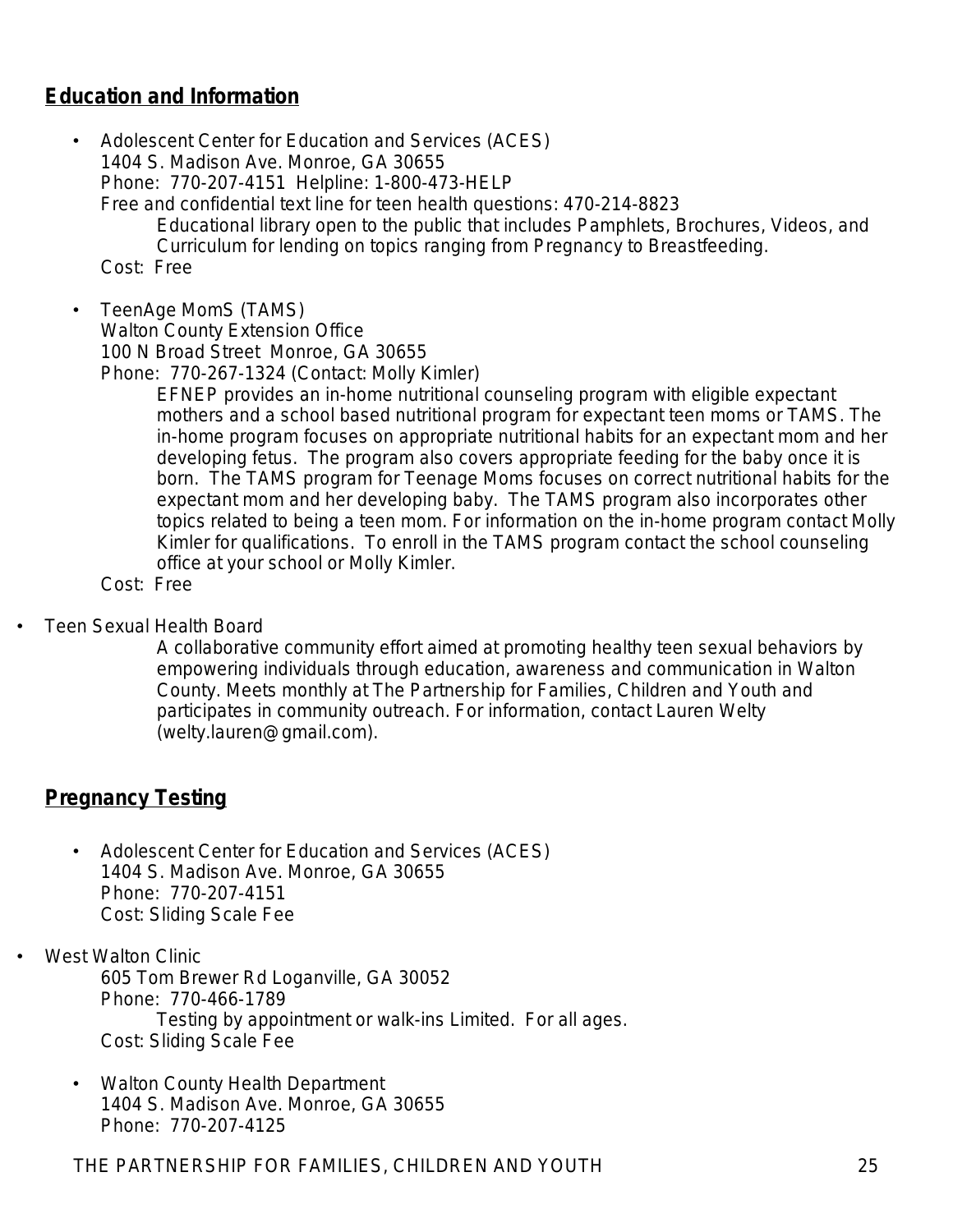Cost: Sliding Scale Fee

## **Pregnancy Testing continued**

• Pregnancy Resource Center of Walton 3060 Highway 81 South, Loganville, GA 30052 700B Breedlove Drive, Monroe, GA 30655<br>Phone: 770-466-3900 Website: www.waltonpregnancy.com

*Christian based center located in Loganville. Services include: Pregnancy testing, counseling and alternatives to abortion, educational ultrasounds for qualified clients (Monroe location online) counseling with family members and or partner, medical referral, help with life skills needed for supporting you and your baby, shelter or maternity home referrals, men*'*s program, and information provided for help with finances and legal aid.* Cost: Free

**Help**

- Pregnancy Resource Center of Walton 3060 Highway 81 South, Loganville, GA 30052 700B Breedlove Drive, Monroe, GA 30655 Phone: 770-466-3900 Phone: 678-635-8564 Website: www.waltonpregnancy.com
	- *Christian based center located in Loganville. Services include: Pregnancy testing, counseling and alternatives to abortion, educational ultrasounds for qualified clients (Monroe location online) counseling with family members and or partner, medical referral, help with life skills needed for supporting you and your baby, shelter or maternity home referrals, men*'*s program, and information provided for help with finances and legal aid.*

Cost: Free

• Childbirth Preparation Class Clearview Regional Medical Center 2151 West Spring Street, Monroe, GA 30655 Phone: 770-267-8461

> *The two-session course covers preparation for labor and birth, baby care, and breastfeeding your newborn. Topics covered include stages and phases of labor, relaxation and breathing techniques, and comfort measures. Induction and cesarean delivery is also covered. Newborn care including bathing, diapering, dressing and swaddling are demonstrated. Care of the umbilical cord and circumcision are discussed, as well as how to soothe a fussy baby. Breastfeeding benefits, how to hold and latch the baby*  are covered, as well as how to tell if your baby is getting enough to eat. To register, call *877-933-2762 or visit ClearviewRegionalMedicalCenter.com*

Cost: Free

• Infant CPR and Child Safety Class Clearview Regional Medical Center 2151 West Spring Street, Monroe, GA 30655 Phone: 770-267-8461

Phone: 678-635-8564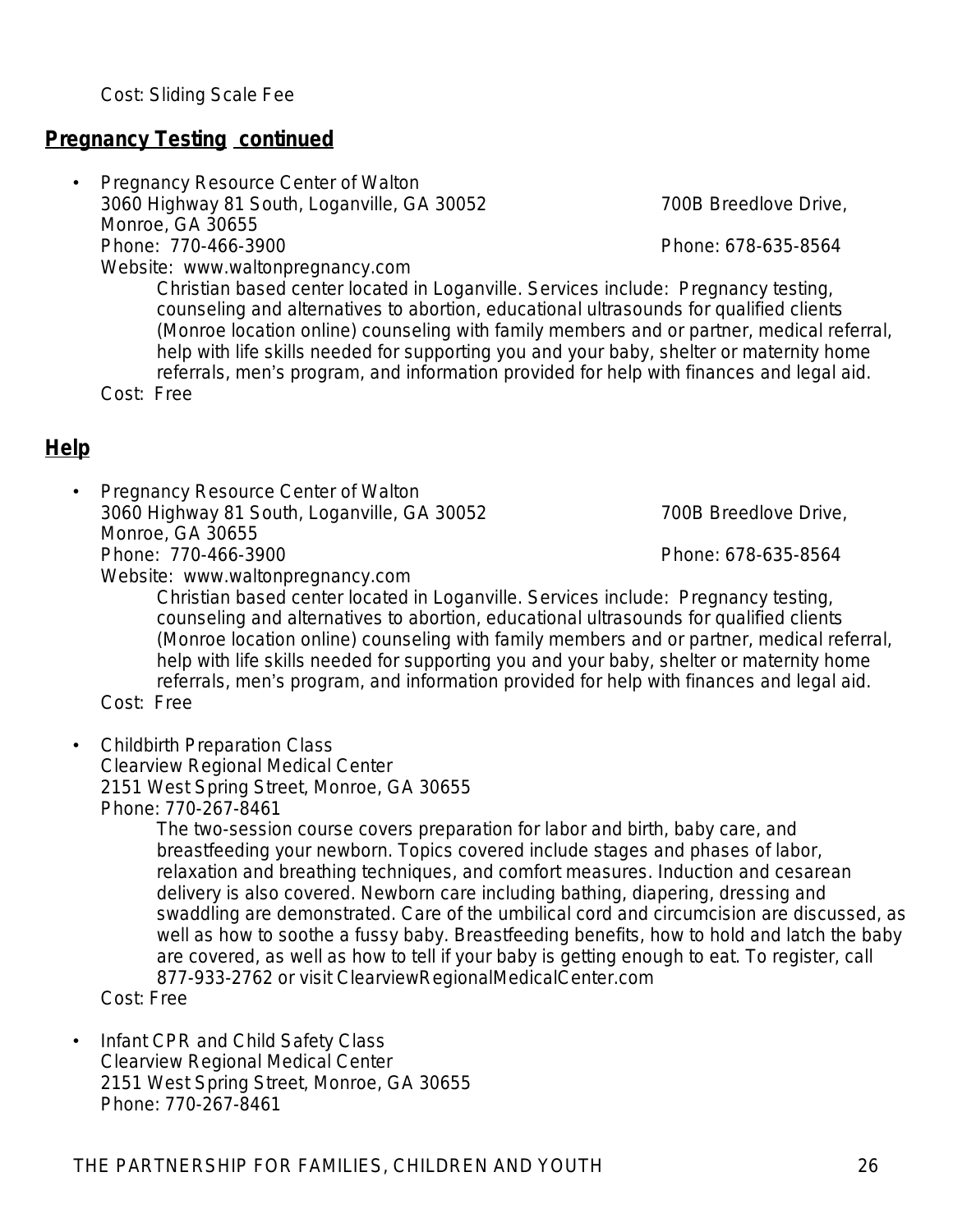*Class offers information on how to child proof your home, proper use of a car seat, and sleep positions for your newborn. Also teaches infant CPR and how to care for a choking infant. For parents, grandparents, babysitters, and other caregivers. To register, call 877- 933-2762 or visit ClearviewRegionalMedicalCenter.com*

Cost: Free

#### **Help Continued**

• The Partnership for Families, Children, and Youth P.O. Box 670, Monroe, GA 30655 Phone: 770-207-6060 Website: www.walton.gafcp.org Rick Baker, LPC *In-home visits and counseling for teen moms and their families* Cost: Free • Covenant Care Services 357 South Milledge Avenue, The Butler Building, Suite 113, Athens, GA 30615 Phone: 706-546-7267 Toll-Free Crisis Line:1800-226-5683 Walton County Caseworker: Callie Helwig, 706-296-2233 Website: www.covenantcareadoptions.com *Christian based organization*. *Services include: Pregnancy Counseling, Foster Care, Adoption Services, and Post-Abortion Counseling.* Cost: Free • Faith in Serving Humanity (FISH) 700 S. Madison Avenue Monroe, GA 30655 Phone: 770-207-4357 *Christian based organization supported by Walton County Churches. Services include: Clinic, financial, food, medications, resource linking, clothes and thrift store.* • Pregnancy Resource Center of Gwinnett 337 West Pike St., Lawrenceville, GA 30655 Phone: 770-338-1680 Appointments required. 24-hour help line: 1-800-712-4357 *Services: Pregnancy test, Parenting Education Program, baby store for participants, abortion alternatives counseling, and Post-abortion counseling, Educates adolescent males with medically accurate data on abortion, pregnancy, adoption, STDs and HIV.* Cost: Free • Department of Family and Children Services (DFCS) 300 Georgia Ave., Suite 100, Monroe, GA 30655 Confidential Helpline: 1-888-423-4746 Phone: 770-207-4176 *Childcare Assistance Program provides free childcare to those teen moms who are still enrolled in and actively attending school.* Cost: Free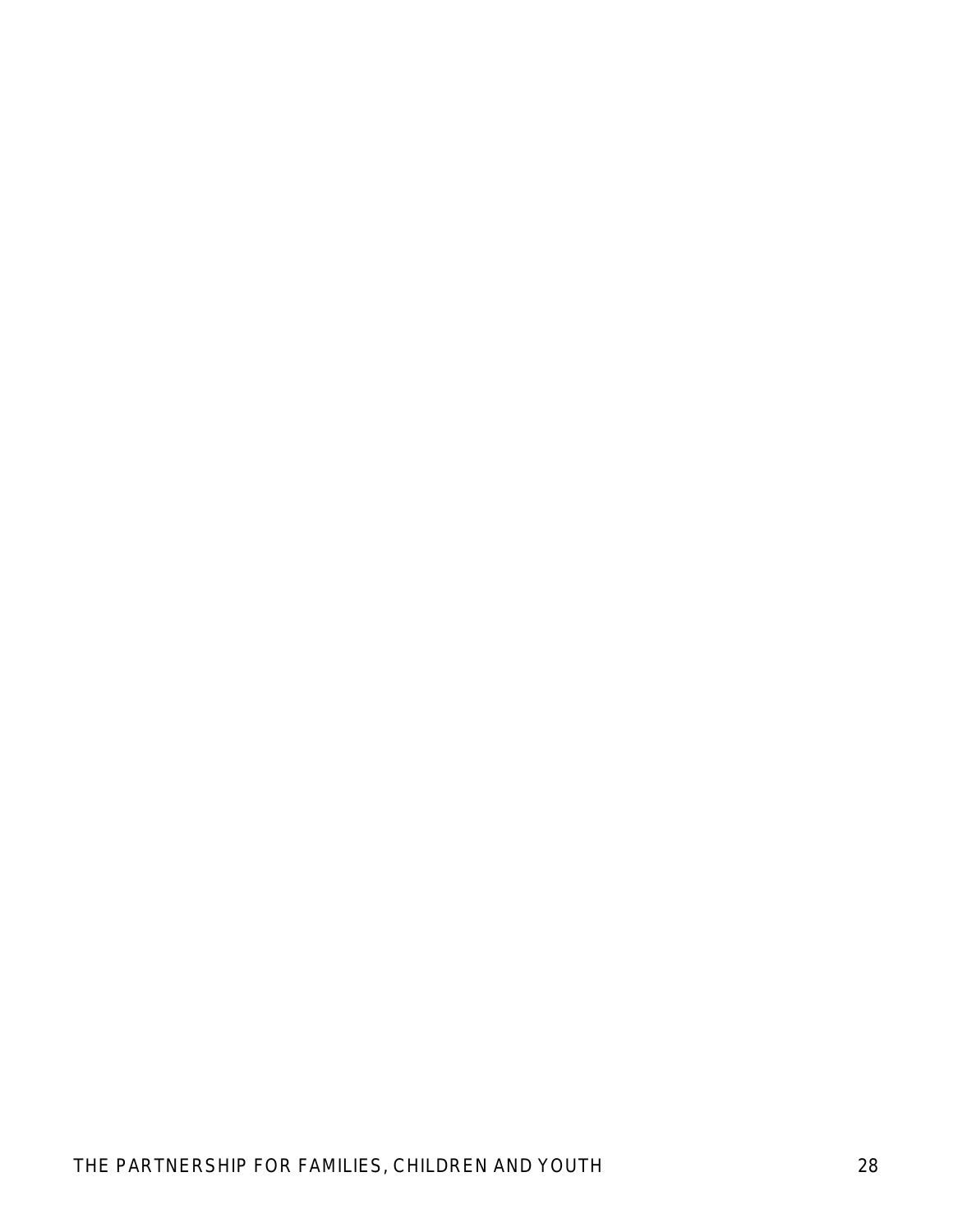# Prenatal Care

Prenatal Care is the care a pregnant mother receives from a health professional, a doctor or midwife, before her baby is born. Prenatal Care is vital to the health and safety of the mother and her baby. During a mother's prenatal care a doctor is able to monitor her pregnancy and diagnose and treat any problems if and when they arise.

The first trimester (1<sup>st</sup> 3 months) is the most critical time in the life of a developing baby. It is also the time when women are usually unaware of their pregnancy. It is very important that if you suspect you are pregnant you take a pregnancy test as soon as possible to make sure you are or are not pregnant. If it is an unplanned pregnancy, it is important not to be in denial or try to hide your pregnancy, as prenatal care is vital to the life of an unborn child and to the mother. You can receive prenatal care from any OB/GYN Doctor. There are several in Walton County; refer to the yellow pages and Clearview Regional Medical Center

(http://www.clearviewregionalmedicalcenter.com/physician-directory)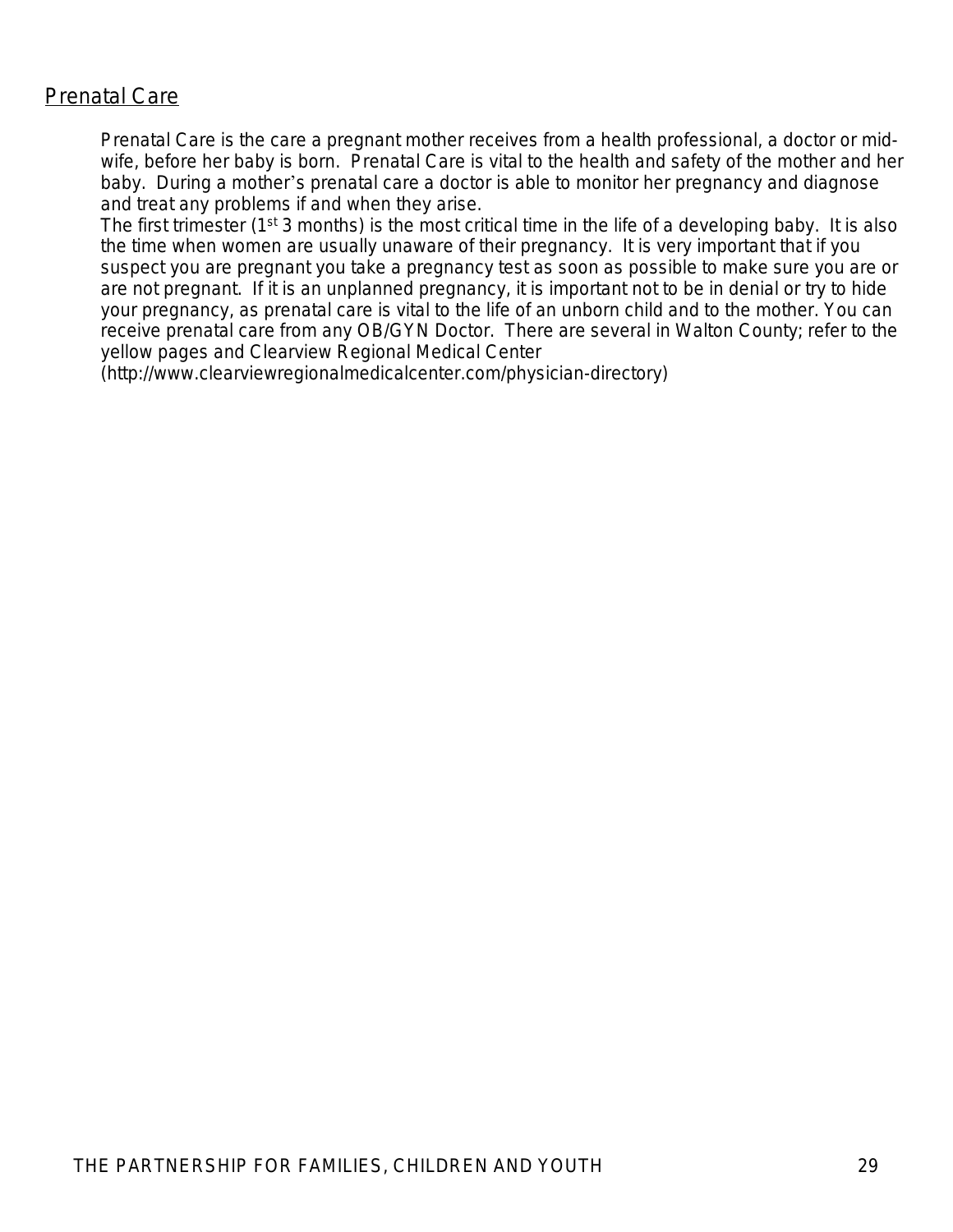# **IV. Misbehavior and Misconduct**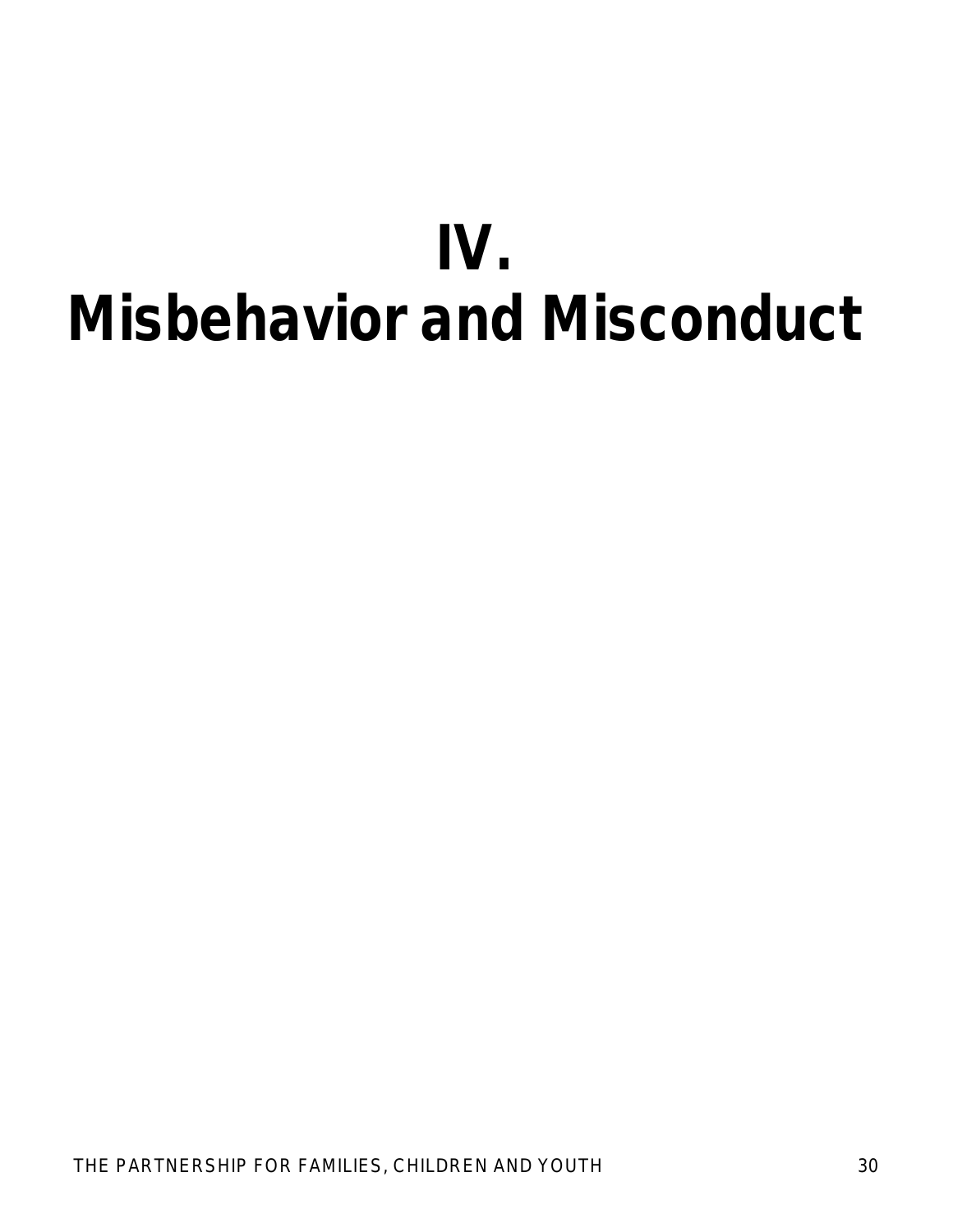# **Helpful Definitions**

#### **Delinquent Offense**

An offense committed by a child under the age of 17 years designated a crime by the laws of this state, or by the laws of another state if the act occurred in that state, under federal laws, or by local ordinance, and the act is not an offense applicable only to a child or a juvenile traffic offense

#### **Traffic Offense**

A violation by a child under 18 years of age of:

 (1) A law or local ordinance governing the operation of a moving motor vehicle upon the streets or highways of this state or upon the waterways within or adjoining this state; or

 (2) Any other motor vehicle traffic law or local ordinance if a child is taken into custody and detained for its violation or is transferred to the juvenile court by the court hearing the charge

#### **Child In Need Of Services (CHINS)**

A child under the age of 18 years adjudicated to be in need of care, guidance, counseling, structure, supervision, treatment, or rehabilitation and who is adjudicated to be:

 (1) Subject to compulsory school attendance and who is habitually and without good and sufficient cause truant, as such term is defined in Code Section 15-11-381, from school. "Truant" means having ten or more days of unexcused absences from school in the current academic year;

 (2) Habitually disobedient of the reasonable and lawful commands of his or her parent, guardian, or legal custodian and is ungovernable or places himself or herself or others in unsafe circumstances;

 (3) A runaway, as such term is defined in Code Section 15-11-381. "Runaway" means a child who without just cause and without the consent of his or her parent, guardian, or legal custodian is absent from his or her home or place of abode for at least 24 hours;

(4) A child who has committed an offense applicable only to a child;

 (5) A child who wanders or loiters about the streets of any city or in or about any highway or any public place between the hours of 12:00 Midnight and 5:00 A.M.;

 (6) A child who disobeys the terms of supervision contained in a court order which has been directed to such child who has been adjudicated a child in need of services;

 (7) A child who patronizes any bar where alcoholic beverages are being sold, unaccompanied by his or her parent, guardian, or legal custodian, or who possesses alcoholic beverages;

 (8) A child who has committed a delinquent act and is adjudicated to be in need of supervision but not in need of treatment or rehabilitation.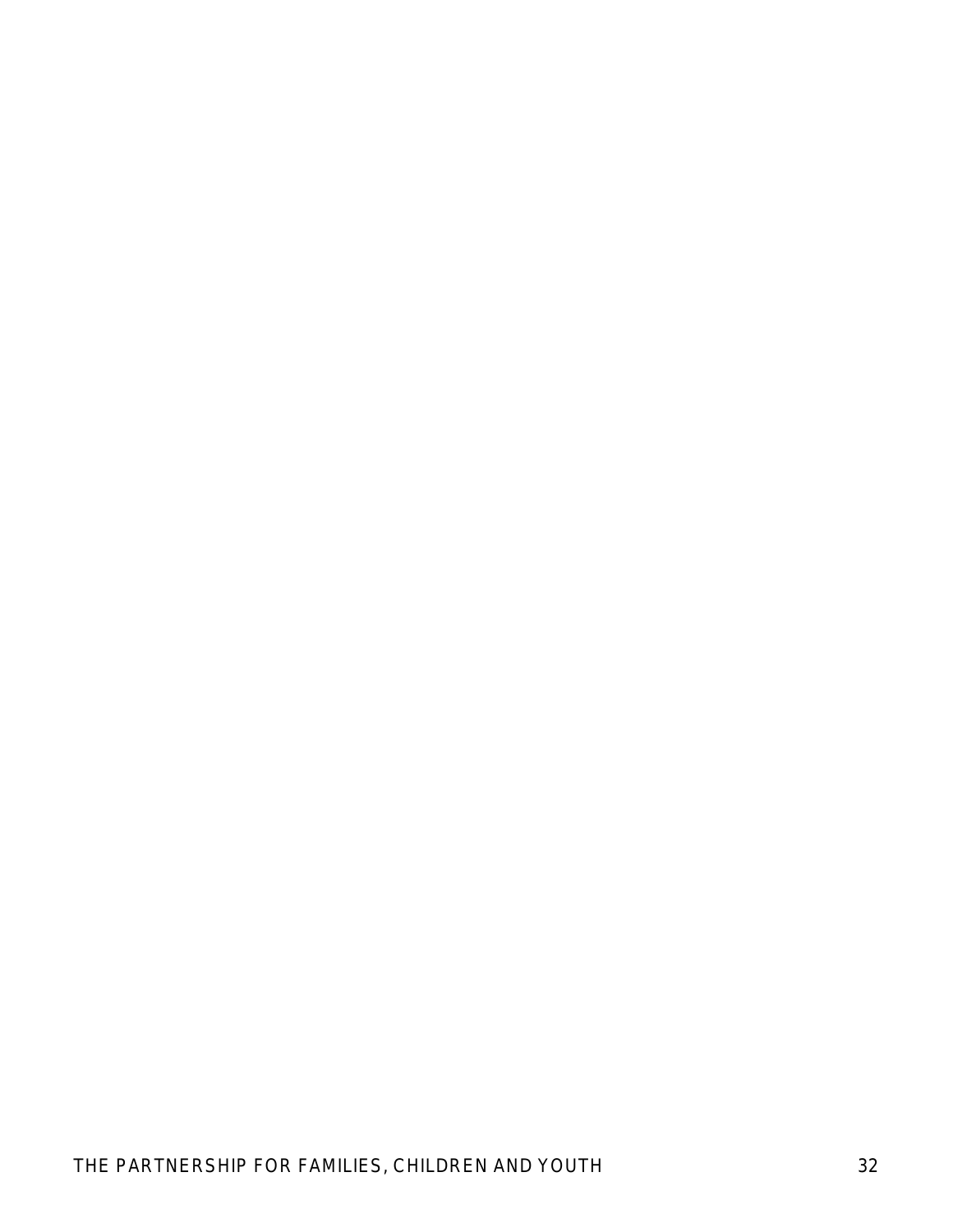## **Reporting Misbehavior and Misconduct**

For Delinquent Offenses, Traffic Offenses, and A Child In Need of Services (CHINS) **Call** "**911**" and request to meet with a law enforcement officer.

**Go to the law enforcement agency office** where the alleged offense occurred or is occurring

- **Walton County Sheriff** '**s Office** 1425 S. Madison Ave. Monroe, GA 30655 Phone: 770-267-6557
- **Monroe Police Department** 116 S. Broad St. Monroe, GA 30655 Phone: 770-267-7576

 **Loganville Police Department** West Walton Government Center 605 Tom Brewer Rd Loganville, GA

30052

Phone: 770-466-8087

 **Social Circle Police Department** 138 E. Hightower Trail Social Circle

30025

Phone: 770-464-2366

# **CHINS/ Truancy & Compuls ory School Attendance**

- **Georgia State Law O.C.G.A. 20-2-690.1**
- (1) Mandatory attendance in a public school, private school, or home school program shall be required for children between their sixth and sixteenth birthdays. Such mandatory attendance shall not be required where the child has successfully completed all requirements for a high school diploma.
- (2) Every parent, guardian, or other person residing within this state having control or charge of any child or children during the ages of mandatory attendance as required in subsection (a) of this Code section shall enroll and send such child or children to a public school, a private school, or a home study program that meets the requirements for a public school, a private school, or a home study program; and such child shall be responsible for enrolling in and attending a public school, a private school, or a home study program that meets the requirements for a public school, a private school, or a home study program under such penalty for noncompliance with this subsection as is provided in Chapter 11 of Title 15, unless the child's failure to enroll and attend is caused by the child's parent, guardian, or other person, in which case the parent, guardian, or other person alone shall be responsible; provided, however, that tests and physical exams for military service and the National Guard and such other approved absences shall be excused absences. The requirements of this subsection shall apply to a child during the ages of mandatory attendance as required in subsection (a) of this Code section who has been assigned by a local board of education or its delegate to attend an alternative public school program established by that local board of education, including an alternative public school program provided for in Code Section 20-2-154.1, regardless of whether such child has been suspended or expelled from another public school program by that local board of education or its delegate, and to the parent, guardian, or other person residing in this state who has control or charge of such child. Nothing in this Code section shall be construed to require a local board of education or its delegate to assign a child to attend an alternative public school program rather than suspending or expelling the child.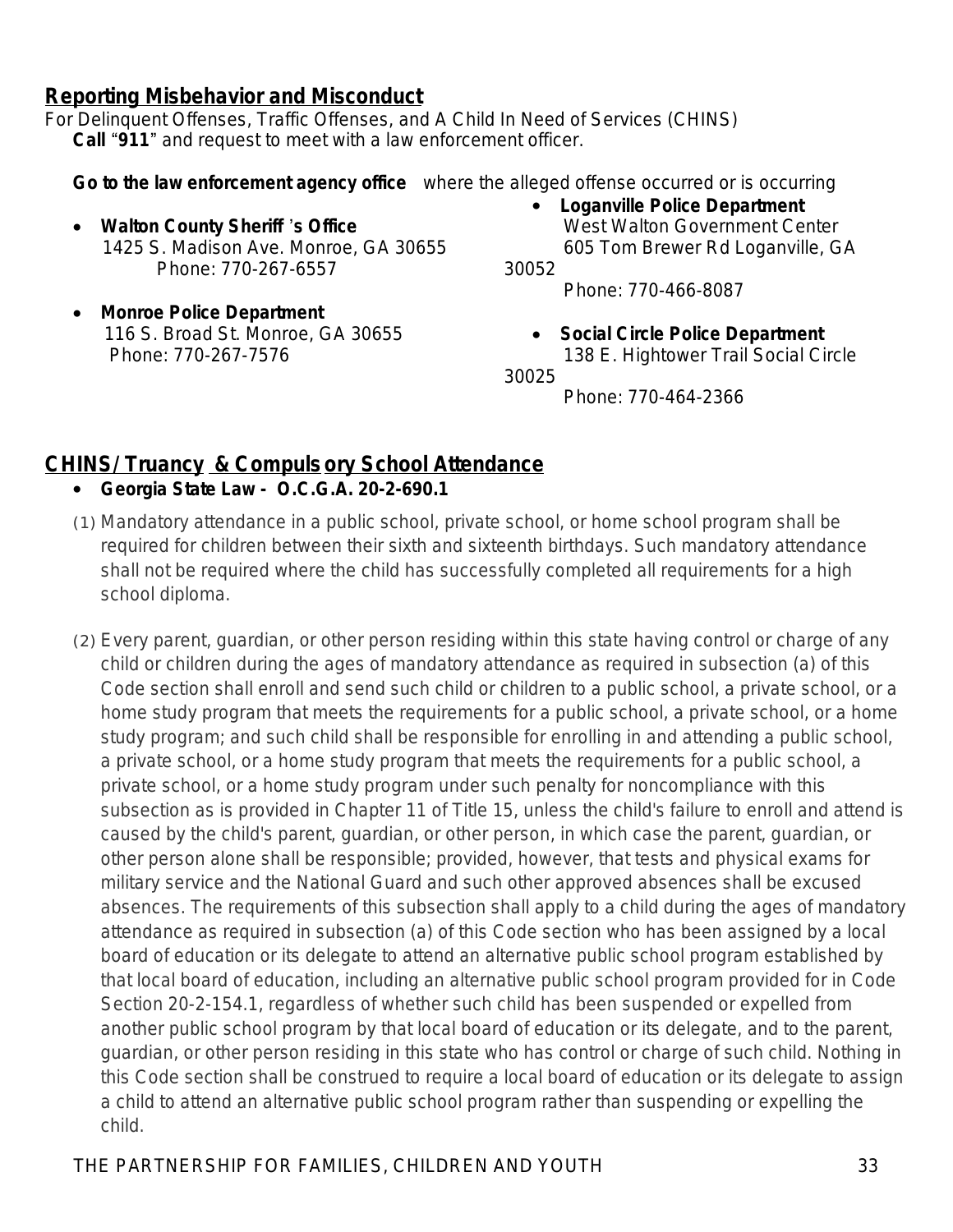(3) Any parent, guardian, or other person residing in this state who has control or charge of a child or children and who violates this Code section shall be guilty of a misdemeanor and, upon conviction thereof, shall be subject to a fine of not less than \$25.00 and not greater than \$100.00, imprisonment not to exceed 30 days, community service, or any combination of such penalties, at the discretion of the court having jurisdiction. Each day's absence from school in violation of this part after the child's school system notifies the parent, guardian, or other person who has control or charge of a child of five unexcused days of absence for a child shall constitute a separate offense. After two reasonable attempts to notify the parent, guardian, or other person who has control or charge of a child of five unexcused days of absence without response, the school system shall send a notice to such parent, guardian, or other person by certified mail, return receipt requested, or first-class mail. Prior to any action to commence judicial proceedings to impose a penalty for violating this subsection on a parent, guardian, or other person residing in this state who has control or charge of a child or children, a school system shall send a notice to such parent, guardian, or other person by certified mail, return receipt requested. Public schools shall provide to the parent, guardian, or other person having control or charge of each child enrolled in public school a written summary of possible consequences and penalties for failing to comply with compulsory attendance under this Code section for children and their parents, guardians, or other persons having control or charge of children. The parent, guardian, or other person who has control or charge of a child or children shall sign a statement indicating receipt of such written statement of possible consequences and penalties; children who are age ten years or older by September 1 shall sign a statement indicating receipt of such written statement of possible consequences and penalties. After two reasonable attempts by the school to secure such signature or signatures, the school shall be considered to be in compliance with this subsection if it sends a copy of the statement, via certified mail, return receipt requested, or firstclass mail, to such parent, guardian, or other person who has control or charge of a child or children. Public schools shall retain signed copies of statements through the end of the school year.

#### **Enforcement of CHINS/Truancy & Compulsory School Attendance**

#### **Walton County Juvenile Court**

Walton County Government Building 303 South Hammond Drive Suite 223, Monroe, GA 30655 Phone: 770-267-1797 Fax: 770-267 8313 Truancy Coordinator: Officer Mike Baldwin

*Services: Investigate reported incidents of truancy. The Truancy Coordinator accepts referrals from schools, parents, and citizens. The Truancy Coordinator works under the jurisdiction of the Juvenile Court.*

# **Running Away From Home**

#### **Reporting A CHINS/Runaway**

To report a child who is considered to be a "runaway" call 911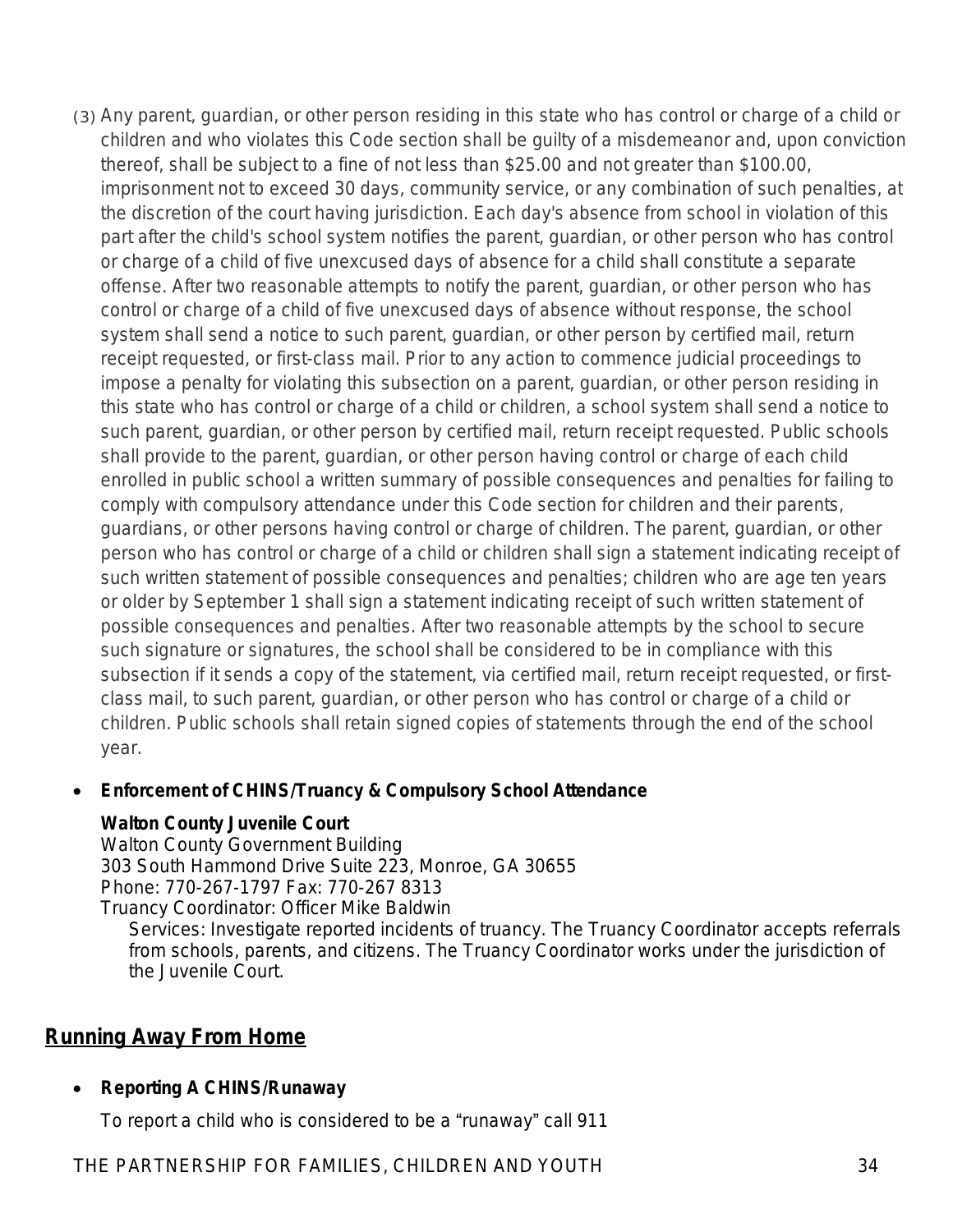OR

Call your local city police (Loganville, Monroe, Social Circle) or the Walton County Sheriff's Office

#### **Ungovernable/Unruly Behavior**

#### **Reporting A CHINS/Ungovernable**

Filing a juvenile complaint on your child will initiate Court intervention and action. After a complaint is filed the child and legal parent(s)/custodians(s)/guardian(s) will be assigned a court date. To file a Juvenile complaint on your child/ward for being CHINS/Ungovernable you may:

- 1. **Call** "**911**" and request to meet with a law enforcement officer
- 2. **Go to the Law enforcement agency** that serves the location where the alleged act occurred

**Walton County Sheriff** '**s Office** 1425 South Madison Avenue Monroe, GA 30655 Phone: 770-267-6557

**Monroe Police Department** 116 South Broad Street Monroe, GA 30655 Phone: 770-267-7575

**Loganville Police Department**

West Walton Government Center 605 Tom Brewer Road Loganville, GA 30052

Phone: 770-466-8087

# **Social Circle Police Department** 138 East Hightower Trail

Social Circle, GA 30025 Phone: 770-464-2366

3. **Go to the Walton County Juvenile Court** and meet with an Intake Officer. Walton County Government Building 303 South Hammond Drive Suite 223, Monroe, GA 30655 Phone: 770-267-1346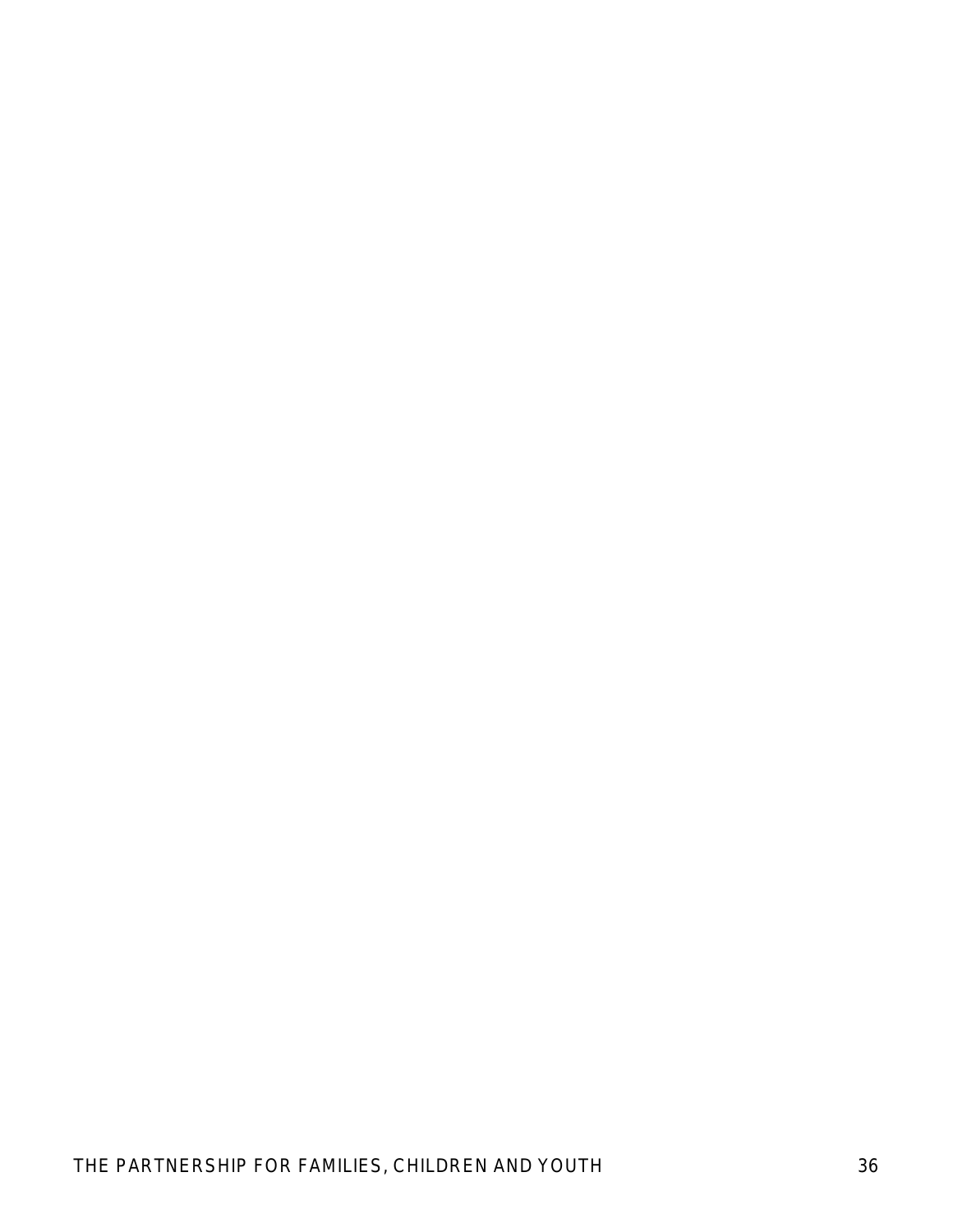# **V. Mental Health Concerns**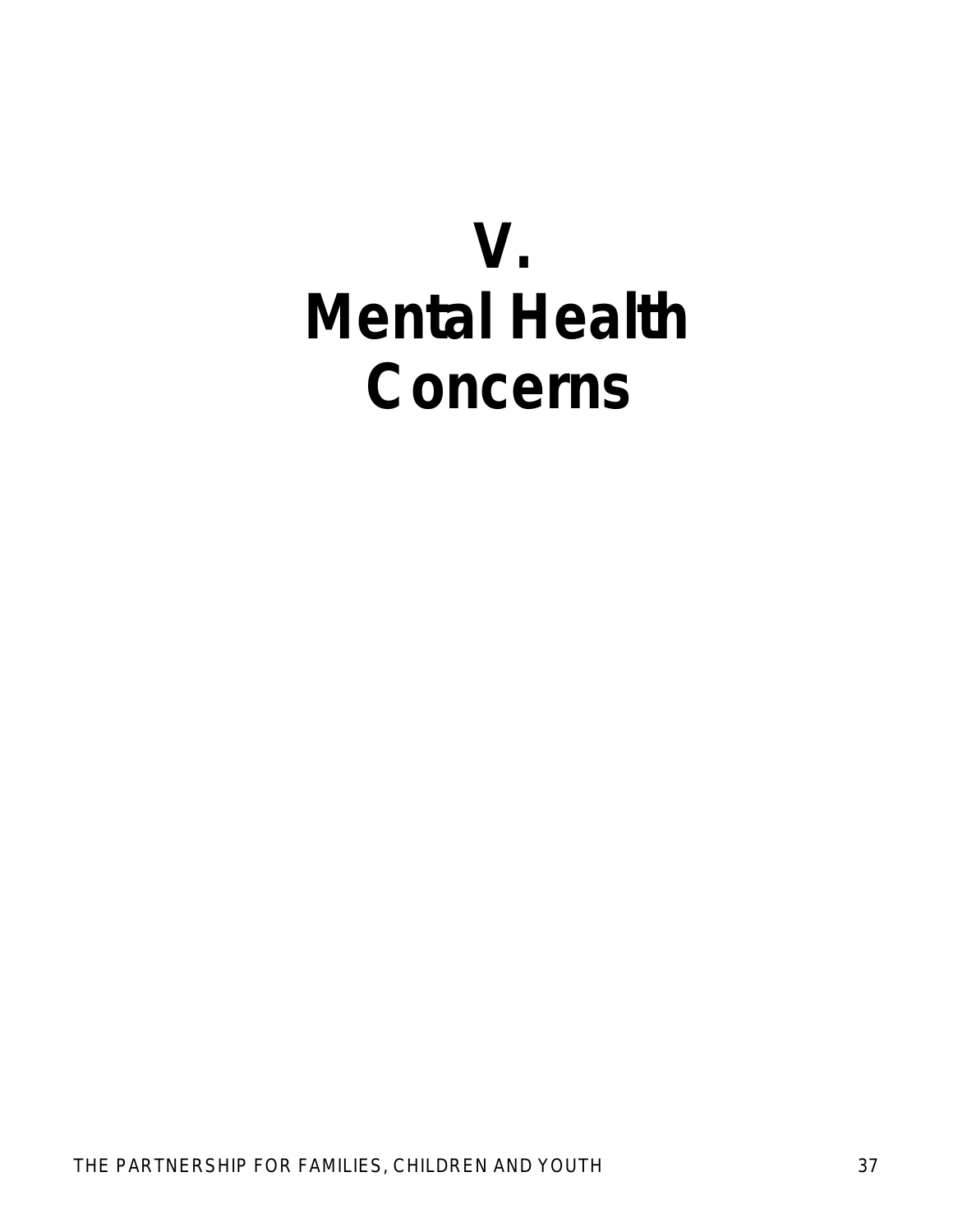# **Counseling Services**

• Advantage Behavioral Health Systems 834 Hwy. 11 S Monroe, GA 30655 Phone: 770-267-8302 New intake/ Crisis line: 1-800-715-4225 Walk-in intake MWF 8:30-2:30 *Services: Adolescent and adult mental health and substance abuse--individual and family counseling, group therapy, psychiatric medication maintenance.* Cost: Sliding scale fee and insurance accepted

• Monroe Counseling Center

Counselor: Browning Fergus First Baptist Church 202 McDaniel St, Monroe, GA 30655 Phone: 770-267-6161 *Services: Individual counseling and marital counseling.* Cost: Sliding Scale (Office Hours Tuesday only)

• Loganville Community Ministry Village Hope House Counseling Center 678 Tom Brewer Road, Loganville, GA 30052

Phone: 770-554-3599 Website: www.ministryvillagega.org *Services: Individual, family, children, and marriage counseling. Life coaches for kids mentoring program and groups. Foster care support center and supervised visitation center.* 

Cost: Insurance accepted and direct pay based on Sliding Scale

• Tim Schnabel, LMFT

744 Chimney Trace, Monroe, GA 30656 Phone: 770-207-4888 *Services: Individual, Marriage and Family counseling* Cost: Sliding Scale; Insurance also accepted

• **Aurora Counseling for Healing and Change, LLC**

Angie Eells, LCSW

137 N Midland Ave, Monroe, GA 30655

Phone: 770-224-3396 Fax: 678-635-7152 Email: angiemeells@yahoo.com *Services: Therapy offered for children, adolescents, adults and their families. Specialties include: Child and Adolescent Behaviors, Adult and Child Abuse Survivors. Find on Facebook at facebook.com/AuroraCounseling or psychologytoday.com.*

Cost: Accepts Wellcare, Peachstate, Amerigroup, Medicare, Tricare, and all major insurances.

#### • **Family Foundations Counseling**

Rick Baker, LPC 1857 Hwy 78 W, Monroe, GA 30655 Phone: 770-316-5793 *Family, pre-marital, individual and adolescent counseling services.* Cost: Sliding scale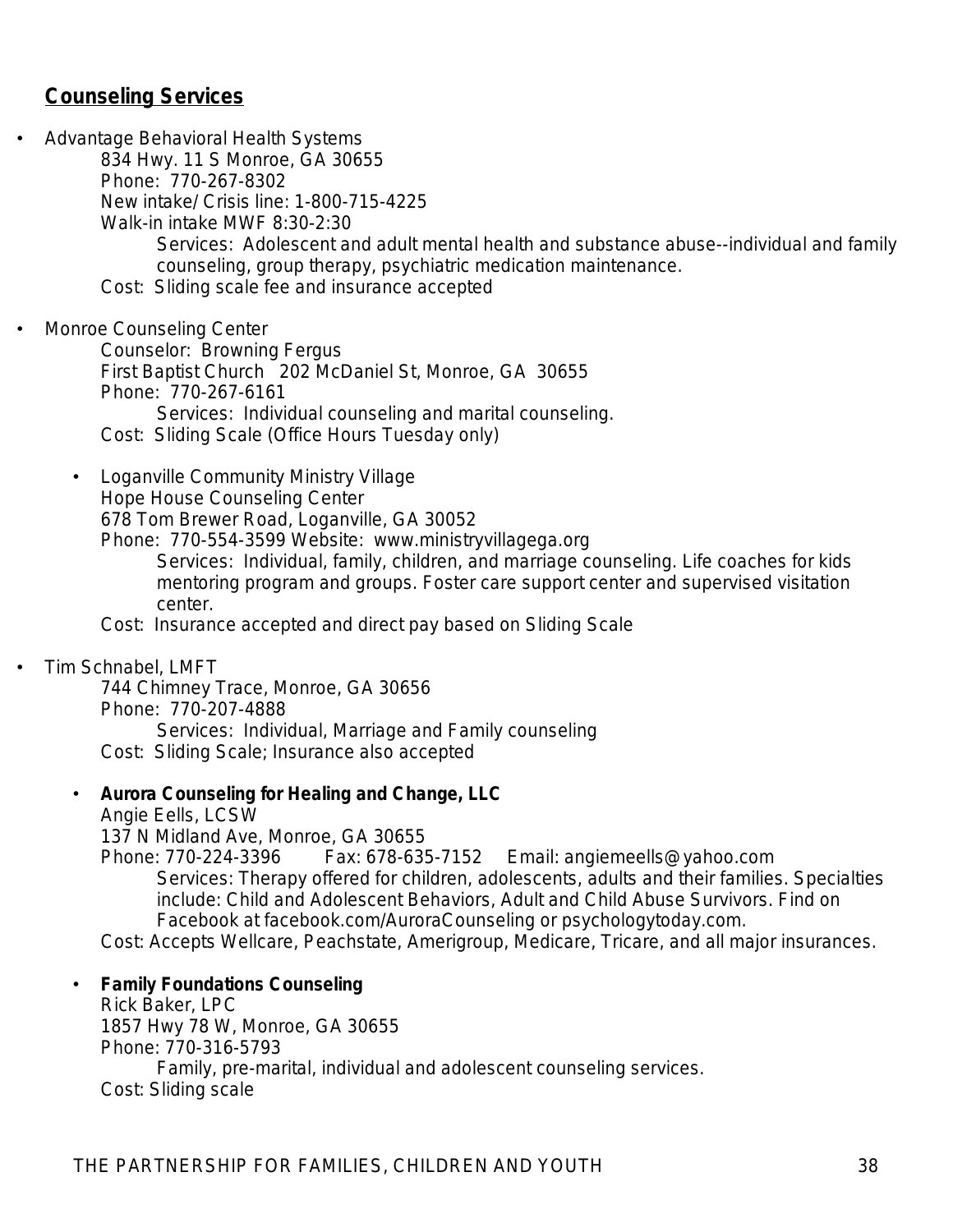# **Counseling Services continued**

#### **Mosaic Counseling Group**

Ann Shannon, LCSW, RPT-S Rhonda McGinnis, LAPC, CAMS-II Mandy Schultze, LAPC, CAMS-II Zach Johnston, LMSW 299-A Cooper Road, Loganville, GA 30052 Phone: 770-597-1647 Website: [www.mosaiccounselinggroup.com](http://www.mosaiccounselinggroup.com)

> *Services: Traditional Talk Therapy, Play Therapy, Anger Management, Trauma Therapy, Expressive Therapy, and other Evidence Based Therapies for Individuals, Couples,*

#### Families, Children, and Adolescents.

Rates vary depending on service. Most major insurance and Medicaid accepted. Sliding fee options are also available.

#### *\*The following are resources located outside of Walton County*

- The Devereux Georgia Treatment Network
	- 1291 Stanley Rd NW, Kennesaw, GA 30152

Phone: 770-427-0147 or 800-342-3357 Website: [www.devereux.org](http://www.devereux.org)

*A behavioral Health treatment network for children to young adults who are suffering from severe emotional and physiological challenges. They provide a multidisciplinary approach to treatment from secure intensive unit to open residential treatment. Clients Served are suffering from: Emotional disturbances, behavioral disorders, depression, personality disturbances, neuro-psychological impairment and substance abuse.*

#### • Ridgeview Institute

3995 South Cobb Drive, Smyrna, GA 30080

Phone: 770-434-4567 Website: [www.ridgeviewinstitute.com](http://www.ridgeviewinstitute.com)

*Services include: Inpatient and Outpatient care for men, women, adolescents and elderly suffering from addictions, eating disorders, depression, anxiety, PTSD and other psychiatric disorders*

Cost: Self pay and Insurance Accepted

#### • Pathways Transition Program

120 East Trinity Place, Decatur, GA 30030

Phone: 404-378-2300 Website: pathwaystp.com

*Pathways is a private mental health center that offers outpatient mental health services, including individual, group and family counseling, and psychological evaluations.* Cost: Insurance accepted, Medicaid, Private Pay and sliding scale fee for clients.

 Laurel Heights Psychiatric Residential Hospital 934 Briarcliff Rd NE, Atlanta, GA 30306

Phone: 404) 888-7860 Website:<http://www.laurelheightshospital.com/about-us/> *Private child and adolescent behavioral health facility specializing in the treatment of children and adolescents with complex psychiatric and behavioral problems. Offers several residential treatment units separated by age and gender, a separate residential program*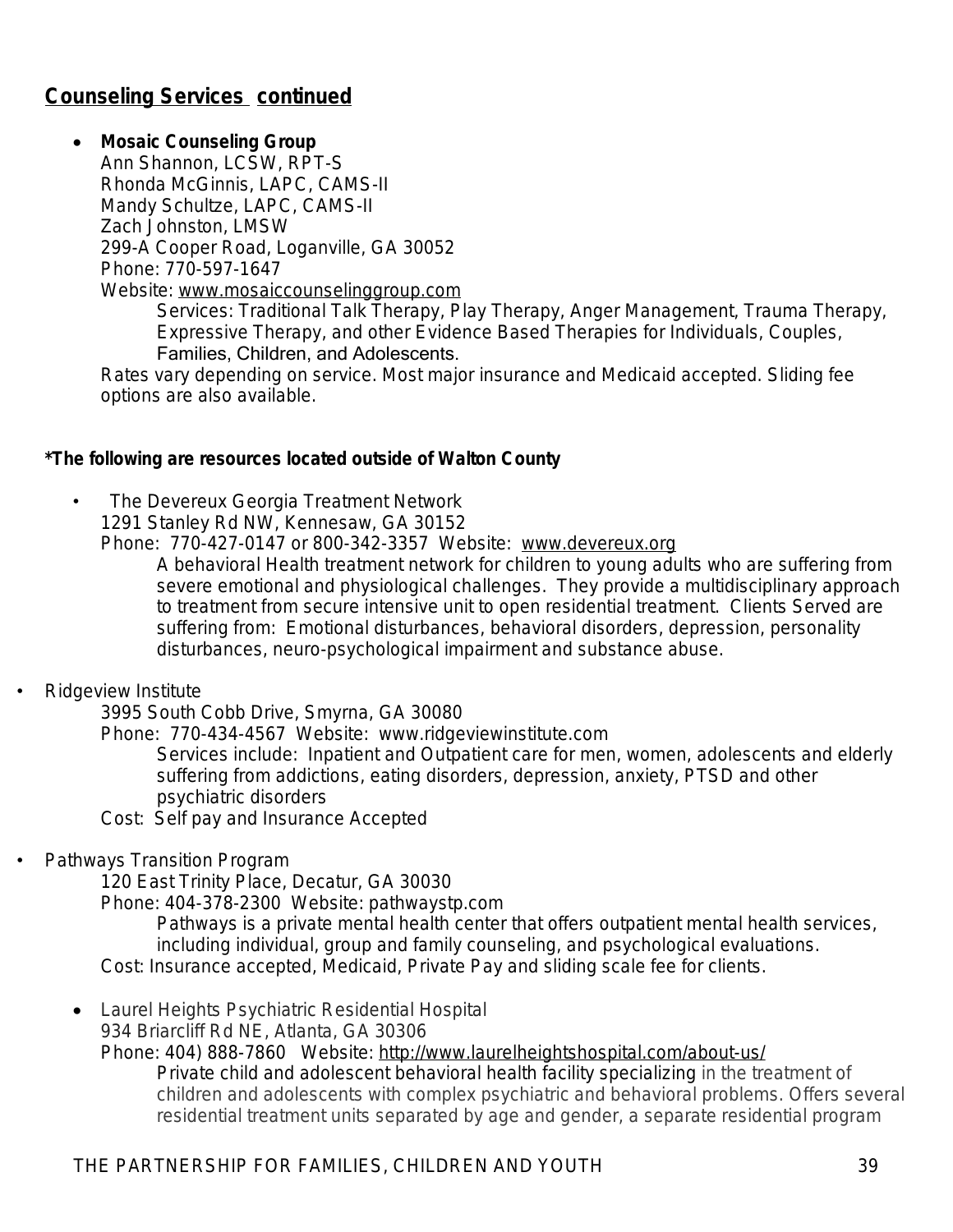for children with autism and a specialty acute inpatient unit for children with co-occurring *neurodevelopmental disabilities.* Cost: Insurance accepted, Medicaid, Private Pay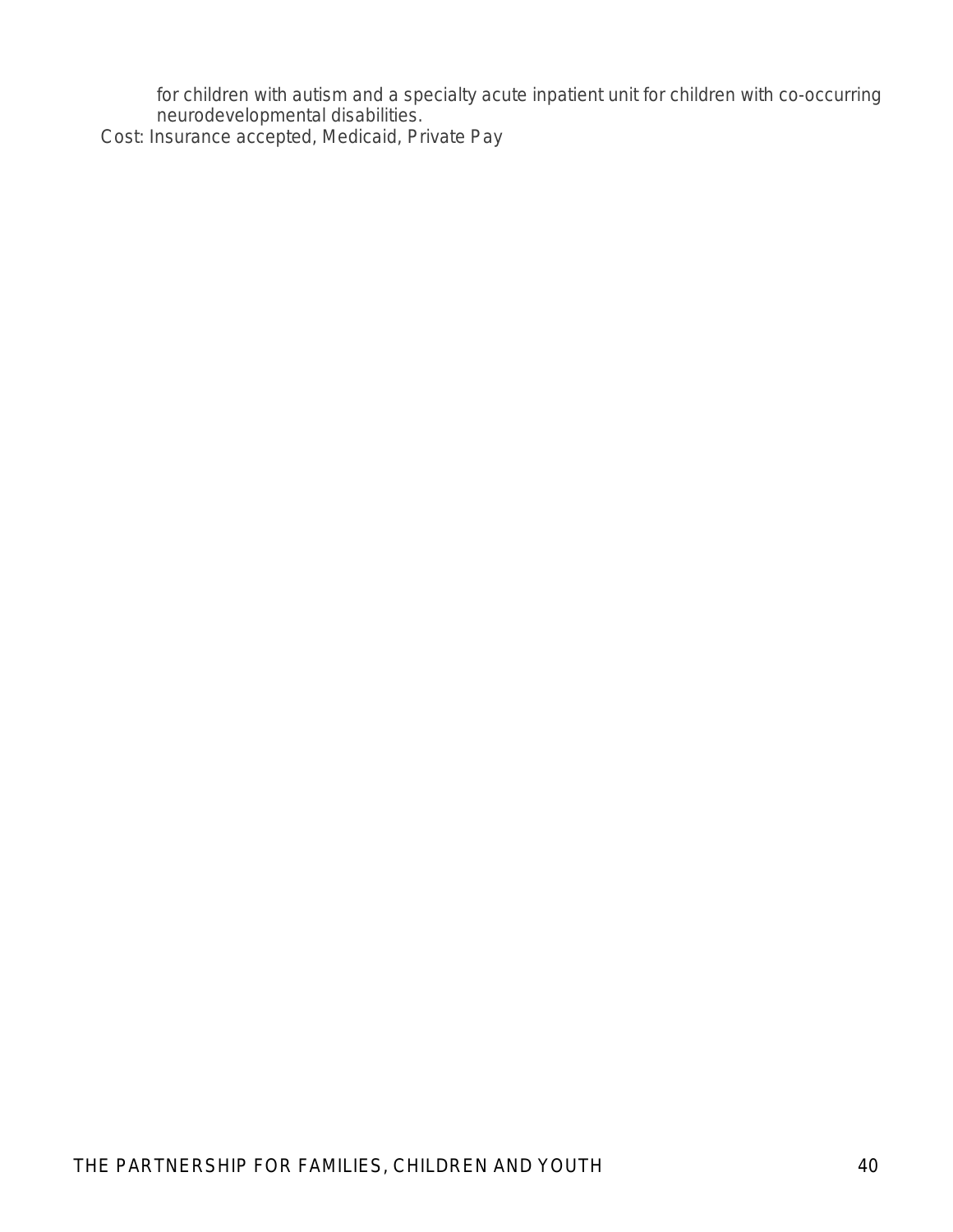# **Counseling Services continued**

#### • **Winning Strides**

Susan Jung, LPC 285 S. Perry Street, Lawrenceville, GA 30046 Phone: 770-776-8446 Website: www.winningstrides.net

*Traditional counseling and equine assisted counseling provided for children, adults and*  families. Individual and group counseling, staff development, continuing education and *licensure supervision provided. Equine assisted activities occur in north Rockdale County.*

#### • **Bethel Haven**

1030 Village Dr., Suite B, Watkinsville, GA 30677 Phone: 706-310-9046

Website: [www.bethelhaven.net](http://www.bethelhaven.net)

*Services: Provides help and healing to distressed children, teenagers, adults and families through professional, therapeutic services. Help for: anxiety, depression, uncontrollable anger, self-harm, self-esteem concerns, relationship difficulties, ADHD concerns, school or college difficulties, eating disorders, questions of faith, and adoption issues.*

Cost: Sliding fee scale

#### • Eagle Ranch

5500 Union Church Road, Flowery Branch, GA 30542

Contact: Tundi Massey, Referral Marketing Coodinator, 770-967-8500, [tmassey@eagleranch.org](mailto:tmassey@eagleranch.org) Chelsea Novak, Intake Counselor, 770-967-8500, [cnovak@eagleranch.org](mailto:cnovak@eagleranch.org)

#### Website: [www.eagleranch.org](http://www.eagleranch.org)

*Services: A residential counseling program for children/teenagers and their families. Works with children from 3rd-12th grade whose families have conflict or issues that have not been resolved through counseling in the community, including family conflict, rebellious behavior, anxiety, depression, problems at school or with authority figures, involvement of juvenile court, etc. Program length varies depending on needs of the family and child. Please contact for more information.* 

### **Domestic Violence**

- Project Renewal
	- Phone: 770-860-9770

24-hour shelter and crisis line: 770-860-1666

*Services: Domestic Violence Shelter, Counseling Services, Material Aid, and Legal Aid for victims of Domestic Violence.*

Cost: Free

• Victims Assistance Program

Walton County Sheriff's Office

1425 S. Madison Ave. Monroe , GA 30655

Contact: Rachel Sulkowski Phone: 770-266-1527 or 770-267-6557

*Services: First responders to victims of any type of crime or accident. Advocacy to help the victim locate available resources, apply for Temporary Protective Orders (TPO), Find legal help, and navigate the legal system.*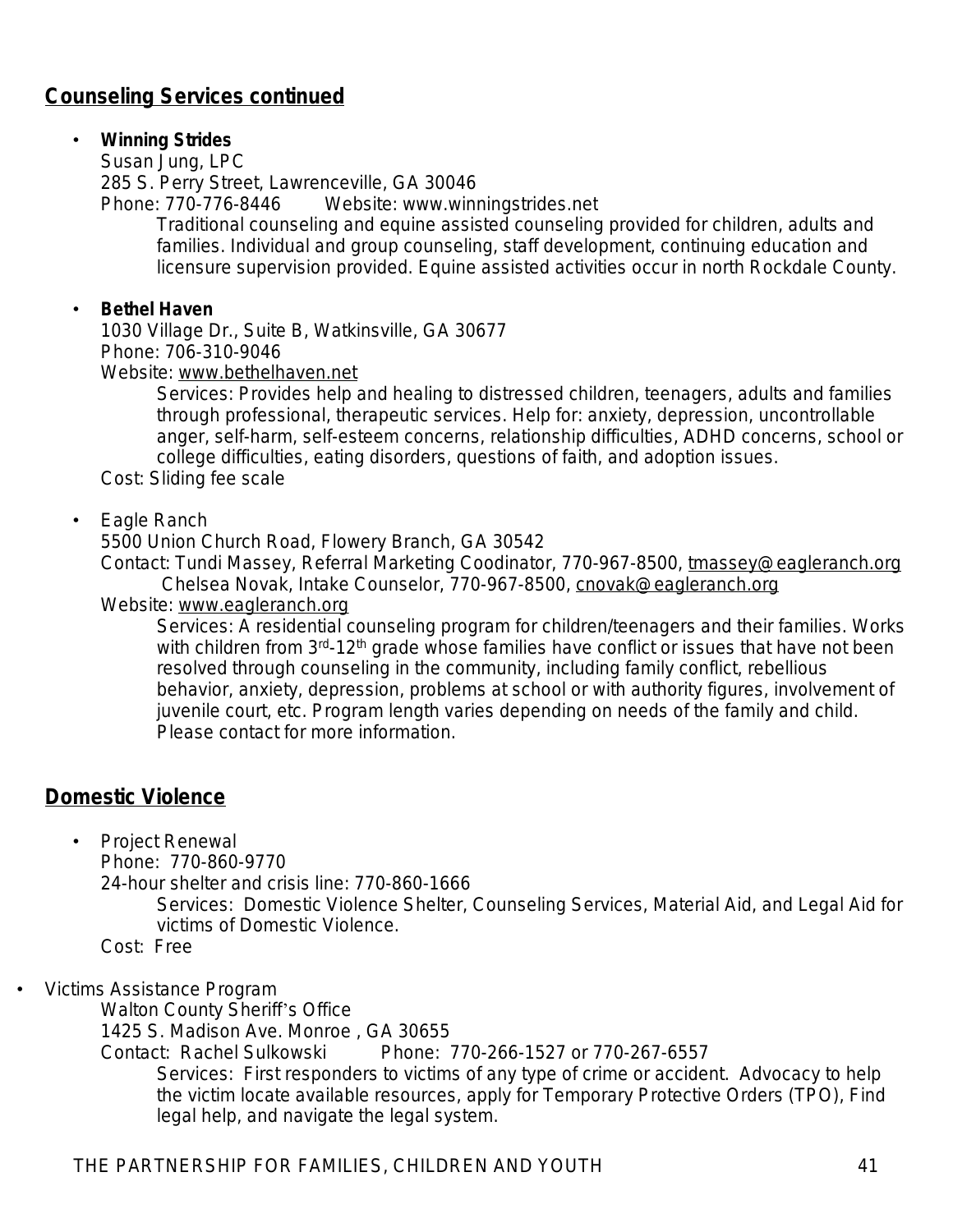# **Domestic Violence continued**

• Family Recovery

215 East Church Street Suite A Monroe, GA 30655 Phone: 770-535-1073

*Services: Domestic violence program for offender, sex offender program for offender, marriage counseling, family counseling, individual counseling, alcohol/drug evaluations,*  anger management evaluations, multiple DUI evaluations and individual parenting *instruction for people 18 years and older.* 

Cost: Fee based, can apply for a hardship discount

• Georgia Access and Crisis Line Phone: 1-800-715-4225 Internet: www.mygcal.com Statewide toll free for any individual in Georgia seeking mental health, addiction, and crisis services.

#### **The Walton County Domestic Violence Task Force**

P. O. Box 670, Monroe, GA 30655 Phone: 770-207-3176

> Services: The Walton County Domestic Violence Task Force is a collaboration of *organizations, businesses, individuals and other interested parties who come together to increase awareness of domestic violence in Walton County. We accomplish this through public events, fund-raisers and a speaking bureau. The task force supports Project ReNeWal, the domestic violence shelter and family violence intervention program that serves Walton County. Any interested persons, organizations or businesses are welcomed. Meetings occur every second Tuesday and noon at the Walton County Administrative Building located at 303 Hammond Drive Monroe, 30655*

• Additional resources can be located at <http://www.aardvarc.org/dv/states/gadv.shtml>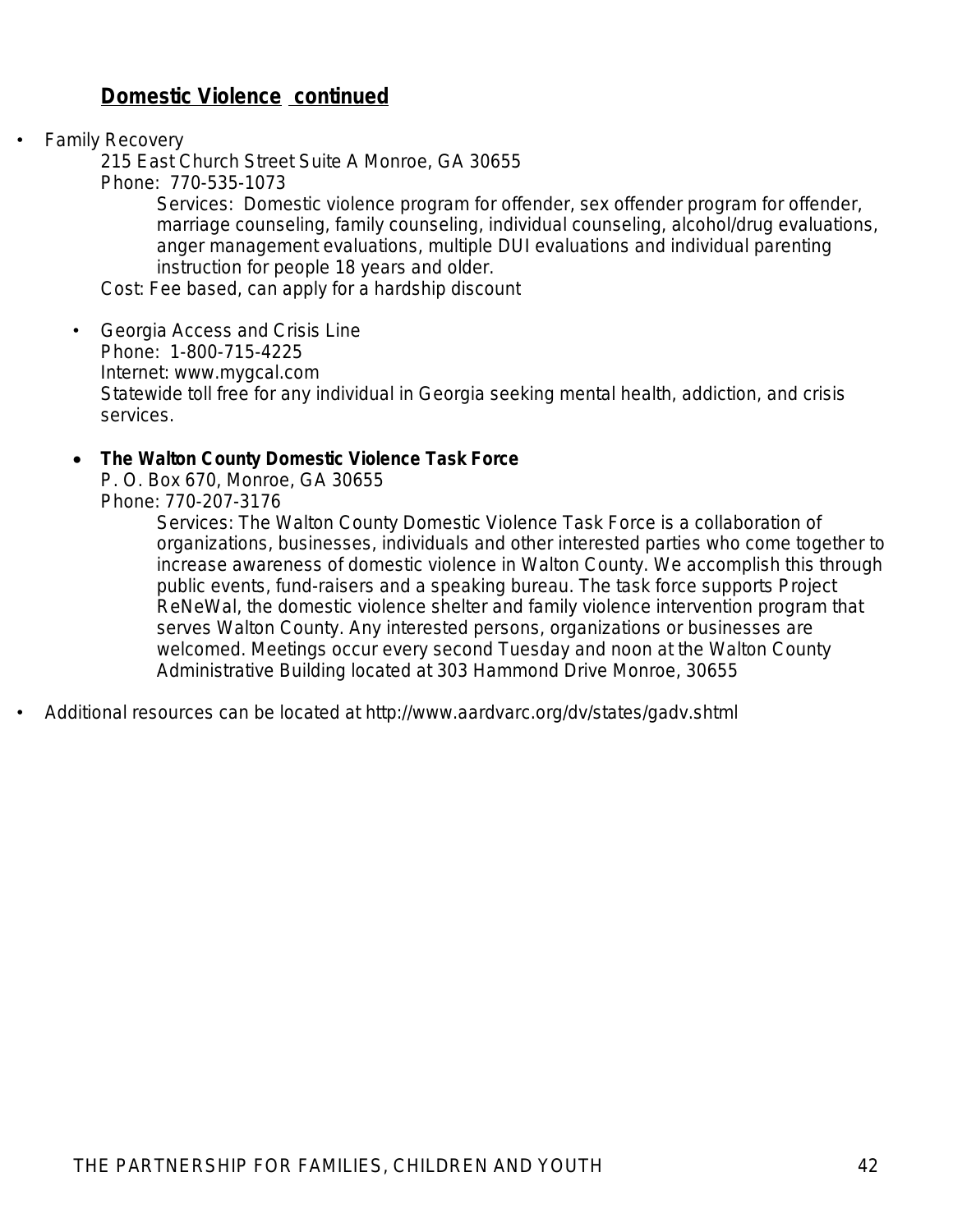# **VI. Health Concerns**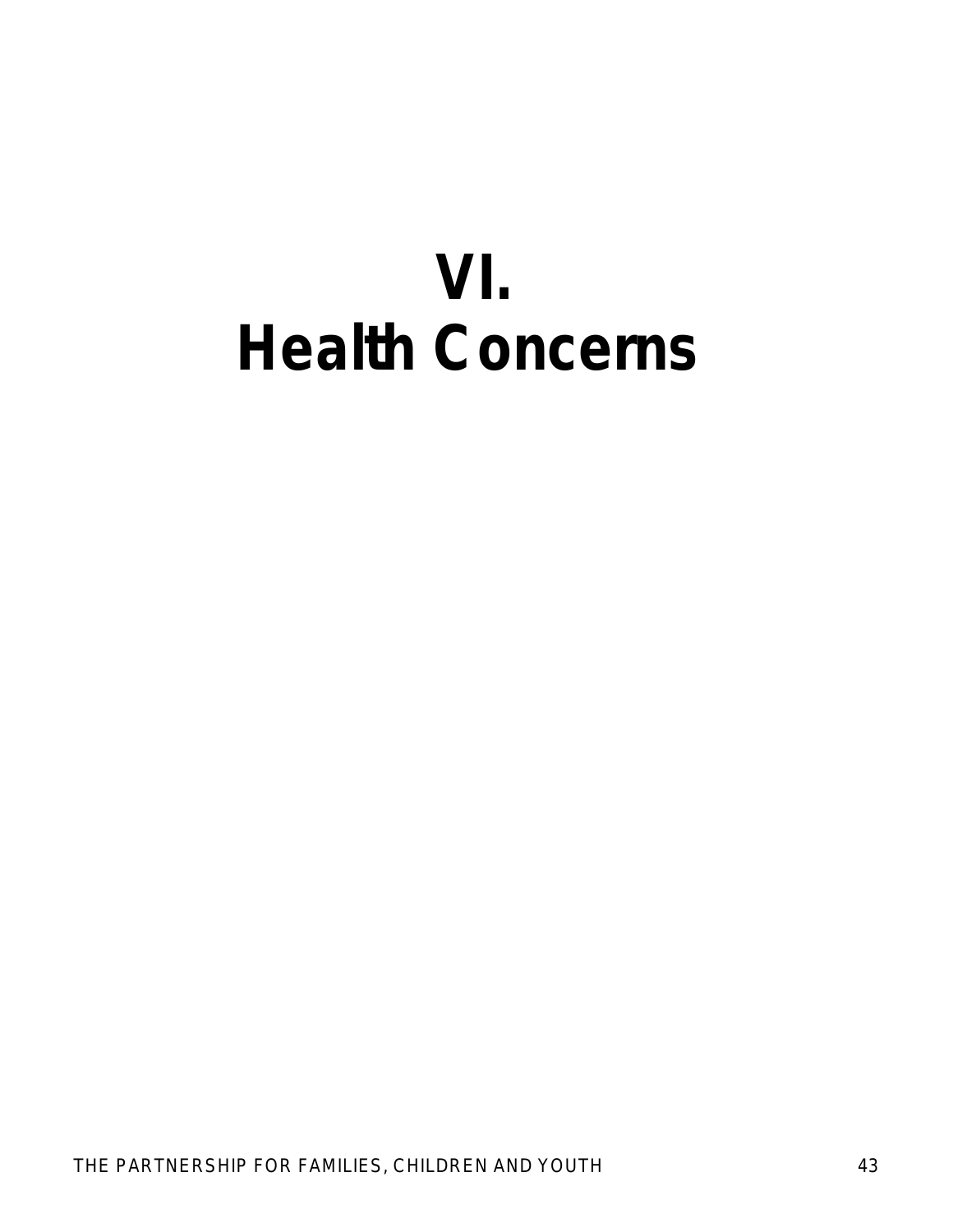# **Obesity**

Obesity is not just being over weight; it is a condition of having a body fat of 30% or greater. Childhood obesity is quickly becoming the number one health problem for children in the United States. Obesity is a very serious condition for children and adults, and in some cases, can be fatal if left untreated. Obesity leads to numerous other health conditions and diseases. The best treatment for obesity is proper nutrition and exercise.

- Walton County Health Department 1404 S. Madison Ave. Monroe, GA 30655 Phone: 770-207-4125 Helpline: 1-800-4PD-HELP *Services: The Health Dept. has access to a registered dietitian or nutritionist. Their job is to show the patient a proper and healthy way to lose weight.*
- TOPS (Take Off Pounds Sensibly) Phone: 770-248-0521 Loganville Chapter located at O'Kelly Memorial Library, 363 Conyers Rd., Loganville, GA 30052 Meets Friday at 8am (weigh-in), 9am (meeting).

Weight Watchers

Old City Hall **Gallman Office Park** 227 S. Broad St., Monroe, GA 30655 4495 Atlanta Hwy, Bldg 400, Loganville, GA 30052 Sat, 9am

Thursdays, 5:30pm Mon, 6pm; Tues, 6:30pm; Wed, 10:30am;

### **Sport Physicals**

**Gwinnet Clinic** 1390 Spring St. Monroe, GA 30655 Phone: 770-266-6191 Fax: 770-266-6707 *Services: Full service Clinic. Walk-ins welcome* Cost: Medicare, Medicaid, Insurance and Direct Pay depending on the service

• Loganville Family Medicine

4599 Lawrenceville Road, Loganville, GA 30052 Phone: 770-466-8672 *Services: full service family practice offering preventative care, wellness management. Walk-ins welcome.* Cost: Insurance, Medicaid, Medicare

- Med Fast Clinic 902 Hwy. 78 Loganville, GA 30052 Phone: 770-554-5533 *Services: Full Service Clinic. Walk-Ins welcome, office hours 9-7.* Cost: Insurance, Medicaid, Flat Fee
- Reddy Urgent Care

500 Great Oaks Drive, Suite 9, Monroe, GA 30655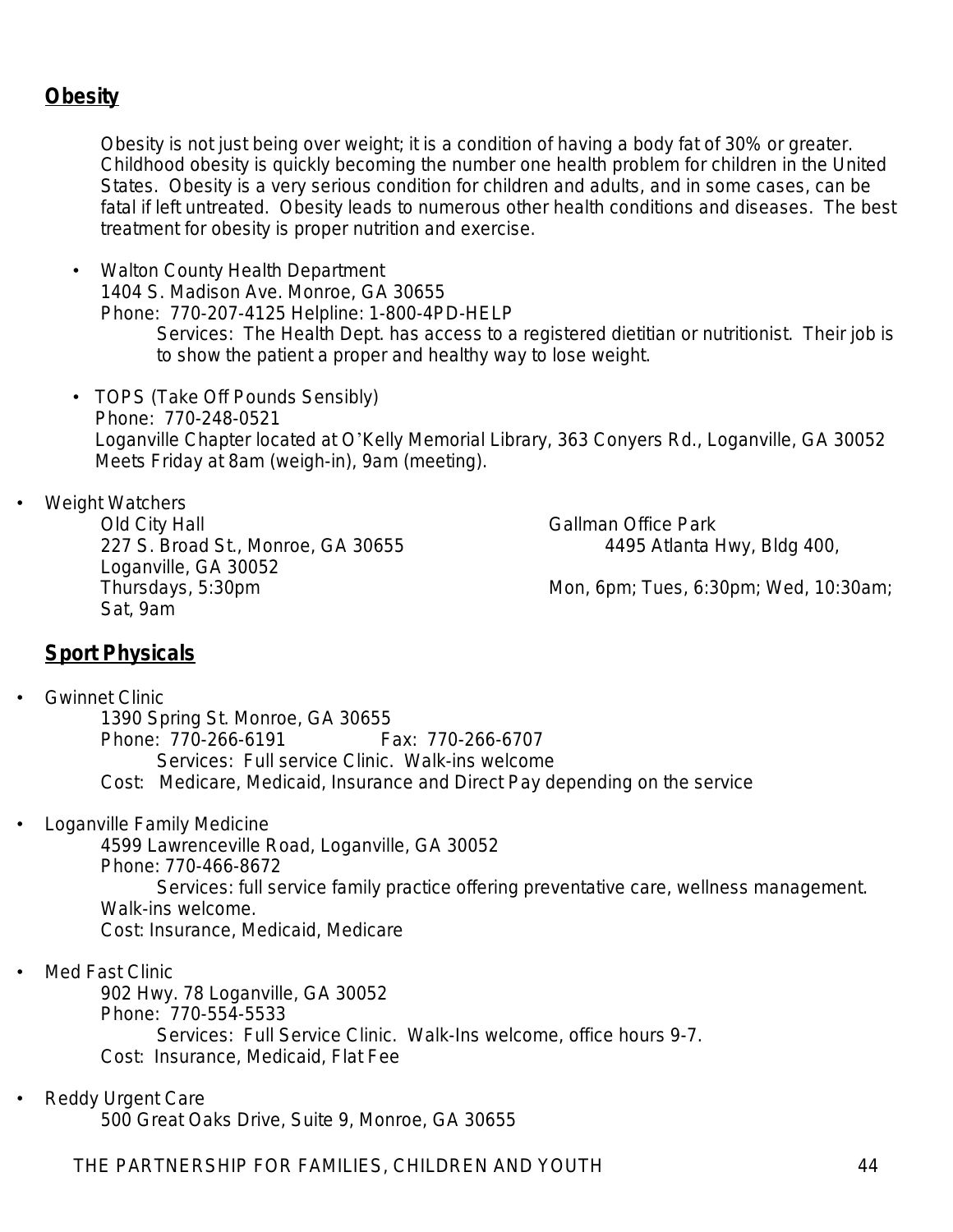Phone: 706-363-9228 Hours: Monday-Saturday, 8am-8pm; Sunday 10am-6pm *Services: minor illness and injury, sports and school physicals, vaccinations.* Cost: Insurance, Self-pay, Medicaid, Medicare

### **Immunizations**

- Adolescent Center for Education and Services (ACES) 1404 S. Madison Ave. Monroe, GA 30655 Phone: 770-207-4151
- Walton County Health Department 1404 S. Madison Ave. Monroe, GA 30655 Phone: 770-207-4125 *For all ages.*
- West Walton Clinic 605 Tom Brewer Rd Loganville, GA 30052 Phone: 770-466-1789 *By appointment. For all ages.*
- Reddy Urgent Care

500 Great Oaks Drive, Suite 9, Monroe, GA 30655 Phone: 706-363-9228 Hours: Monday-Saturday, 8am-8pm; Sunday 10am-6pm

*Services: minor illness and injury, sports and school physicals, vaccinations.* Cost: Insurance, Self-pay, Medicaid, Medicare

# **Acute Care**

- Gwinnett Clinic 1390 Spring St. Monroe, GA 30655 Phone: 770-266-6191 *Services: Full service Clinic. Walk-ins welcome* Cost: Insurance and Direct Pay depending on the service
- Med Fast Clinic

902 Hwy. 78 Loganville, GA 30052 Phone: 770-554-5533 *Services: Full Service Clinic. Walk-Ins welcome, office hours 9-7.* Cost: Insurance, Medicaid, Flat Fee

Reddy Urgent Care

500 Great Oaks Drive, Suite 9, Monroe, GA 30655 Phone: 706-363-9228 Hours: Monday-Saturday, 8am-8pm; Sunday 10am-6pm *Services: minor illness and injury, sports and school physicals, vaccinations.* Cost: Insurance, Self-pay, Medicaid, Medicare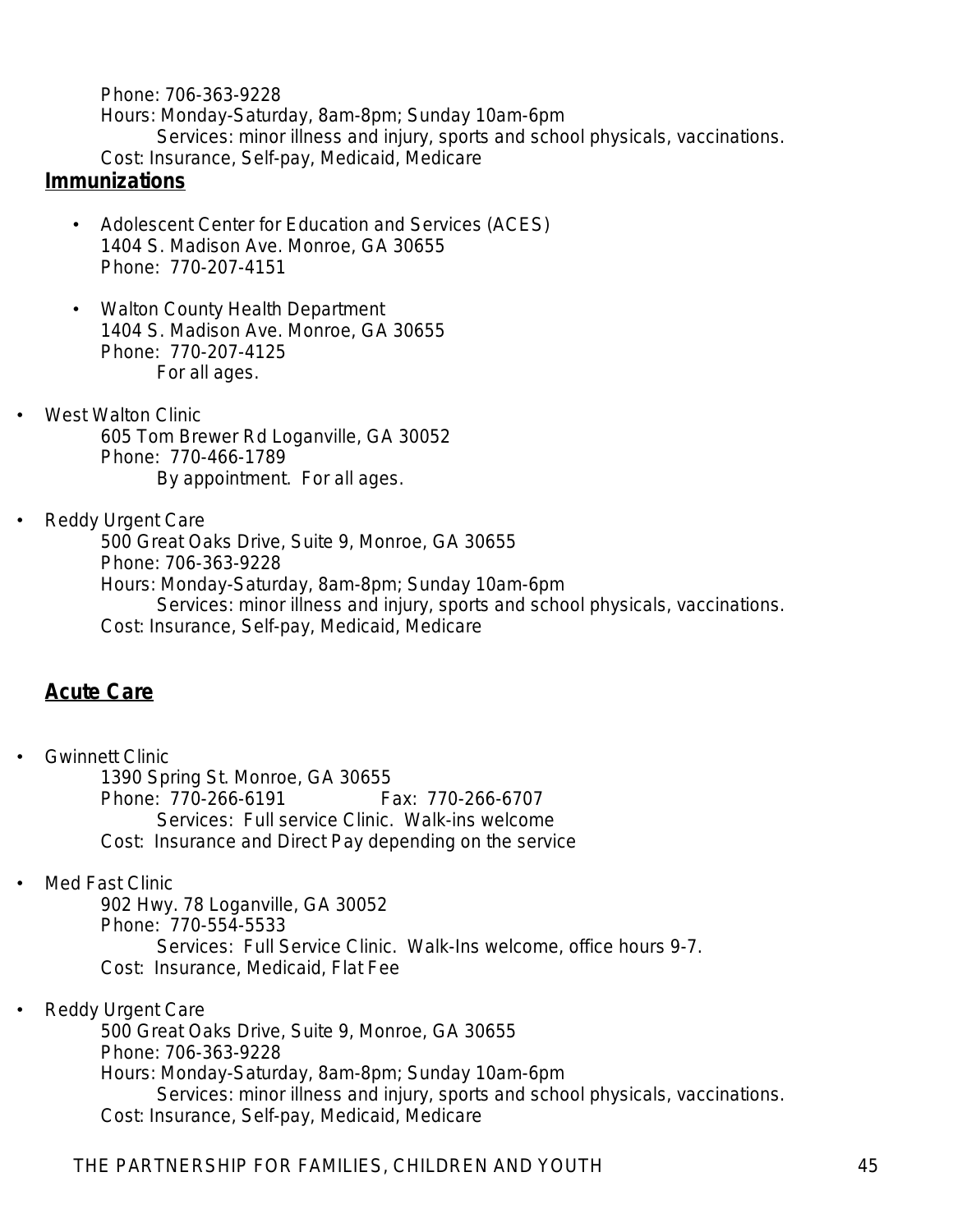# **Acute Care continued**

 FISH M.D. 226 Alcovy St., Bldg D., Monroe, GA 30655 Phone: 678-635-8378

*Services: Medical care for uninsured residents of Walton County. Treats chronic conditions such as hypertension, diabetes as well as minor illness and other medical needs. Service by appointment only.*  Cost: No cost.

## **Other Medical Care**

• Children's Medical Services

645 Meigs Street, Athens, GA 30601

Phone: 706-389-6923

*Services: Financial assistance and case management for clients 0-21 years old who qualify. CMS has specialty medical clinics where clients can be seen by specialists, including asthma, seizures, hearing loss, genetic conditions, and orthopedic issues. Also serve other diagnoses such as diabetes, cardiac, and GI/GU. Can pay for medicines and other services based on the condition and need/eligibility.* 

Cost: Based on financial eligibility to qualify for services. No cost.

# **Dentist**

• Dental Hygiene Clinic

Athens Technical College Bldg. A 800 U.S. Hwy. 29 Athens, GA 30601 Phone: 706-583-2810 *Services: Teeth cleaning, x-rays, sealants and whitening* Cost: Minimal Pricing

#### • FISH M.D.

226 Alcovy St., Bldg. F, Monroe, GA 30655 Phone: 678-635-7335 *Services: X-rays, Cleaning, and Extraction. Appointment required. Emergencies prioritized. Patients must be Walton County residents, not have insurance and must meet financial guidelines* Cost: No cost.

• **Help a Child Smile Mobile Dental Program** Phone: 770-760-7900 *Dental care for children at school (Social Circle only).* Website: www.hcsga.com Cost: Medicaid, Peachcare, Insurance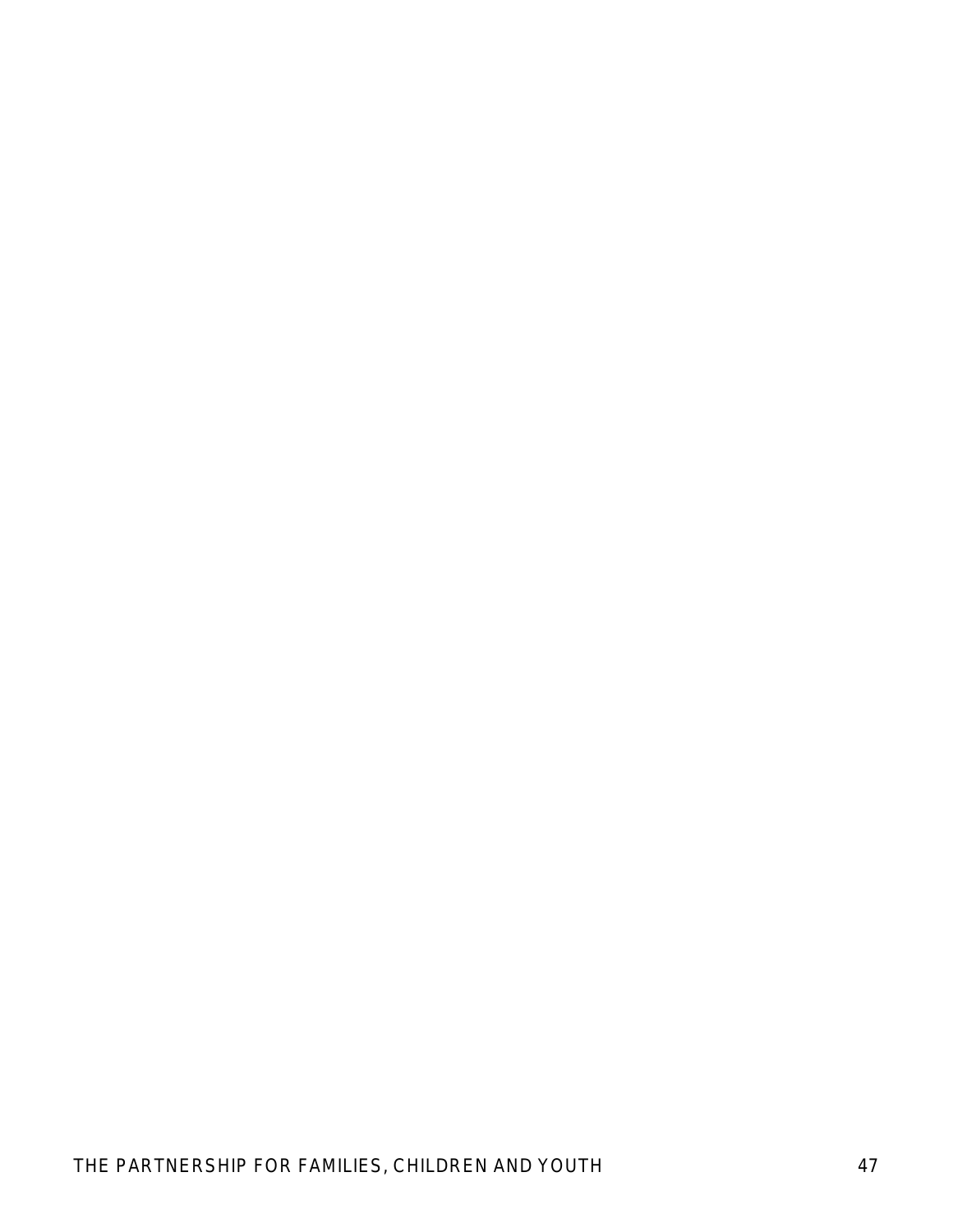# **Nutrition**

• Walton County Cooperative Extension Office

100 N. Broad Street Monroe, GA 30655

Phone: 770-267-1388

Contact: Molly Kimler, Walton County Nutrition Program Assistant

*Services: Nutrition information and education, Walk Georgia Program*

Cost: Free

## **Disabilities**

• The Bridge of Georgia

Center for Ability Development

109 Blaine Street at old Blaine Street School

Contact: Tamila Burt (770) 406-6111, Email: [tami@thebridgeofgeorgia.org](mailto:tami@thebridgeofgeorgia.org)

Website: www.thebridgeofgeorgia.org

*Services: 2 year old preschool-9th grade Academy, applied behavioral therapy, speech therapy, music therapy, community workshops, summer camp, parent support groups. Library open 8:00am-2:00pm. Coffee mornings at the Bridge second Wednesday of the month at 8:30am.*

• Stone Soup

Meets at Faith Baptist Church Monroe, GA

Contact: Tamila Burt (678) 227-0970, Email: tami@thebridgeofgeorgia.org

*Services: Monthly night of respite and weekly parenting classes for families of children with special needs (each Wednesday). Also provides support for ministries for Faith Baptist Church for families to attend services. Stone Soup also offers 2 full weeks of camp for ages 4-34.*

• Unlimited Services

226 Leroy Anderson Road Monroe, GA 30655

 Phone: 770-267-8391 FAX: 770-207-4070 GCAL Crisis & Access Phone: 1-800-715-4225 Website: www.advantagebhs.org

Contact: Paula Andrew at pandrew@advantagebhs.org

*Services: For adults (18+) with Developmental Disabilities including Autism.*

Cost: Free with Regional Board approval. Call for assistance with referral.

#### **The Walton County Navigator Team**

Contact: Sue Rowe, Team Leader, 770-300-7988

Lisa Fogie, Team Leader, 912-322-1768

Email: [Walton@p2pga.org](mailto:Walton@p2pga.org)

*Services: A project of Parent to Parent of Georgia, The Walton County Navigator team strives to support local families that have children or young adults with disabilities. They provide families with local resources, increased access to education and advocacy, which meet their specialized needs. Meetings are held monthly on the second Tuesday at 9:00am. Location changes, so please call for information.*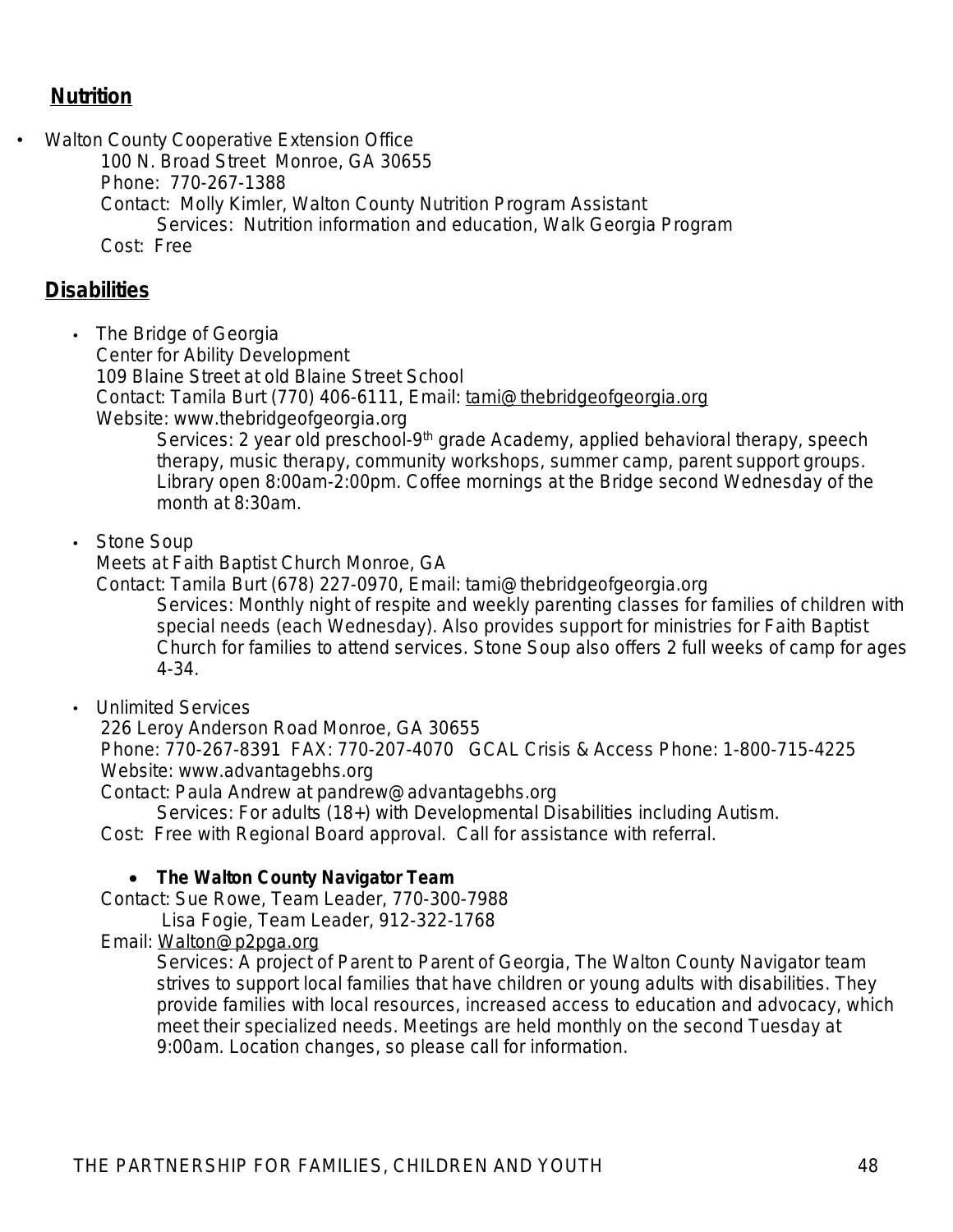# **Disabilities continued**

#### *\*The following are resources located outside of Walton County*

• Extra Special People (ESP) 189 VFW Drive, Watkinsville, GA 30677 Phone: 706-769-9333 Contact: Gina at [gina@extraspecialpeople.com](mailto:gina@extraspecialpeople.com) Website: extraspecialpeople.com

> *Services: ESP empowers children & young adults with developmental disabilities to cultivate skills, self-confidence, and relationships through recreational therapy, community involvement, and the arts. With the support of volunteers and donors, the ESP team gives participants and their families the gifts of acceptance & hope, and the opportunity to not just survive, but also thrive. Programming runs year-round through after-school enrichment* and 8 weeks of summer camp. ESP also offers weekend outings, family support, and *special events including our Fall Festival and Big Hearts Pageant.*

Cost: Varies by program, scholarships available

#### • **Parent to Parent of Georgia**

3070 Presidential Parkway, Suite 130, Atlanta, GA 30340 Phone: 770-451-5484, Toll free: 800-229-2038 Website: [www.p2pga.org](http://www.p2pga.org)

> *Services: support for Georgia families and individuals from birth to 26 affected by disabilities or special health care needs. Call or visit the website for more information.*

#### • Marcus Autism Center

1920 Briarcliff Road Atlanta, GA 30329

#### Phone: 404-785-9400 Website: [www.marcus.org](http://www.marcus.org)

*A comprehensive resource for children and adolescents with autism and related disorders. Explore services from school programs and in-home treatment to family support groups, and* [meet some inspiring patients](http://www.marcus.org/patientstories)*.*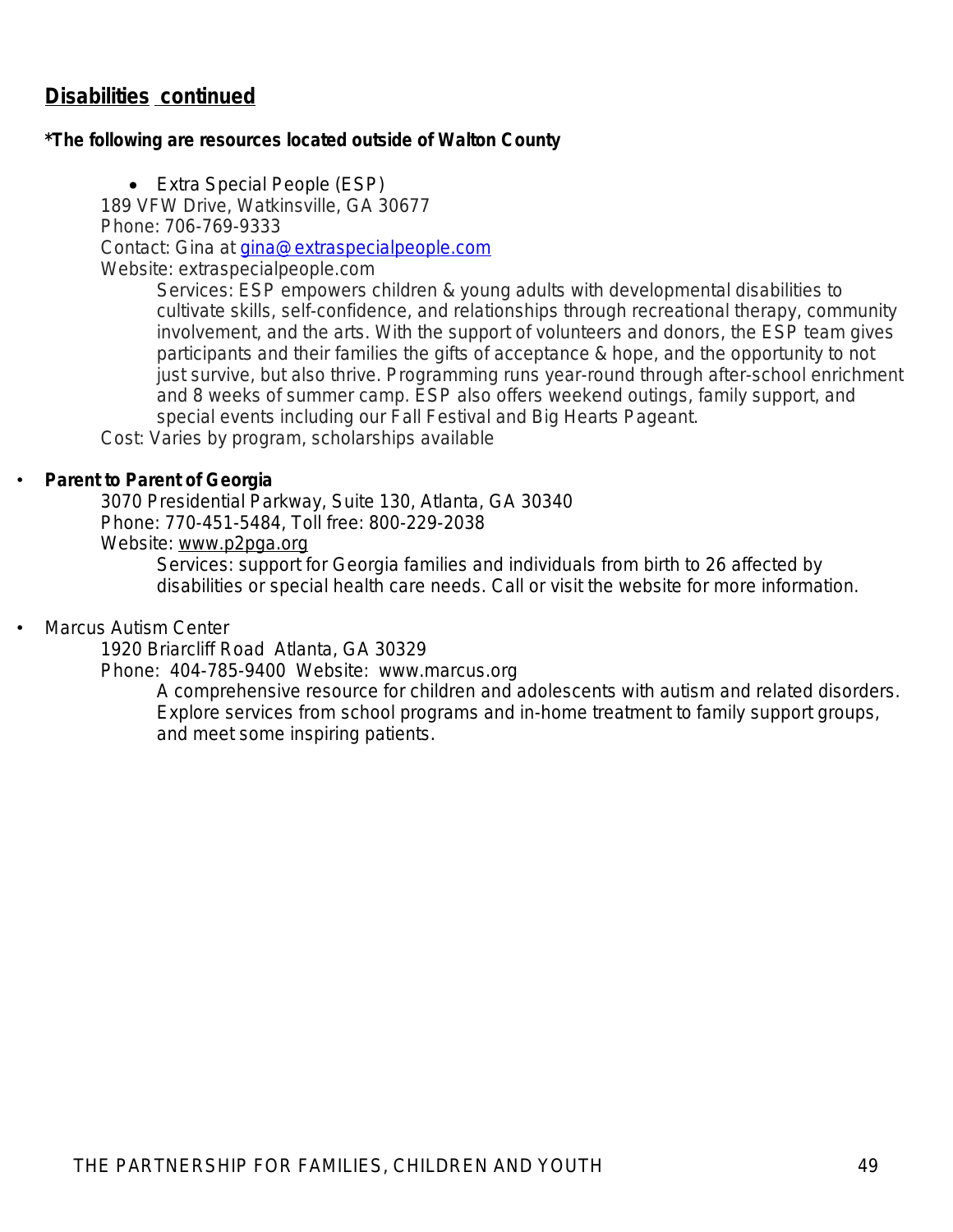# **VII. Teen Driving**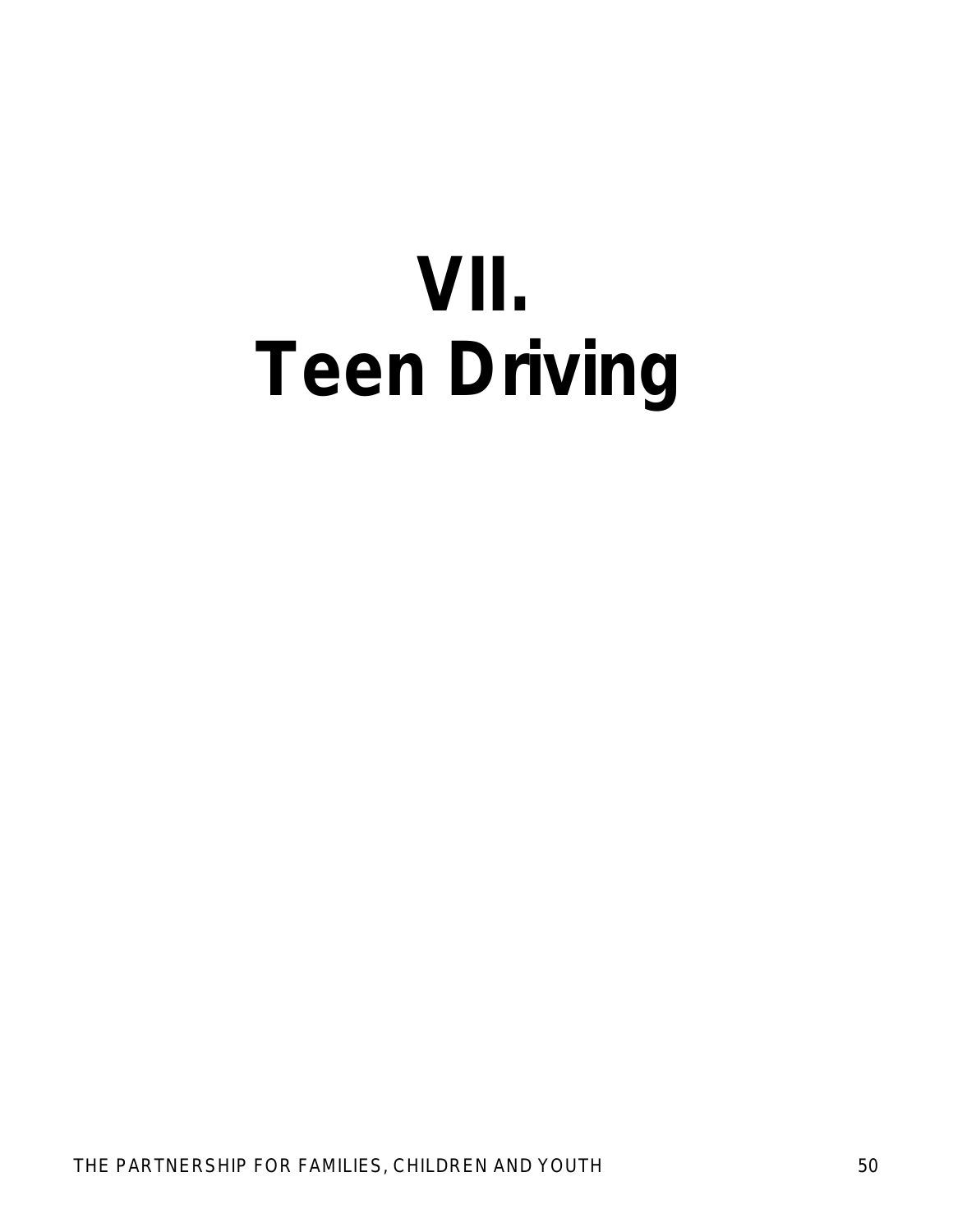# **Education**

• Youth Investigations Walton County Sheriff's Office

Phone: 770-266-1514 Contact: Capt. Darren Vinson

ADAP Program *(Alcohol and Drug Awareness Program)*

*This program is taught by certified Police Officers at the Walton County Sheriffs Office once a month. The ADAP program is the state of Georgia's Official program that all teens must pass in order to receive a driver's license. Call in order to enroll and get class schedule.*

• Traffic Enforcement/HEAT Unit

Walton County Sheriff's Office

Phone: 770-266-1699

Mission: Dedicated to the reduction in the loss of life and property through active enforcement of traffic laws and educating the public on traffic safety.

#### **Services**

• Driver Education – Drive For Life Program at Athens Tech

Contact: Athens Tech Continuing Education Program

Phone: (770) 207-4080

*This 4 Week program is designed for students who have already attained their learner's permit and are looking to get 30 hours of instruction before getting their driver's license. The class, offered Monday-Thursdays from 4:00-6:30pm, is a simulated driving class where students are in the classroom using simulators to safely learn how to navigate the roadways. Completion can lower insurance premiums.*

Cost: \$299.00

New London School of Driving

4392 Lawrenceville Rd., Loganville, GA 30052 Phone: 770-466-0410 Website: newlondondriving.com Cost: varies depending on program

#### **Let Me Know**

Contact: 1-877-LMK-3130

*A pro-active proven method of saving lives, the 1-800 How*'*s My Driving decals are recognized throughout the United States to track fleet vehicles and their driving habits. Now teen drivers can be tracked with the same efficiency for only about \$3.50 a week.*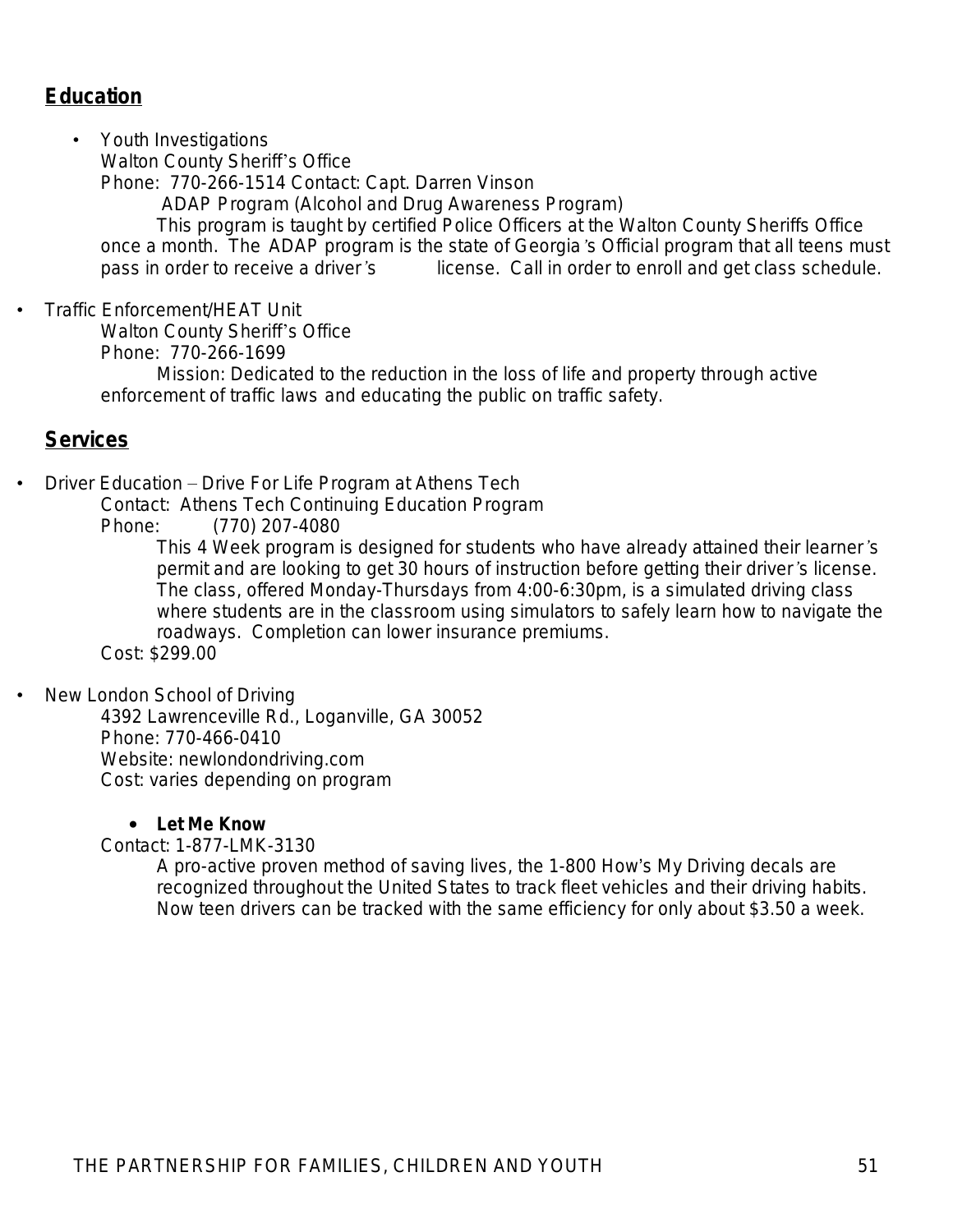# **Driving LAWS**

*Earning Your License: The Teenage and Adult Driver Responsibility Act established graduated driver licensing for Georgians between the ages of 15 to 18, with three separate classifications.*

*Step 1: Instruction Permit (Class CP) This is granted to 15-year-olds upon passage of a written examination. While driving, the permit holder must be accompanied by a licensed (Class C) adult 21 years of age or older in the front seat that is capable of exercising control of the vehicle.*

*Step 2: Intermediate License (Class D) This license is granted to drivers 16 years or older, who have held an Instructional Permit for 12 months and have passed a comprehensive on road driving test. The Intermediate License has the following restrictions: A Class D License Holder may not drive between the hours of 12:00 a.m. and 5:00 a.m. NO EXCEPTIONS. During the first six (6) months*  following issuance, only immediate family members may ride in the vehicle. During the second six (6) *months following issuance, only one (1) passenger under 21 years of age who is not a member of the driver's immediate family may ride in the vehicle. After the first and second six-month period, only three (3) passengers under 21 years of age who are not members of the driver's immediate family may ride in the vehicle. A total of at least 40 hours of other supervised driving, including 6 at night, is also required. Individuals who do not complete an approved driver education course must wait until age 17 to become licensed. Driver training is not mandated for 17-year-olds, although it is highly recommended Driver education requirements must be met prior to initial issuance.* 

*Special Notes: The supervised driving requirement also applies to an initial Class C license applicant who has not previously*

*been issued a Class D license. Visit the GOHS website (www.gahighwaysafety.org) for a copy of a Teen Driver/Parent Agreement and also click on the "Links" to Department of Driver Services for a Supervised Driving Log.*

*Step 3: Full License (Class C) For drivers 18 years of age or older who hold a Class D license, this license is granted if there have been no major traffic convictions for the previous 12 months. License must be upgraded to Class C or you will be held to Class D restrictions regardless of your age.*

#### *School Attendance Required*

 *No individual under the age of 18 can obtain a driver's license or instruction unless he or she is attending a public school, a private school or is enrolled in a home school authorized by law; or has graduated from high school, received a certificate of high school completion; or has completed his or her secondary education and is enrolled in a postsecondary school.*

*If a student under the age of 18 drops out of school and has remained out of school for 10 days, or has*  10 or more unexcused absences in any current school year or previous school year, notice will be given *by the school to the Department of Driver Services. The student's driver's license will be suspended for one year or until his or her 18th birthday. School/Suspension A student's driver's license will be suspended for one year or until his or her 18th birthday if the student has been found in violation by*  hearing officer, panel, or tribunal of one of the following offenses, has received a change in placement *for*

*committing one of the following offenses, or has waived his or her right to a hearing and pleaded guilty to one of the following offenses:*

- *o Threatening, striking or causing bodily harm to a teacher or other school personnel*
- *o Possession or sale of drugs or alcohol on school grounds or at a school sponsored event*
- *o Possession or use of a weapon on school grounds or at a school sponsored event*
- *o Any sexual offense prohibited under Chapter 6 of Title 16*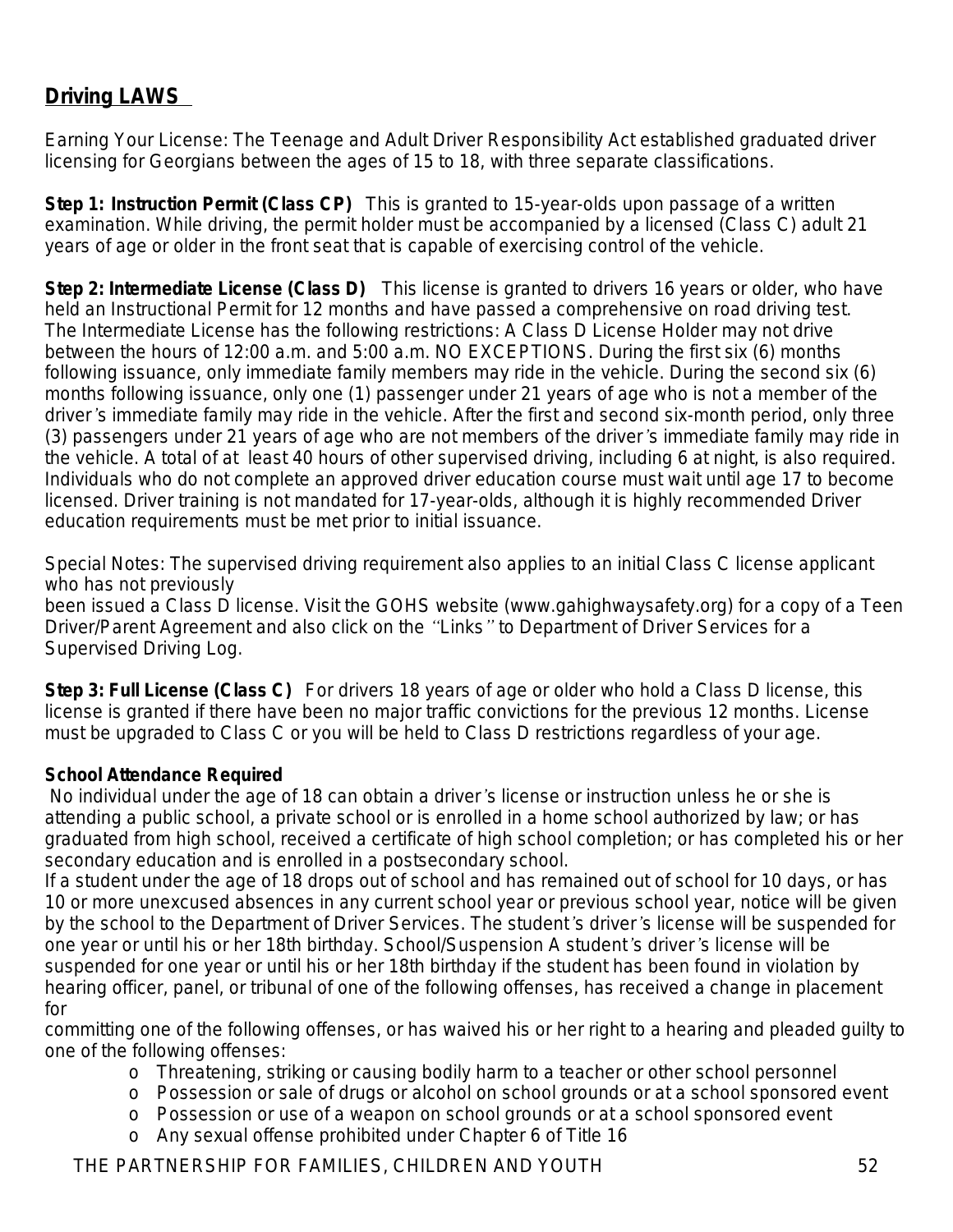*o Causing substantial physical or visible bodily harm to or seriously disfiguring another person, including another student*

For more details on teen driving laws and restrictions please contact Governor's Office of Highway Safety 404-656-6996 or on the web at [www.gahighwaysafety.org](http://www.gahighwaysafety.org)

#### **Where to get a permit and license**

• Between

1010 Heritage Parkway, Monroe, GA 30655 Open Tuesday-Friday 8am-6pm, Saturday 8am-12pm

**Covington** 

8134 Geiger St. Covington, GA 30014 Open Tuesday – Friday 8 am–6pm, Saturday 8am-12pm

• Conyers

2206 Eastview Parkway NE, Conyers, GA 30013 Open Tuesday – Friday 8am-6pm, Saturday 8am-12pm

• Athens

1505 US Hwy. 29 North Athens, GA 30601 Open Tuesday – Friday 8am-6pm, Saturday 8am-12pm

**Lawrenceville** 

 310 Hurricane Shoals Lawrenceville, GA 30046 Open Tuesday – Friday 7:30 am - 6:30 pm, Saturday 7:30am-12pm

Cost is \$10 per permit.

Cost for Driver's License is \$20 for 5 year, \$32 for 8 year.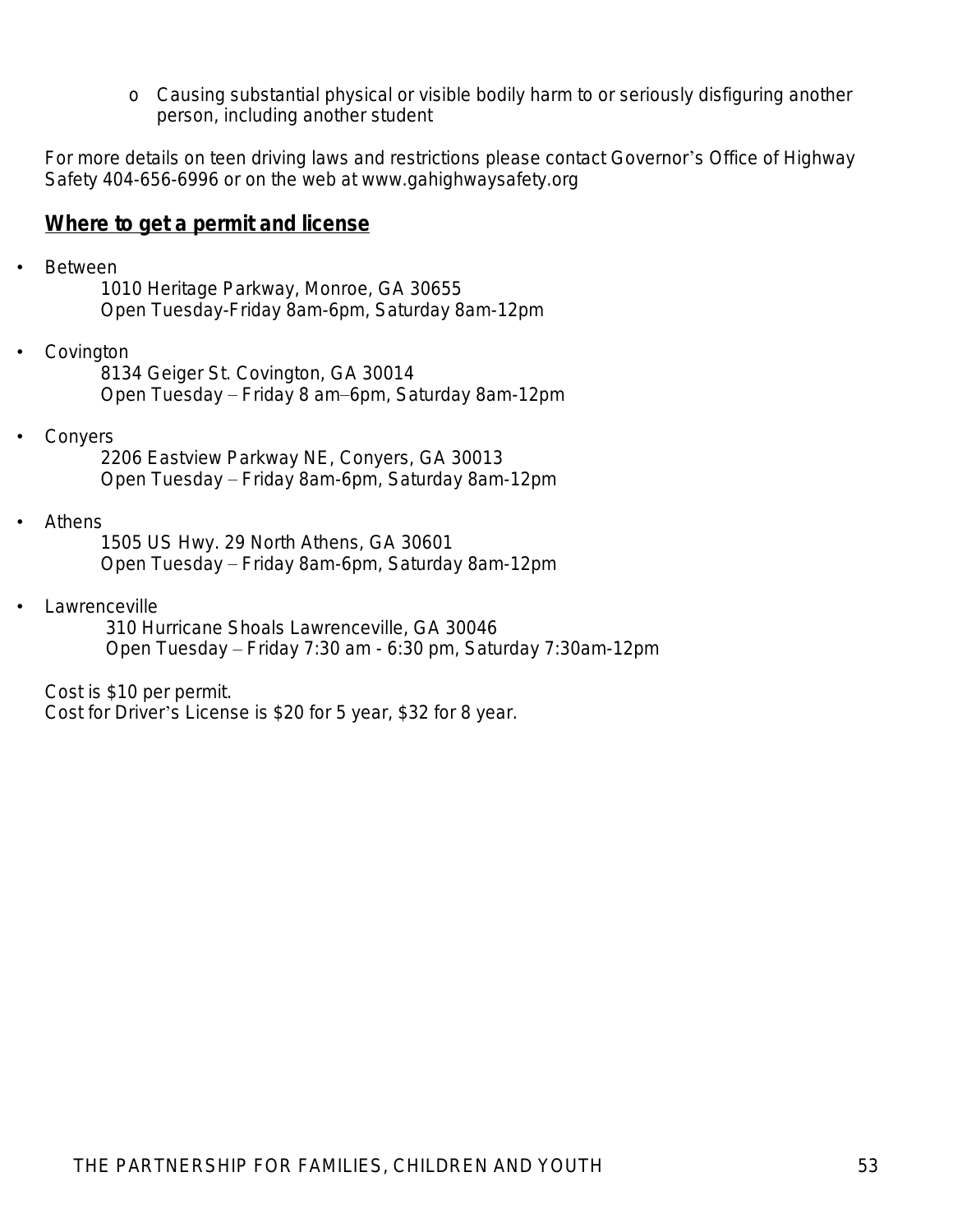# **VIII. After School Programs**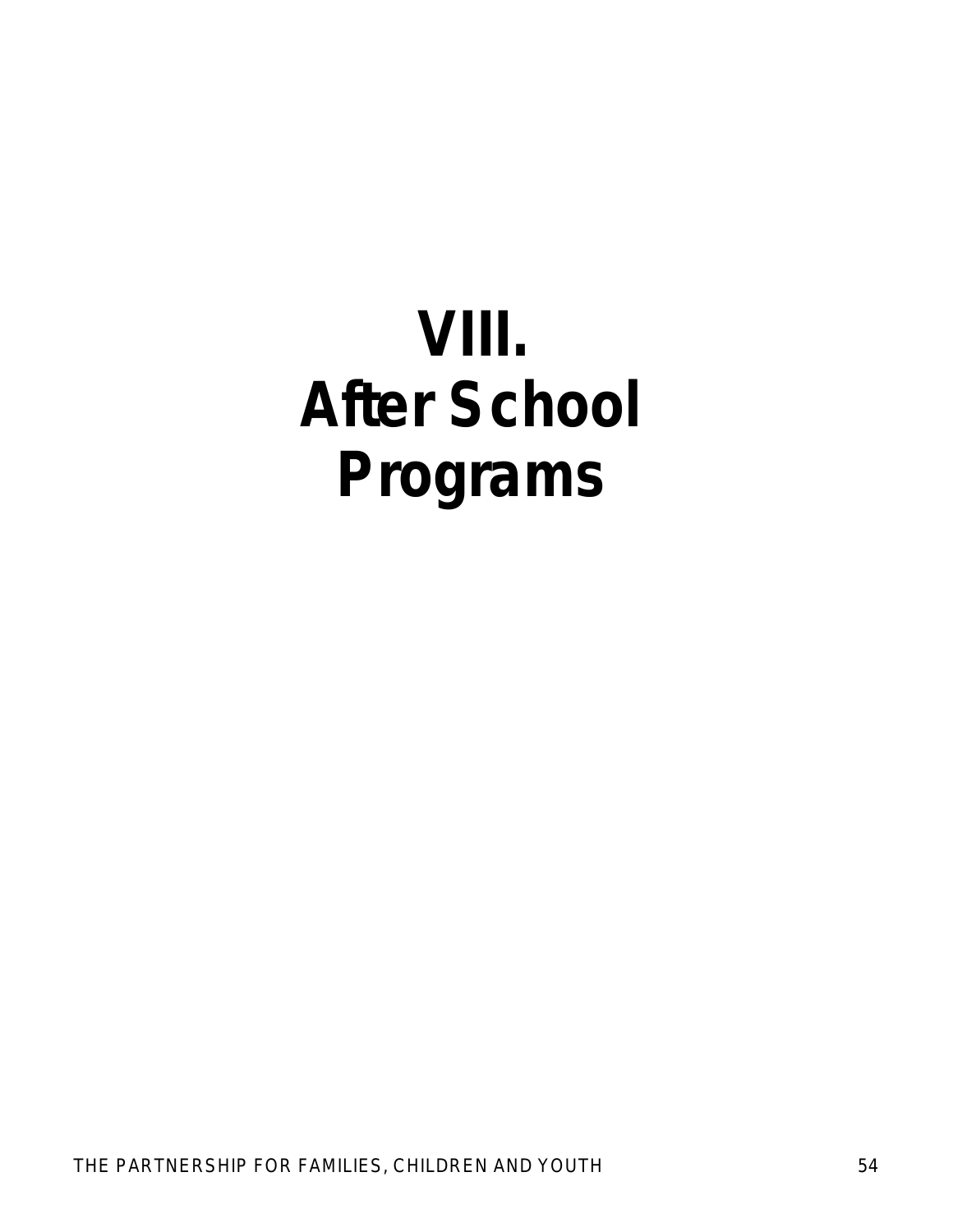# **Mentoring Programs**

• Team Up Mentoring P.O. Box 523, Monroe, GA 30655

 Phone: 770-356-4820 Coordinator: Anna Blount Website:www.teamupmentoring.org *Program designed for Pre-K – 12th grades. This program creates one-on-one relationships with caring adults for at-risk children. Focus on providing relationship building, life skills, and reading skills. Referrals required for children Pre-k through 2nd grade. Provides wrap around services for families.* 

Cost: Free

• Lifeline 4 Kids

Loganville Community Ministry Village

 Phone: 770-478-3198 Contact: Debi Moore, email [dmoore@lcmv4families.org](mailto:dmoore@lcmv4families.org) Website: www.ministryvillagega.org

*Faith based program that allows adults the opportunity to mentor children who come from single parent families. The program involves work with social skill development, spirituality, school and self esteem for the child, while helping him/her through a difficult time in their life.*

Cost: Free

#### • **Parent Mentor**

Walton County Public Schools Tonya McCullohs

Pone: 770-266-4532 Email: [tonya.mccullohs@walton.k12.ga.us](mailto:tonya.mccullohs@walton.k12.ga.us) *The Parent Mentor helps families of special needs children navigate the Special Education process, provides resources, and serves as a liaison between the school and parents.*

• Mentoring Coalition

 The Partnership for Families, Children, and Youth Phone: 770-882-6800 Website: www.waltonyouthcan.org Mentoring Coalition Coordinator: Amy Hunnewell

*Contact the Mentoring Coalition for more information on Mentoring Programs offered throughout Walton County, how to sign your child up to be in a mentoring program, or how to sign up to be a mentor.*

#### **S.T.E.P.S Society**

Director: Sabrina Sanford-Flint Phone: 770-316-9694 Email: [dst7southernbell@aol.com](mailto:dst7southernbell@aol.com)

*The S. T. E. P. S. Society is designed to prepare students in the 8th through 12th grade and their parents for college. The society focuses on three main areas: Finding Money for College, Choosing the Right College & Career and Taking the Right classes in High School & College. The purpose of the S. T. E. P. S. Society is to empower students with skills and information that will enable them to be successful with their post-high school education and careers. The program includes monthly workshops (SAT/ACT, financial, student life, etc.), guest speakers, career & educational field trips and college preparation.* Cost: Free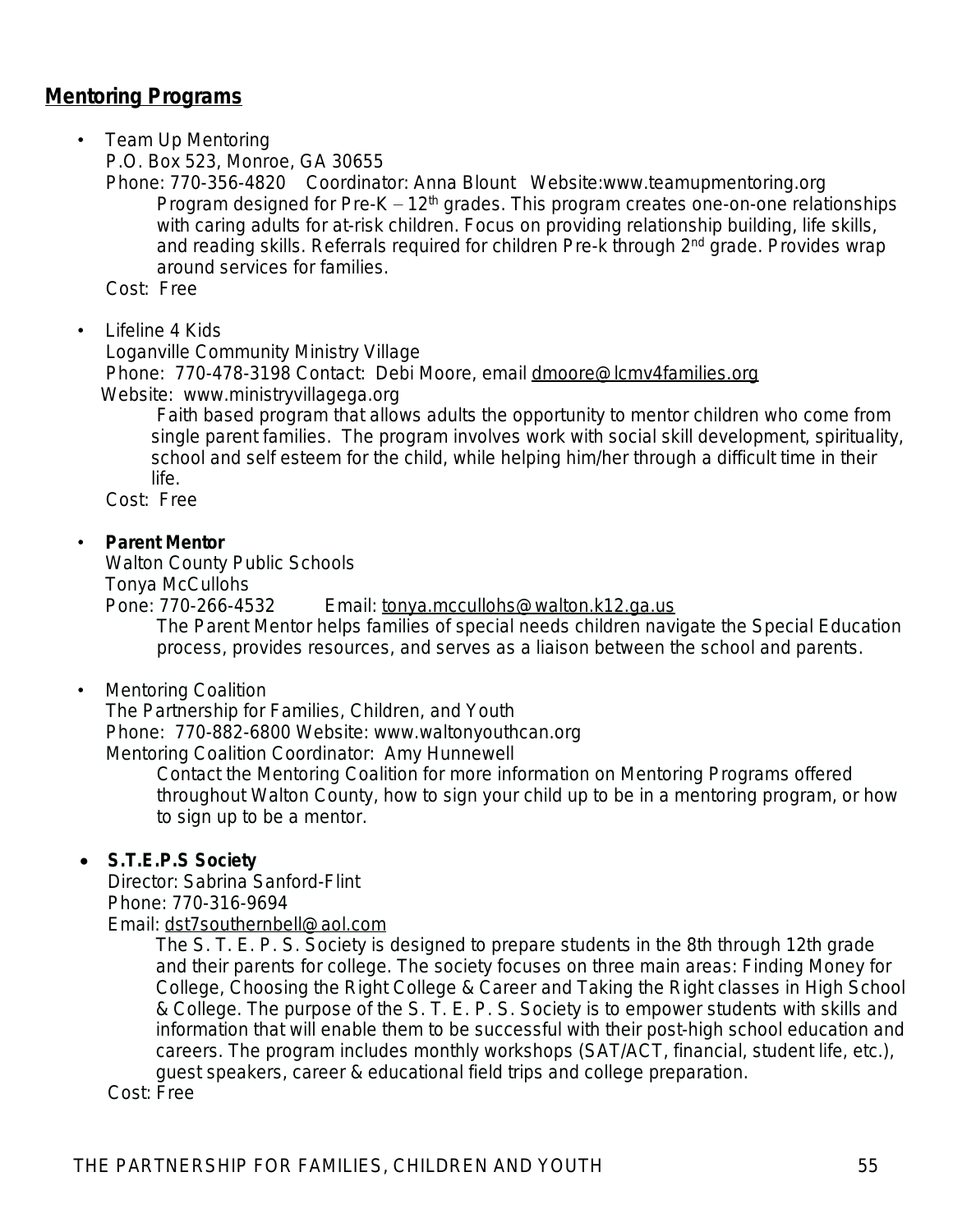# **Mentoring Programs continued**

#### **Rivers of Mercy Church**

714 Davis Street, Monroe, GA 30655 Phone: 678-635-8511 Website: flowingriver.org, [www.facebook.com/romchurch](http://www.facebook.com/romchurch) *Offers comprehensive community development program, including weekly dinners, Karate courses, Chorus, and life-skill development classes*

Cost: Free

#### **Walton County Sheriff** '**s Office Youth Mentoring Program**

1425 South Madison Ave., Monroe, GA 30655 Phone: [770-266-1514](tel:770-266-1514) or [770-266-1515](tel:770-266-1515)

*Mentoring program serving boys aged 9-16. For more information, contact Capt. Darren Vinson.*

# **Tutoring**

• 21st Century Grant Program 21st Community Learning Centers are located at: Monroe Elementary School, Harmony Elementary, Walnut Grove Elementary, Walker Park Elementary, Loganville Elementary School, Atha Road Elementary, Carver Middle School, Youth Middle School, Loganville Middle School, Monroe Area High School, Walnut Grove High School, Loganville High School.

*The purpose of the 21st Century Community Learning Centers Program is to provide community learning centers that operate during out-of-school hours and that have three specific purposes:*

•*To provide opportunities for academic enrichment services such as credit recovery, cultural and recreational activities, homework or tutoring help;*

•*To offer students a broad array of additional services, programs, and activities to reinforce and complement the regular academic program; and*

•*To offer families of 21st CCLC students opportunities for literacy and related educational development.*

*For more information contact Dr. Rita Dickinson at 770-266-4484 or Anne Mitchell at 770-207- 3173.*

• KidZone After School Program

Monroe Church of God

1204 East Church Street, Monroe, GA 30655

Phone: 770-267-4581 Websites: [www.monroecog.net](http://www.monroecog.net) or wwwjourneyforkids.org *Academic and life skills development in a safe Christian environment. Academic mentors available everyday for tutoring and homework assistance. Opportunities for recreation, group activities, Bible study, and community involvement included Ages 4-12.*

Cost: Call for monthly registration rate. Financial Assistance is available.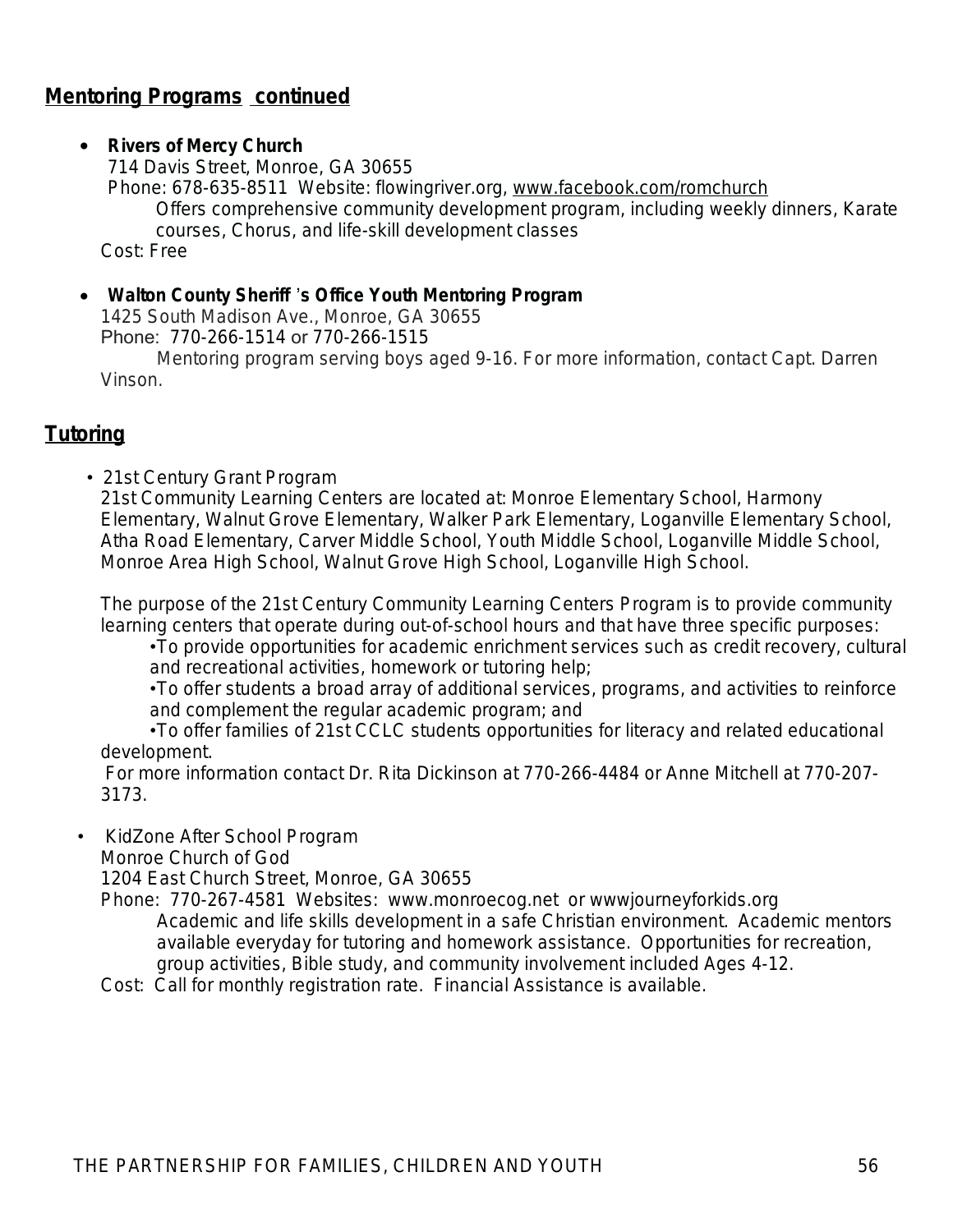# **Youth Clubs and Organizations**

- Girl Scouts of Northeast Georgia 185 Newton Bridge Road Athens, GA 30607 Phone: 706-548-7297
- Boy Scouts of America, Northeast Georgia Council 203 Swanson Drive Lawrenceville, GA 30043 Phone: 770-962-2105 Website: [www.nega-bsa.org](http://www.nega-bsa.org) Contact: Jeffrey C. Brown
- Walton County Boys and Girls Club 405 Community Court, GA 30655 Phone: 770-207-6279 Website: [www.bgca.org](http://www.bgca.org) and [www.bgcncg.org](http://www.bgcncg.org) Email: [Walton@bgcncg.org](mailto:Walton@bgcncg.org) Cost for membership: \$40 one time fee for after school program *A safe and positive place for kids and teens (ages 6-18) after school and during the summer months. Provides a safe place to learn and grow, ongoing relationships with caring, adult professionals, life-enhancing programs and character development* 
	- *experiences, and hope and opportunity.*
- Walton County 4-H Cooperative Extension 100 N Broad Street, Monroe, GA 30655 Contact: Jenna Daniel, jbrown10@uga.edu Phone: 770-267-1324
- The Rock Student Center Physical Address: 405 Community Court, Monroe, GA 30655 (Boys and Girls Club) Mailing: PO Box 405 Monroe, GA 30655 Phone: (770) 601-4082 Contact: Michael Cameron Website: [www.RockStudentCenter.com](http://www.rockstudentcenter.com)

*Services Provided: After school and weekend Christian based programming for Walton County Teens centered on a safe place, adults who care, positive entertainment and environment with video games, pool tables, and concerts.* 

- Cost: Free on Thursday Nights
- Walton County Youth Advocacy Board (YAB) The Partnership For Families Children and Youth Phone: 770-882-6800 website: www.waltonyouthcan.org Contact: Amy Hunnewell, Youth Development Director

*The YAB is a group of students from Loganville, Monroe, Walnut Grove and Social Circle who have a common goal of being positive peer role models for youth in Walton County. Each student must apply to become a member of the board and undergo an interview process. They are then chosen by adult sponsors and current YAB members to be accepted on to the board. The YAB is responsible for planning and implementing fun, positive, youth activities, serving as a voice for their peers among community leaders, and community service projects. The YAB is a unique opportunity for youth to get hands-on leadership training.*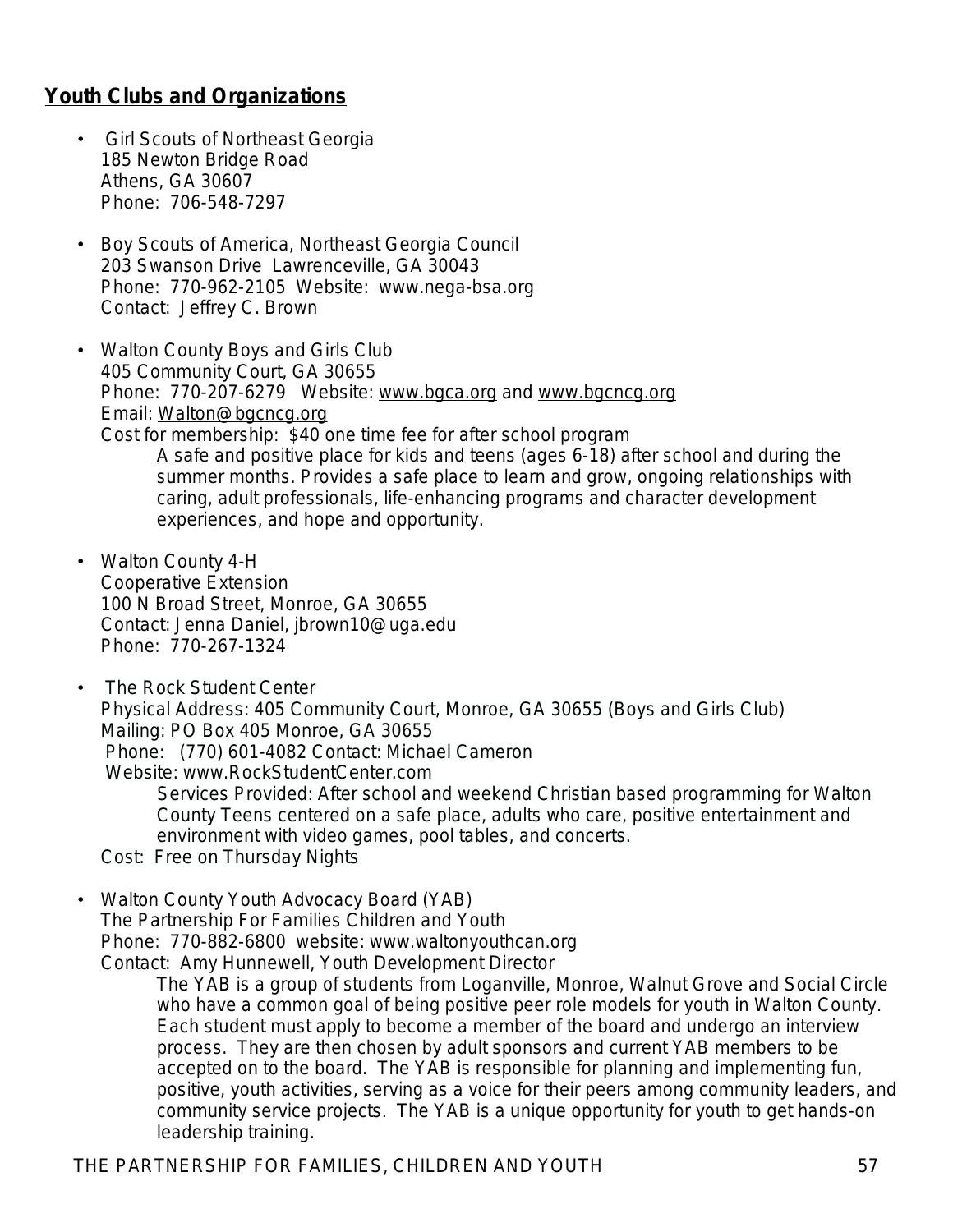Cost: Free

#### **Youth Clubs and Organizations continued**

Walton County Sheriff's Explorers

Walton County Sheriff's Office

1425 S. Madison Ave. Monroe, GA 30655

Phone: 770-266-1517 Contact: Matt Garrett

*A group of youth 8th – 10th grade who are interested in learning about a career in law enforcement*.

• Walton County Parks and Recreation

Phone: 770-267-1483 Fax: 770-267-1369 Director: Jody Johnson Email: [jejohnson@co.walton.ga.us](mailto:jejohnson@co.walton.ga.us) *Provides a variety of Team Sports for youth throughout Walton County*

#### **S.T.E.P.S Society**

Director: Sabrina Sanford-Flint Phone: 770-316-9694 Email: [dst7southernbell@aol.com](mailto:dst7southernbell@aol.com)

> *The S. T. E. P. S. Society is designed to prepare students in the 8th through 12th grade and their parents for college. The society focuses on three main areas: Finding Money for College, Choosing the Right College & Career and Taking the Right classes in High School & College. The purpose of the S. T. E. P. S. Society is to empower students with skills and information that will enable them to be successful with their post-high school education and careers. The program includes monthly workshops (SAT/ACT, financial, student life, etc.), guest speakers, career & educational field trips and college preparation.*

Cost: Free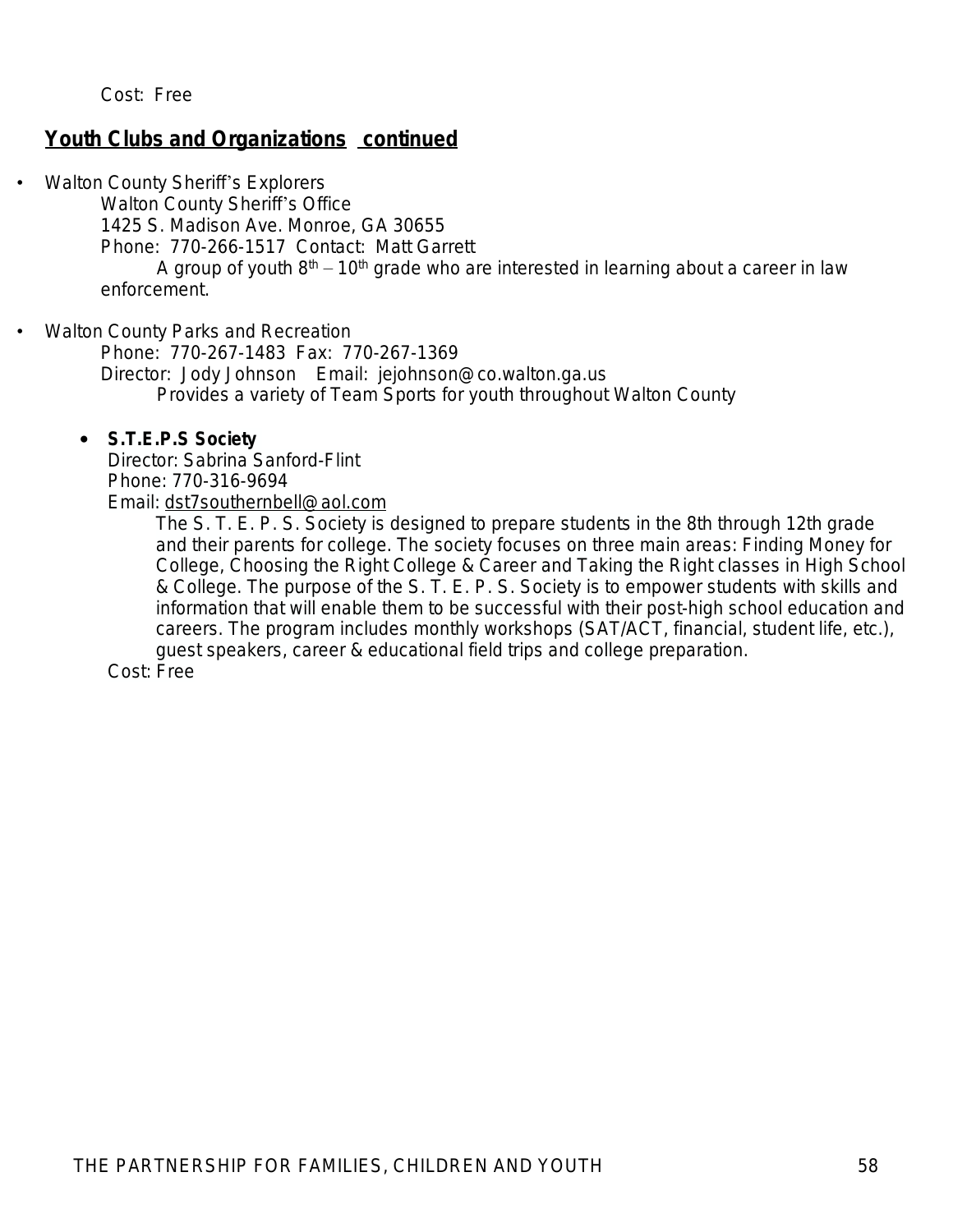# **IX. Parenting and Family Help**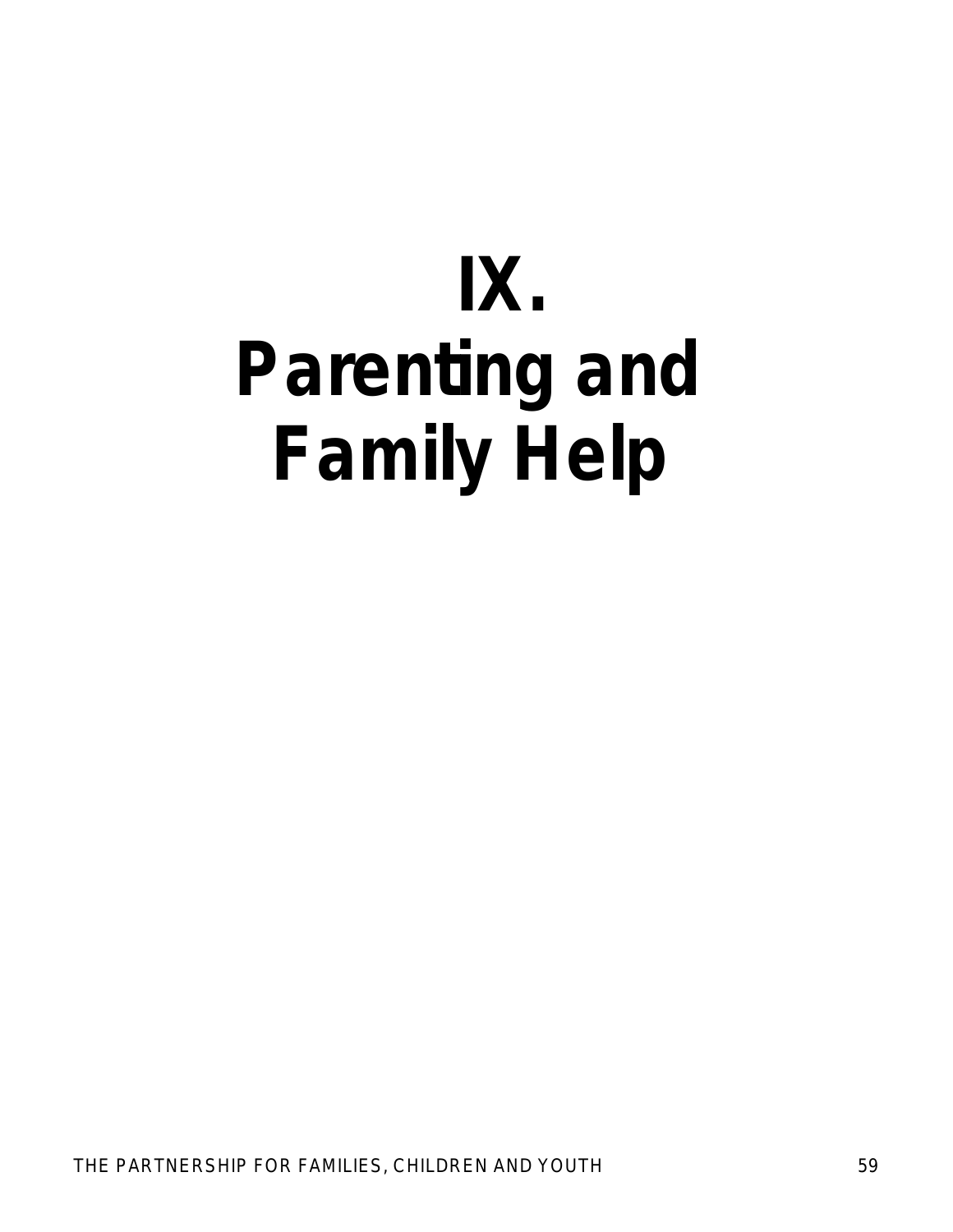# **Education and Information**

The Partnership for Families Children and Youth

P.O. Box 670 Monroe, GA 30655

Phone: 770-207-6060 Fax: 770-818-5687 Website: http://walton.gafcp.org/ Coordinator: Dena Huff E-mail: dena.huff@walton.k12.ga.us

*The Partnership is a large network made up of Partners from the community that consists of: Parents, government agencies, non-profit organizations, civic organizations, concerned citizens, and local officials that work together to realize the vision that all children will grow to realize their full potential in Walton County. The Partnership is a one-stop shop for*  families and service providers to gather information on resources and opportunities. They *also provide direct services through Family Services Coordinator and Youth Development Coordinator. Partnership meetings are held the third Tuesday of every month at 8:00AM at Felker Community Center in Monroe.*  Cost: Free

Setting The Tone: A Community Approach To End Bullying The Partnership for Families, Children & Youth P.O. Box 670 Monroe, GA 30655 Phone: 770-882-6800

*Twenty-three minute long video that covers how each community member has a role in stopping the bullying epidemic. Created by the Walton County Youth Advocacy Board, this video talks to everyone, from middle school students and teachers, to parents and neighbors about the dangers of physical, verbal and bullying in the digital age.* Cost: \$50

#### • **Walton County Head Start/Pre-K**

Easter Seals Child Development Center 832 Highway 11 South, Monroe, GA 30655 Phone: 770-267-7107, Fax: 770-207-8838

*Head Start serves children ages 3 to 5 and is a federally funded free childcare program. Children who attend Head Start participate in a variety of education activities. Comprehensive services include education and care, individualized teaching, wellequipped classrooms, nutritional snacks and meals, disability services, health and dental services, speech, vision and hearing screenings, parent training, and social services.*  Cost: No cost.

• Family Services Coordinator – Rick Baker, LPC

The Partnership for Families Children and Youth

PO Box 670 Monroe, GA 30655

Phone: 770- 207-3176 E-mail: rick.baker@walton.k12.ga.us

*The Parenting education program is tailored to the needs of the individual. The educational sessions are conducted in home and are free of charge. Family counseling is offered and is also provided in the participant's home. Both the parenting education and family counseling are solution oriented and are relatively short-term in nature. Referrals are screened using a risk assessment scale to provide needed assistance on a priority basis.*

Cost: Free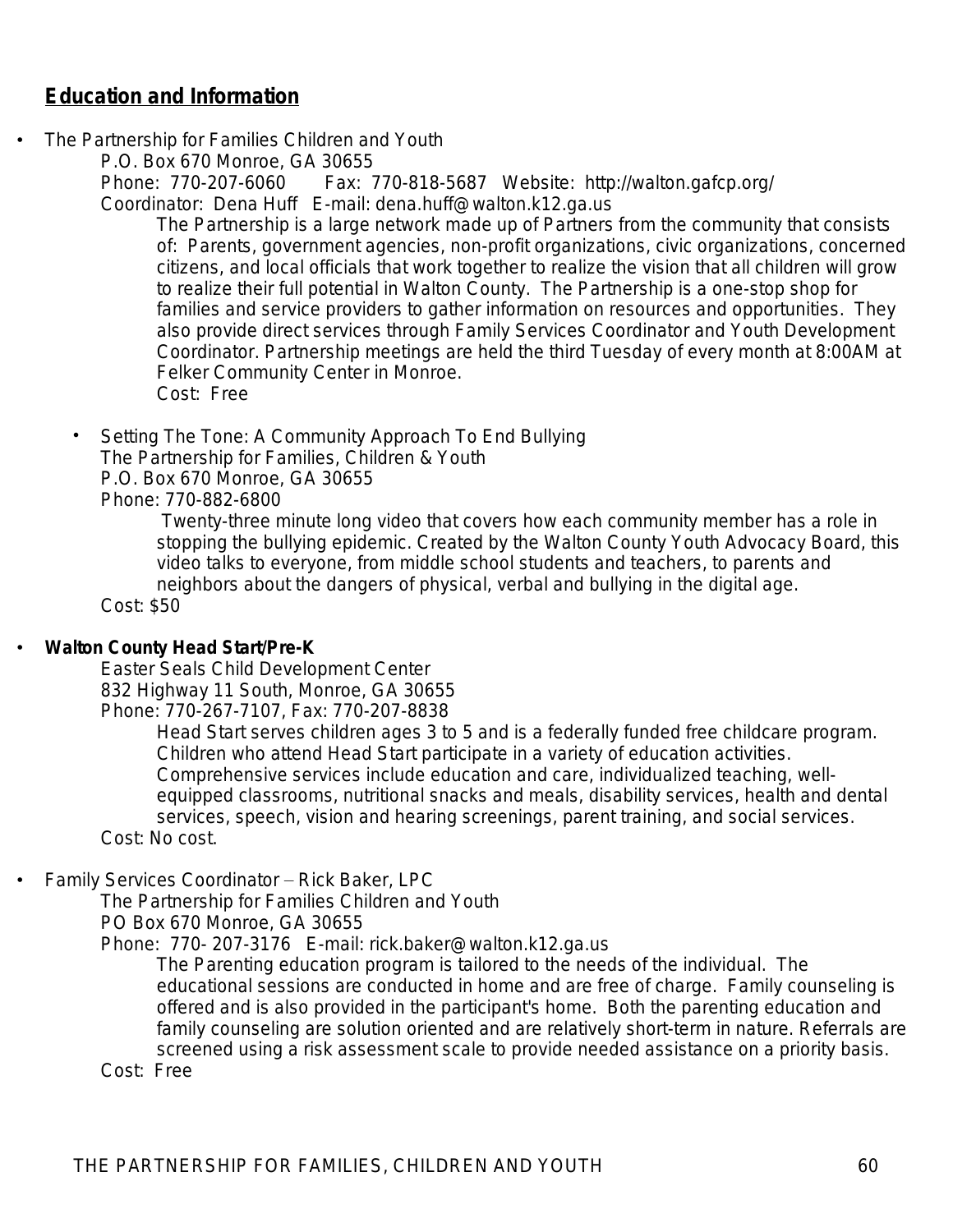# **Education and Information continued**

• Family Recovery 166 B West Spring Street Monroe, GA 30655 Phone: 770-535-1073 Contact: Gary Holstad

*Services: Individual parenting instruction. Topics include: Anger management and family violence intervention.*

Cost: Fee based, can apply for the half-off hardship discount

#### • **Parent Mentor**

Walton County Public Schools Tonya McCullohs

Pone: 770-266-4532 Email: [tonya.mccullohs@walton.k12.ga.us](mailto:tonya.mccullohs@walton.k12.ga.us)

*The Parent Mentor helps families of special needs children navigate the Special Education process, provides resources, and serves as a liaison between the school and parents.*

• Title I Parent Involvement Coordinator Parent Involvement Coordinators Donna Hawk (ARES, WPS, MES, CMS, HES) Phone: 770-226-4530 Email: [donna.hawk@walton.k12.ga.us](mailto:donna.hawk@walton.k12.ga.us) Kathy Ellington (WGES, WGHS, YMS, MAHS) Phone: 770-207-3107 Email: katherine.ellington@walton.k12.ga.us Tonya McCullohs (LMS, LES) Phone: 770-266-4532 Email: tonya.mccullohs@walton.k12.ga.us *Services include school and community resource information to the parents whose children attend Title I schools. Parent consultations are available that encourage practices that can be implemented to forge a stronger bond between that of home and school. Services also include informing parents and caregivers of opportunities and resources that are available*  to promote better parenting, stronger families, support towards greater student *achievement and a commitment towards their community schools.*

#### Cost: Free

- Active Parenting of Teens: Families in Action Advantage Behavioral Heath Systems 824 Highway 11, Monroe, GA 30655 Contact: Leslie Jones, 770-267-8302 x 18, ljones2@advantagebhs.org *Program targeted to parents and their teens designed to break down barriers of communication, promote cooperation, and address challenges head-on. Upcoming classes to be announced at a future date. Will take place 5:30pm-8:00pm for 6 sessions.* Cost: No cost
- Pregnancy Resource Center of Walton 3060 Highway 81 South, Loganville, GA 30052 700B Breedlove Drive, Monroe, GA 30655 Phone: 770-466-3900 Phone: 678-635-8564 Website: www.waltonpregnancy.com

*Christian based center located in Loganville. Services include: Pregnancy testing, counseling and alternatives to abortion, educational ultrasounds for qualified clients (Monroe location online) counseling with family members and or partner, medical referral,*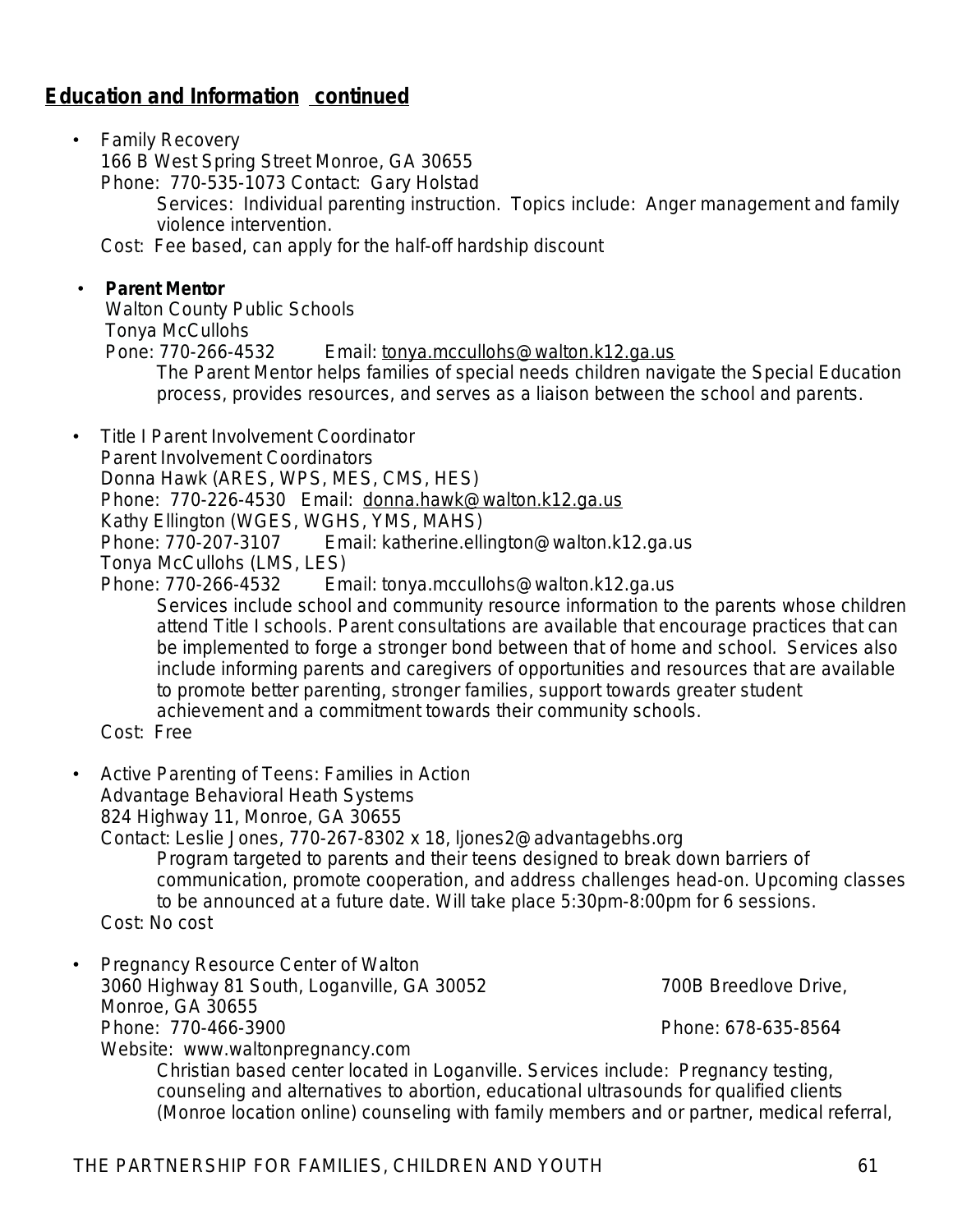*help with life skills needed for supporting you and your baby, shelter or maternity home referrals, men*'*s program, and information provided for help with finances and legal aid.*

Cost: Free

### **Education and Information continued**

• Infant CPR and Child Safety Class Clearview Regional Medical Center 2151 West Spring Street, Monroe, GA 30655 Phone: 770-267-8461

> *Class offers information on how to child proof your home, proper use of a car seat, and sleep positions for your newborn. Also teaches infant CPR and how to care for a choking infant. For parents, grandparents, babysitters, and other caregivers. To register, call 8779332762 or visit ClearviewRegionalMedicalCenter.com*

Cost: Free

### **Programs**

• Merging Generations

Loganville Community Ministry Village First Baptist Church of Loganville 678 Tom Brewer Rd, Loganville, GA 30052 Phone: 770-554-3599

*Encouragement and support for grandparents or other relative caregivers who are raising children. Hosted by professional counselors the third Monday of each month from 6:30- 8:00pm. A meal is provided for the entire family, and children are offered age-specific activities while being cared for by volunteers. Call to pre-register.*

Cost: Free

• Grandparents Raising Grandchildren

Coordinator: Paige Powell; Program Specialist: Sarah Kruse Athens Community Council on Aging 135 Hoyt St., Athens, GA 30601

Phone: 706-549-4850 Email: [ppowell@accaging.org](mailto:ppowell@accaging.org), skruse@accaging.org

*This program is for relative caregivers who are raising one or more grandchildren, nieces, or nephews, 17 years of age or younger without either biological parent present in the home. Program participants are eligible for the following services: case management/social work services, health screenings, health counseling, grandparent support groups, parenting education, family activities, emergency assistance, and transportation assistance.* 

Cost: Free

#### **• Rivers of Mercy Church**

714 Davis Street, Monroe, GA 30655 Phone: 678-635-8511 Website: flowingriver.org, [www.facebook.com/romchurch](http://www.facebook.com/romchurch) *Offers comprehensive community development program, including weekly dinners, Karate courses, Chorus, and life-skill development classes* Cost: Free

#### • **Foundations for Living ,** Sande Bailey 409 Spartlin Drive, Jefferson GA 30549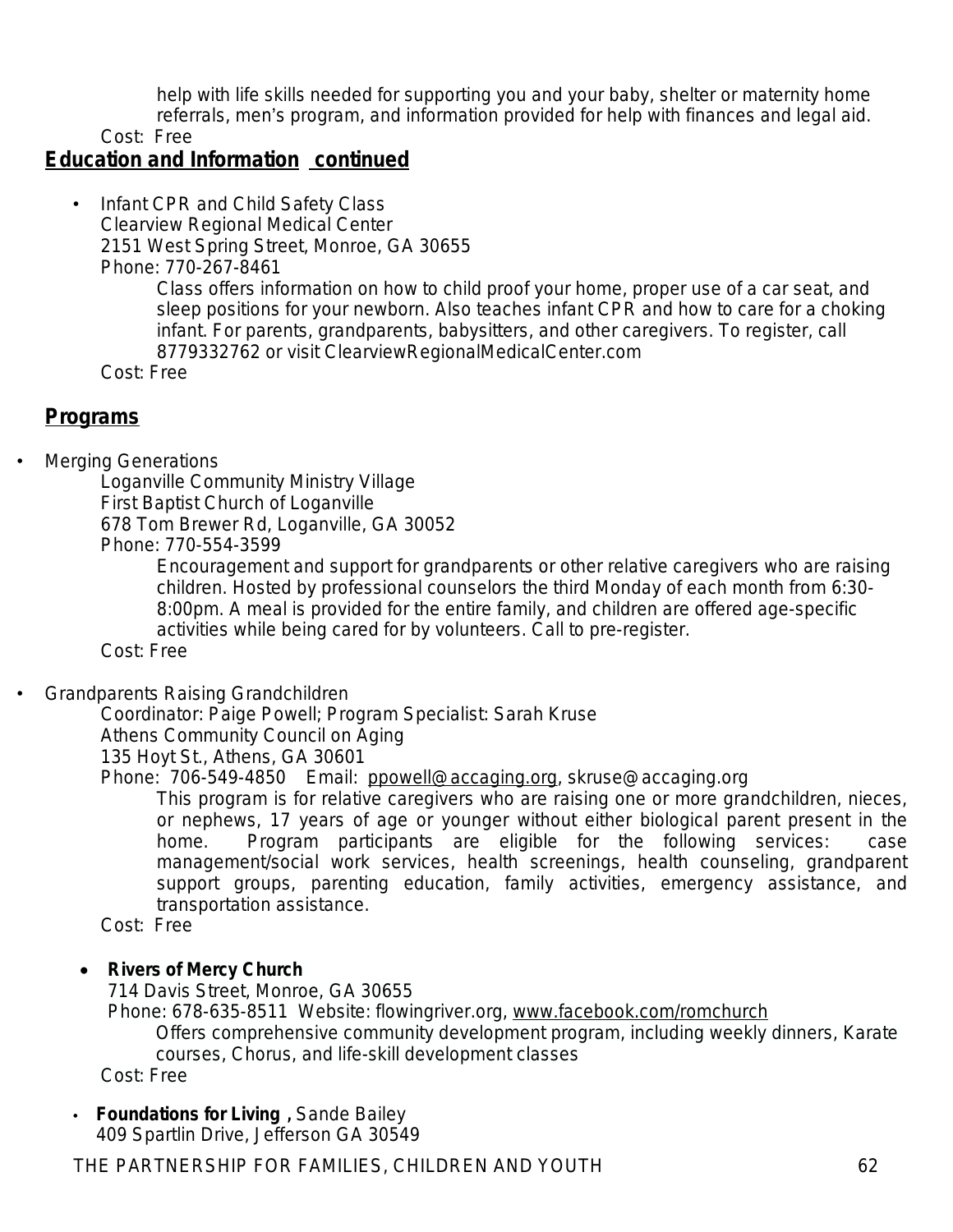Phone: 706-424-8298 Email: [foundationsforliving@ymail.com](mailto:foundationsforliving@ymail.com)

*Services: Staff Development, individualized work with children associated with the Juvenile Justice System or who need extra assistance for personal success, community panels focused on healthy youth and family behaviors.*

Cost: Contact Sande for information

# **Programs continued**

• Georgia Legal Services

1856 W. Broad St., Suite B, Athens, GA 30603; P.O. Box 1788, Athens, GA 30603 Phone: 770-227-5362

*Represents clients for family violence protective orders, stalking protective orders, food stamps, Medicaid (including programs like Georgia Pediatrics Program), Temporary Assistance for Needy Families (TANF), school discipline (suspensions and expulsions), school enrollment, and name changes/birth certificate amendments. Intake is done Monday through Thursday from 9am-4pm by telephone at 1-800-745-5717.*

Cost: No cost for services

• Progressive Counseling Solutions

Chip Morris, LCSW

P.O. Box 874, Monroe, Georgia 30655

Phone: 855-264-3725 (Toll Free)

Website: www.offenderEG.com

*Services: Offers one-day anger management and shoplifting prevention courses for adults and juveniles.*

• GED Program

Athens Technical College, Walton County Center 212 Bryant Rd. Monroe, GA 30655 Contact: Darlene Alley, Adult Education Instructor Phone: 770-207-4091

*Serving underage youth ages 16 to adult. Classes that prepare the student to pass the GED test.*

Cost: Free classes, \$160 for official GED exam, some scholarships available

• Vocational Rehabilitation Services Georgia Department of Labor

212 Bryant Rd., Monroe, GA 30655, Room 509 (inside Athens Tech) *Serves high school students who are juniors or seniors and who have a permanent physical or cognitive disability. Assistance with transitioning into the workforce or secondary education.*

• Office of Child Support Services 300 Georgia Ave., Monroe, GA 30655 Phone: 1-877-423-4746 Fax: 770-207-4184.

*Locating non-custodial parents, establishment of paternity and monetary support obligation, the enforcement of monetary support obligations and medical insurance coverage for children, the review and modification of support obligations, and the prompt and accurate distribution of child support payments.* 

### • **A.P. Henderson Scholarship Foundation**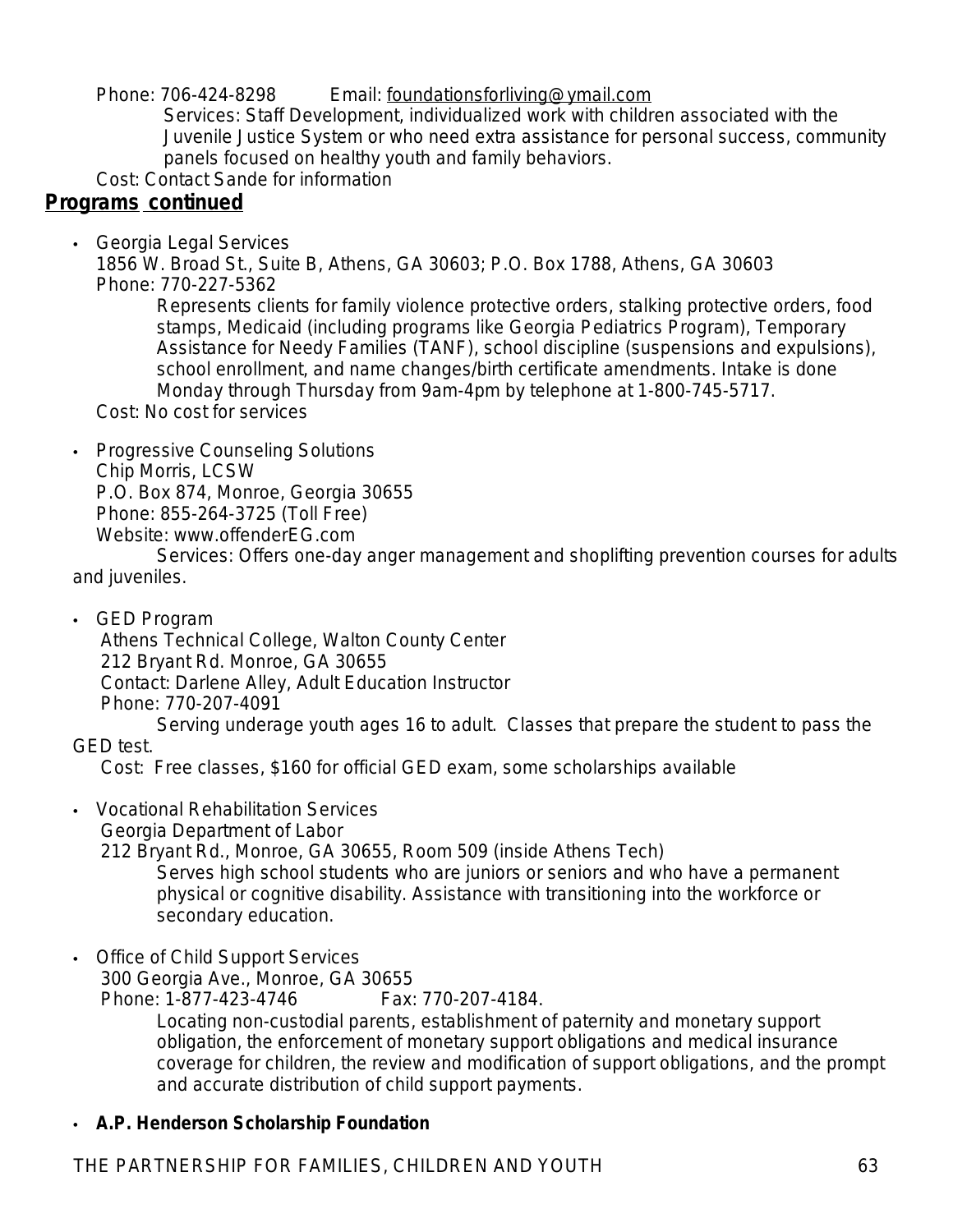### President: Sabrina Sanford- Flint Phone: 770-316-9694

Email: [dst7southernbell@aol.com](mailto:dst7southernbell@aol.com)

*The foundation was established in 1992 by a group of citizens to address the increase in high school drop outs and the decrease in students attending college. At that time their focus was providing scholarships to high school seniors at Social Circle High School. Today, our focus has increased to include partnering with the local school on attendance incentives, Back to School events, tutoring, summer camp, boot camps, etc. The goal is to help our community anyway needed.* 

Cost: Free

#### **Programs continued**

• Abbey Hospice Foundation's Camp Journey P.O. Box 68 Social Circle, GA 30025 Phone: 770-464-5858 [www.abbeyhospicefoundation.org](http://www.abbeyhospicefoundation.org) or www.mycampjourney.org

*Two-day, overnight camping experience designed to help children understand and accept grief at Camp Twin Lakes in Rutledge, Georgia.* 

Cost: Free for children ages 7-1

#### • Eagle Ranch

5500 Union Church Road, Flowery Branch, GA 30542

Contact: Tundi Massey, Referral Marketing Coodinator, 770-967-8500, [tmassey@eagleranch.org](mailto:tmassey@eagleranch.org) Chelsea Novak, Intake Counselor, 770-967-8500, [cnovak@eagleranch.org](mailto:cnovak@eagleranch.org)

#### Website: [www.eagleranch.org](http://www.eagleranch.org)

*Services: A residential counseling program for children/teenagers and their families. Works with children from 3rd-12th grade whose families have conflict or issues that have not been resolved through counseling in the community, including family conflict, rebellious*  behavior, anxiety, depression, problems at school or with authority figures, involvement of *juvenile court, etc. Program length varies depending on needs of the family and child. Please contact for more information.*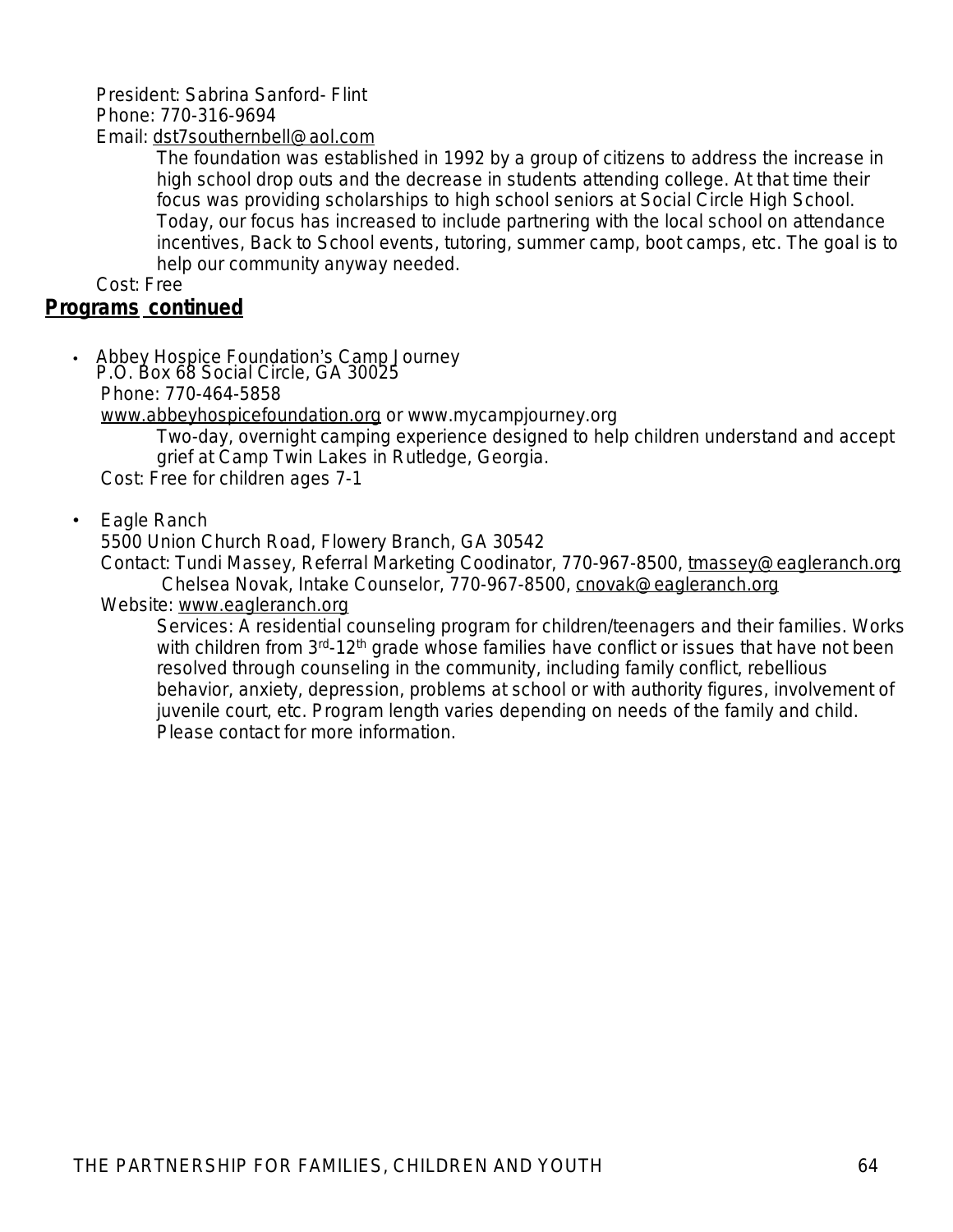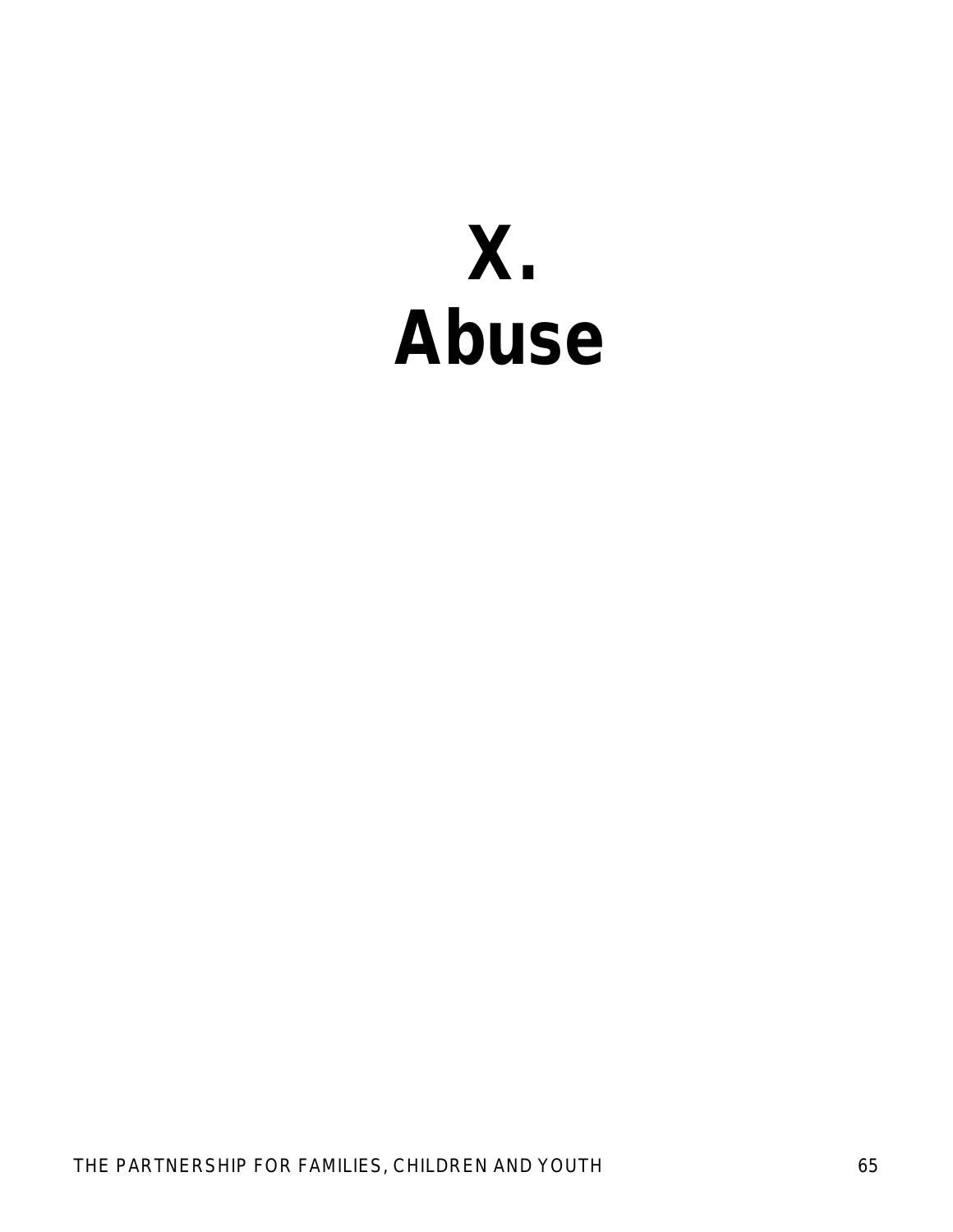# Could YOU be a victim of abuse?

Ask yourself these questions.....

Physical Abuse: Has an adult hit you and there was a mark left on your body the next day? Emotional Abuse: Has an adult harmed your sense of self-worth by calling you names, isolating you, humiliating you or

rejecting you?

Sexual Abuse: Has ANYONE forced you to do something sexual with them you didn't want to do? Sexual Harassment: Has someone made you feel uncomfortable by saying or acting out rude sexual actions or comments?

(it really doesn't matter what their intentions were, it depends on how it made YOU feel) Does someone try to control you with abusive threats- telling you what to do and how to act? They may also try to control you through physical or mental abuse.

If you answered YES to any of these questions, you might be a victim of abuse. It won't stop unless YOU do something.

Here are some options to help you out.....

- Tell a trusted teacher or school counselor. They can help.
- Call the Child Abuse Hotline open 24/7 1-855-422-4453
- Report suspected child abuse: 1-855-GACHILD/ 1-855-422-4453
- You can also call the Walton County DFCS office 770-207-4176
- If you feel you are in immediate danger, call 911

# **Help for Victims of Abuse**

A Child's Voice Child Advocacy Center

216 Brookstone Place, Social Circle, GA 30025

Phone: 770-464-0082

Website: <http://achildsvoicecac.org/>

*Services: A Child's Voice Child Advocacy Center, serving Newton, Walton, and surrounding counties, is a center designed to meet the needs of children who are victims of sexual or severe physical abuse or neglect. It is a child friendly facility supplied with state-of-the-art equipment that enables specially trained professionals to conduct effective, consistent, non-threatening forensic interviews and medical examinations of children who have made these allegations. We coordinate the utilization of a multi-disciplinary prevention of child sexual abuse and physical*  abuse. Staff are also available to facilitate a prevention response program for adult's regarding *child sexual abuse issues- Darkness to Light's Stewards of Children* Referral source: Law Enforcement or DFCS

# **Education**

#### **Darkness to Light -Stewards of Children**

A Child's Voice Child Advocacy Center

Phone: 770-464-0082

*A 2-hour, evidence-informed training program that teaches adults how to prevent, recognize, and*  react responsibly to child sexual abuse. This program is designed for parents, youth serving